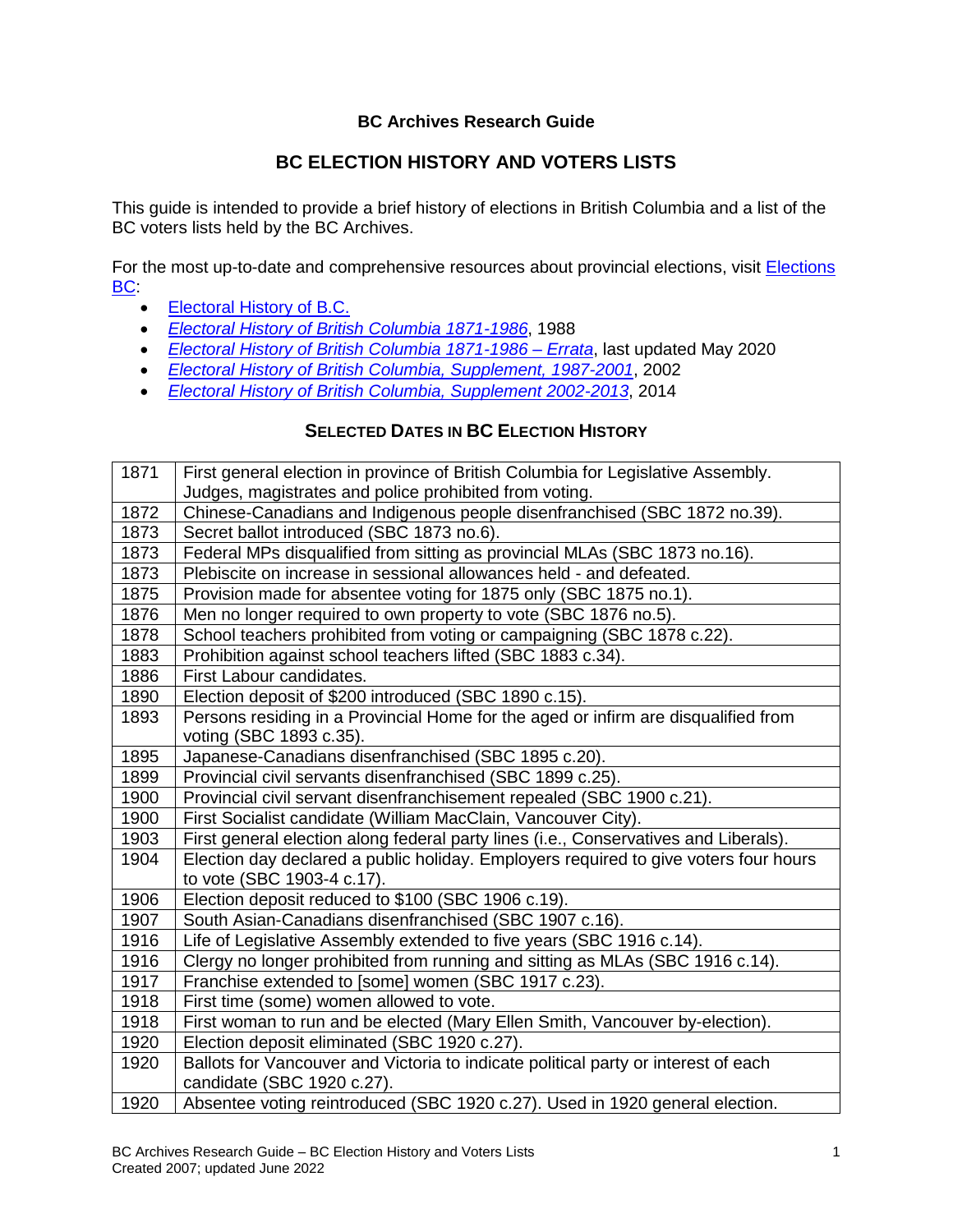| 1920 | First election practising clergy ran and were elected (Reverend Thomas Menzies,                                                                   |
|------|---------------------------------------------------------------------------------------------------------------------------------------------------|
|      | Comox and Canon Joshua Hinchliffe, Victoria City).                                                                                                |
| 1924 | Both Premier (John Oliver) and Leader of the Opposition (William John Bowser)<br>defeated in general election. Oliver remains Premier until 1927. |
| 1928 | First Statement of Votes published.                                                                                                               |
| 1929 | No longer required to resign seat and run in by-election if appointed to Cabinet after                                                            |
|      | general election (SBC 1929 c.14).                                                                                                                 |
| 1931 | Doukhobors disenfranchised (SBC 1931 c.21).                                                                                                       |
| 1934 | Last election of a candidate by acclamation (i.e., there was only one candidate who                                                               |
|      | won by default): Thomas King, Columbia by-election.                                                                                               |
| 1939 | Persons residing in a provincial home for the aged or infirm are no longer disqualified                                                           |
|      | from voting (SBC 1939 c. 16).                                                                                                                     |
| 1940 | All ballots to state political party or interest of candidates (SBC 1939 c.16).                                                                   |
| 1940 | Public opinion polls ("straw votes") banned during campaign period before an election                                                             |
|      | (SBC 1939 c.16).                                                                                                                                  |
| 1940 | Candidature in more than one riding prohibited (SBC 1939 c.16).                                                                                   |
| 1940 | Position of Registrar of Voters created (SBC 1939 c.16).                                                                                          |
| 1940 | Returning officers no longer required to proclaim "oyez! oyez! oyez!" (meaning "hear                                                              |
|      | ye") on election day (SBC 1939 c.6).                                                                                                              |
| 1945 | Members of prohibited groups, if otherwise qualified, allowed to vote if they served in                                                           |
|      | either World War (SBC 1945 c.26).                                                                                                                 |
| 1947 | Persons without an adequate knowledge of English or French are disqualified from                                                                  |
|      | voting (SBC 1947 c.28).                                                                                                                           |
| 1947 | Position of Chief Electoral Officer created (SBC 1947 c.47).                                                                                      |
| 1947 | Chinese and South Asian-Canadians enfranchised (SBC 1947 c.47).                                                                                   |
| 1947 | Canadian citizenship recognized as qualification to vote, in addition to being a British<br>subject (SBC 1947 c.47).                              |
| 1947 | Provision made for advance polling (SBC 1947 c.47).                                                                                               |
| 1948 | Mennonites and Hutterites enfranchised (SBC 1948 c.20).                                                                                           |
| 1948 | Women belonging to a prohibited category allowed to vote, if married to an eligible                                                               |
|      | voter.                                                                                                                                            |
| 1949 | Indigenous people and Japanese-Canadians enfranchised (SBC 1949 c.19).                                                                            |
| 1949 | Advance polls and "section 80" voting used for first time in general election 15 June                                                             |
|      | 1949.                                                                                                                                             |
| 1949 | First Indigenous person elected to Legislature (Frank Calder, from the Nisga'a                                                                    |
|      | Nation).                                                                                                                                          |
| 1952 | Alternative vote, a method that allowed voters to rank candidates in order of                                                                     |
|      | preference, used for first time in general election 12 June 1952.                                                                                 |
| 1952 | Voting age changed from 21 to 19 (SBC 1952 c.3).                                                                                                  |
| 1952 | Doukhobors enfranchised (SBC 1952 c.3).                                                                                                           |
| 1953 | First-past-the-post voting system reinstated (SBC 195311 c.5).                                                                                    |
| 1956 | First Chinese-Canadian to run for election (Douglas Jung, PC, Vancouver Centre by-<br>election). He is unsuccessful.                              |
|      | First Black woman elected in BC. and to a Canadian provincial legislature (Rosemary                                                               |
| 1972 | Brown).                                                                                                                                           |
| 1972 | Emery Barnes is one of the first Black MLAs elected in BC.                                                                                        |
| 1974 | Candidates for public office required to file a written disclosure of financial and                                                               |
|      | business interests (SBC 1974, c.114 s.13).                                                                                                        |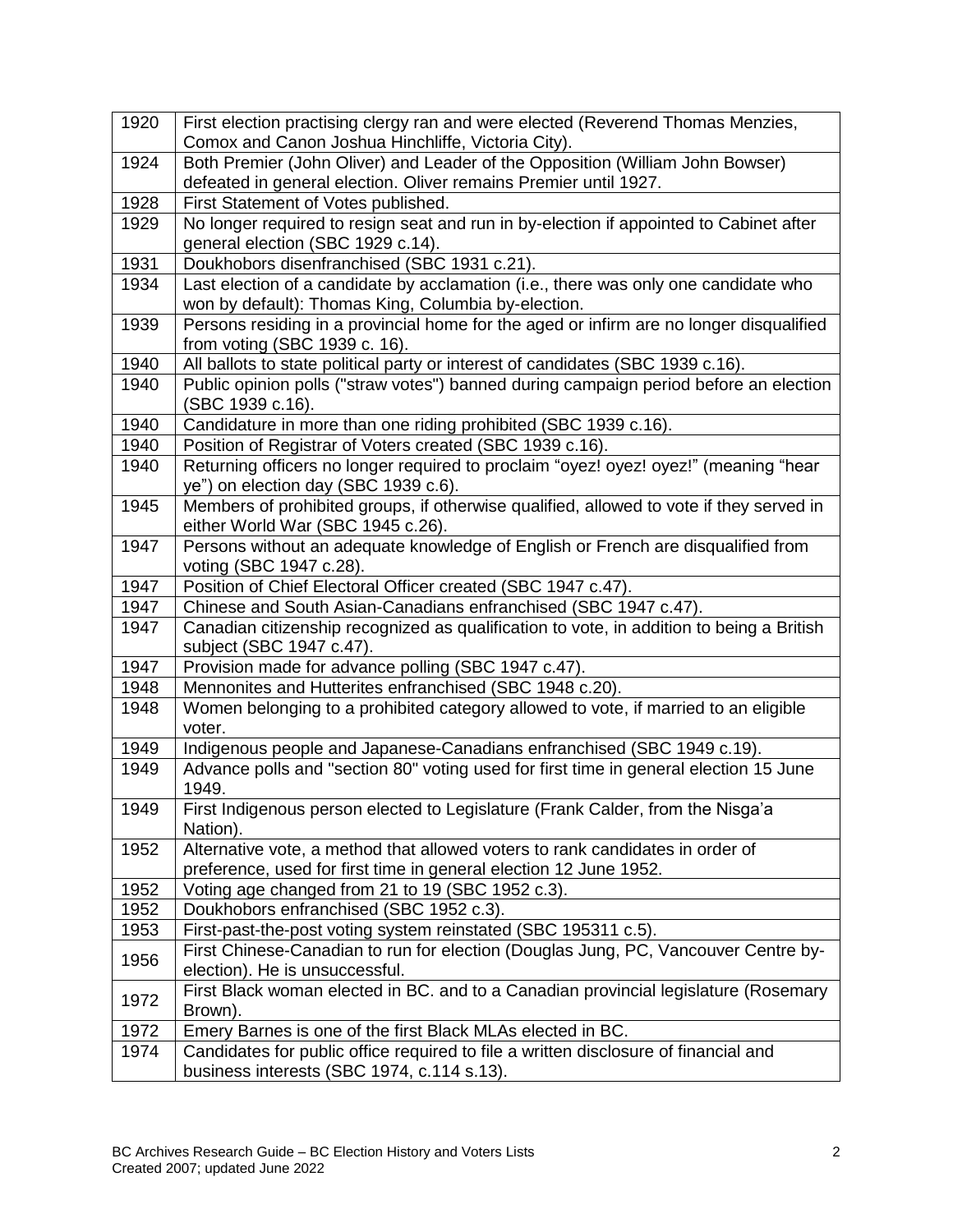| 1975         | First general election in which disclosure statements filed by the candidates (SBC<br>1974 c.73).                                                      |  |  |
|--------------|--------------------------------------------------------------------------------------------------------------------------------------------------------|--|--|
| 1977         | Liquor sales allowed on election day (SBC 1977 c.10 s.5).                                                                                              |  |  |
| 1979         | Blind voters able to mark own ballots by means of a template.                                                                                          |  |  |
| 1982         | Prohibition against public opinion polls repealed (SBC 1982 c.48).                                                                                     |  |  |
| 1982         | Persons without an adequate knowledge of English or French are no longer                                                                               |  |  |
|              | disqualified from voting (SBC 1982 c.48).                                                                                                              |  |  |
| 1985         | "British subject" dropped as qualification to vote (SBC 1985 c.5).                                                                                     |  |  |
| 1985         | Persons detained in provincial mental health institutions by court authority are<br>disqualified from voting (SBC 1985 c.5).                           |  |  |
| 1986         | Out-of-province absentee voting allowed (B.C. Reg 221/86).                                                                                             |  |  |
| 1986         | First Indo-Canadian to win a seat in BC's Legislative Assembly (Moe Sihota,                                                                            |  |  |
|              | Esquimalt).                                                                                                                                            |  |  |
| 1988         | Convicted offenders no longer in prison allowed to vote (SBC 1988 c.2).                                                                                |  |  |
| 1991         | Number of seats in the Legislative Assembly increases from 52 to 75.                                                                                   |  |  |
| 1991         | Multi-member electoral districts eliminated.                                                                                                           |  |  |
| 1991         | First woman Premier (Rita Johnston, Surrey-Newton).                                                                                                    |  |  |
| 1991         | Voters in the general election approve a referendum providing a mechanism to recall                                                                    |  |  |
|              | sitting Members and to bring citizen initiatives before the Legislature or to province-                                                                |  |  |
|              | wide referendum.                                                                                                                                       |  |  |
| 1992         | Elections Amendment Act (SBC 1992 c.72) lowers the voting age to 18 from 19 and                                                                        |  |  |
|              | eases restrictions on voting day registration.                                                                                                         |  |  |
| 1995         | First comprehensive revision of Election Act since 1920 is adopted. (SBC 1995 c.51)                                                                    |  |  |
| 1995         | Elections BC becomes an independent office of the Legislature.                                                                                         |  |  |
| 1995         | The Recall and Initiative Act (SBC 1994 c.56) comes into force providing a                                                                             |  |  |
|              | mechanism to recall sitting Members and to bring citizen initiatives before the                                                                        |  |  |
|              | Legislature or to province-wide referendum. British Columbia is the only jurisdiction in                                                               |  |  |
|              | Canada with recall legislation.                                                                                                                        |  |  |
| 1995         | Persons imprisoned in a penal institution serving a sentence of less than two years                                                                    |  |  |
|              | are no longer disqualified from voting (SBC 1995 c.51).                                                                                                |  |  |
| 1995         | Persons detained in provincial mental health institutions by court authority are no                                                                    |  |  |
|              | longer disqualified from voting (SBC 1995 c.51).                                                                                                       |  |  |
| 1995         | Chief Electoral Officer and the Deputy Chief Electoral Officer are disqualified from                                                                   |  |  |
|              | voting (SBC 1995 c.51).                                                                                                                                |  |  |
| 1996         | First Chief Electoral Officer (Robert A. Patterson) appointed as an independent officer                                                                |  |  |
| 1999         | of the Legislature.<br>Number of seats in the Legislative Assembly increases from 75 to 79 (SBC 1999)                                                  |  |  |
|              | $c.31$ ).                                                                                                                                              |  |  |
| 1999         |                                                                                                                                                        |  |  |
| 2000         | First postal enumeration replaces the door-to-door canvassing process.<br>First Indo-Canadian Premier (Ujjal Dosanjh, Vancouver-Kensington).           |  |  |
| 2001         | Fixed election dates established on the second Tuesday in May every four years                                                                         |  |  |
|              | (SBC 2001 c.36).                                                                                                                                       |  |  |
| 2003         | People in prison allowed to vote no matter length of sentence.                                                                                         |  |  |
| 2004         | BC allows online voter registration.                                                                                                                   |  |  |
| 2008         | Number of seats in the Legislative Assembly increases from 79 to 85.                                                                                   |  |  |
| 2008         | Voters required to provide ID when voting.                                                                                                             |  |  |
| 2008         | Spending limits for political parties and candidates established.                                                                                      |  |  |
|              |                                                                                                                                                        |  |  |
|              |                                                                                                                                                        |  |  |
| 2015<br>2016 | Number of seats in the Legislative Assembly increases from 85 to 87.<br>First Indigenous woman elected in BC (Melanie Mark, Vancouver-Mount Pleasant). |  |  |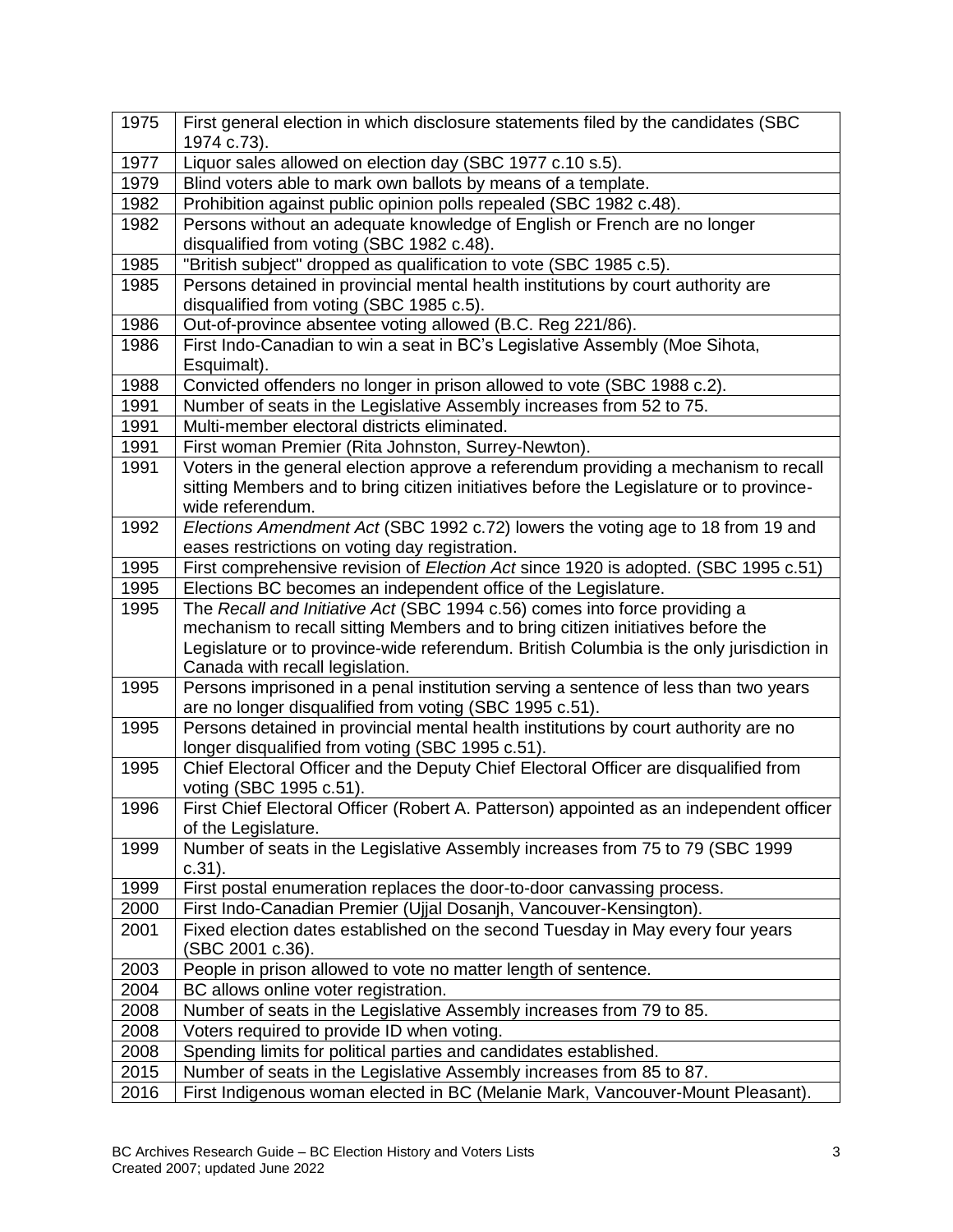| 2017              | Fixed election date moved to third Saturday in October every four years.                    |  |
|-------------------|---------------------------------------------------------------------------------------------|--|
| $\overline{2017}$ | Political contributions from organizations (including corporations and unions) banned,      |  |
|                   | and political contributions from eligible individuals limited to \$1,200 per year.          |  |
| 2019              | Changes to the <i>Election Act</i> allow Elections BC to create a List of Future Voters and |  |
|                   | modernize the voting process by introducing technology.                                     |  |

| <b>DISENFRANCHISED GROUPS</b> |
|-------------------------------|
|-------------------------------|

|                         | <b>Disenfranchised</b> | <b>Enfranchised</b> |
|-------------------------|------------------------|---------------------|
| [Selected] women        |                        | 1917                |
| [Chinese-Canadians]     | 1872                   | 1947                |
| [Indigenous people]     | 1872                   | 1949                |
| [Japanese-Canadians]    | 1895                   | 1949                |
| [South Asian-Canadians] | 1907                   | 1947                |
| <b>Doukhobors</b>       | 1931                   | 1952                |
| Mennonites              | 1931                   | 1948                |
| <b>Hutterites</b>       | 1931                   | 1948                |

Various occupational categories were also excluded at different times, including civil servants, teachers, judges, police officers, political agents, the military and doctors who performed abortions.

War service in many cases conferred the right to vote before prohibitions were lifted. For example, in 1931 [Japanese-Canadians] who had fought in World War I were allowed to vote.

Although not specifically mentioned by name until 1947 (SBC 1947 c.28), Doukhobors, Mennonited, and Hutterites were disenfranchised in 1931 by virtue of their special exemption from military service.

#### **PROVINCIAL VOTERS LISTS**

The Provincial Voters List contains the name and residential address of every registered voter in British Columbia. Voters lists may also include a voter's profession or trade at the time.

Only voters lists more than 25 years old are publicly available from the BC Archives. To request possible access to more recent lists, contact [Elections BC.](https://elections.bc.ca/)

Voters lists are catalogued within the [BC Archives Library.](https://rbcm.catalogue.libraries.coop/) To request access to a [specific](https://rbcm.catalogue.libraries.coop/eg/opac/results?query=voters%20list;qtype=keyword;locg=488;detail_record_view=1;facet=subject%7Ctopic%5BVoting%20registers%5D)  [voters list,](https://rbcm.catalogue.libraries.coop/eg/opac/results?query=voters%20list;qtype=keyword;locg=488;detail_record_view=1;facet=subject%7Ctopic%5BVoting%20registers%5D) complete a call slip within the reference room. Voters lists must be viewed within the reference room and returned at the end of each day.

Unless otherwise indicated, lists are organized into electoral districts. Ridings and/or polling divisions may also be noted. Initially, electoral districts were listed in order of appearance. Later, electoral districts were listed alphabetically. A corresponding index tyically precedes each voters list.

If you do not know a person's address or area you may need to look through several districts to locate them or contact [Elections BC](https://elections.bc.ca/) to request the person's district.

There is not a voters list for every year.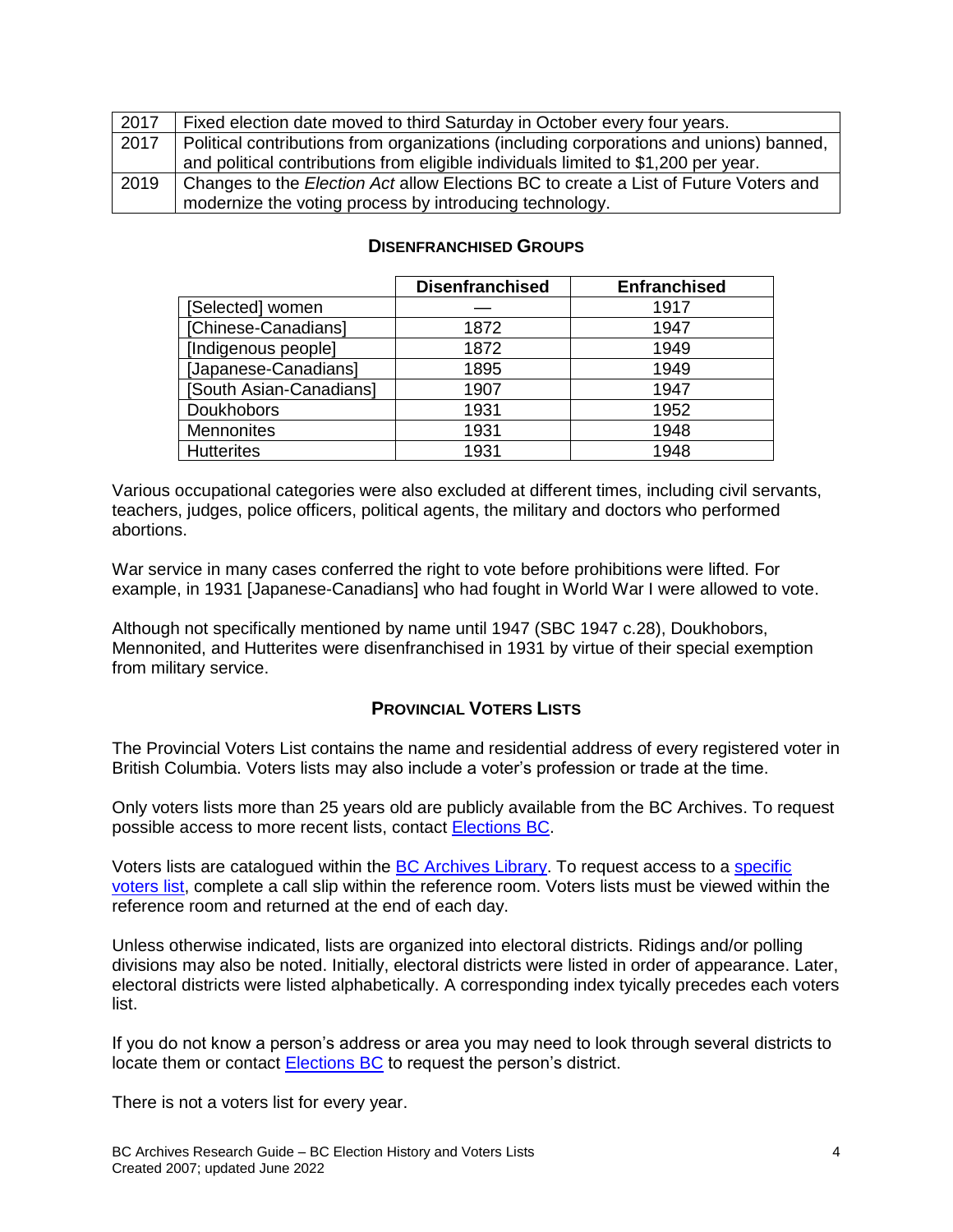| 1874              |                                                                          |                       |  |  |  |
|-------------------|--------------------------------------------------------------------------|-----------------------|--|--|--|
| <b>Enumerated</b> | Victoria City                                                            | 1874:08.01            |  |  |  |
| 1874: July-Aug    | <b>Esquimalt District</b>                                                | 1874:08.01            |  |  |  |
|                   | Polling Divisions: Esquimalt [incl. Highlands/Metchosin], Sooke          |                       |  |  |  |
|                   | Victoria District                                                        | 1874:07.28            |  |  |  |
|                   | Polling Divisions: Victoria, North Saanich, South Saanich, Lake District |                       |  |  |  |
|                   | <b>Cowichan District</b>                                                 | 1874:08.01            |  |  |  |
|                   | Polling Divisions: Cowichan, Salt Spring Island                          |                       |  |  |  |
|                   | Nanaimo District                                                         | 1874:08.01            |  |  |  |
|                   | <b>Comox District</b>                                                    | 1874:08.01            |  |  |  |
|                   | Cariboo District                                                         | 1874:08.01            |  |  |  |
|                   | Polling Divisions: Barkerville, Harvey & Keithley, Quesnellemouth,       |                       |  |  |  |
|                   | Williams Lake, Omineca, Lightning Creek                                  |                       |  |  |  |
|                   | 1874:08.03<br><b>Kootenay District</b>                                   |                       |  |  |  |
|                   | Polling Divisions: Wild Horse Creek, Perry Creek                         |                       |  |  |  |
|                   | <b>Lillooet District</b>                                                 | 1874:08.01            |  |  |  |
|                   | Polling Divisions: Canoe Creek, Clinton                                  |                       |  |  |  |
|                   | <b>Yale District</b>                                                     | 1874:08.01-1874:08.06 |  |  |  |
|                   | Polling Divisions: Hope & Yale, Lytton, Nicola, Okanagan, Cache          |                       |  |  |  |
|                   | Creek, Kamloops                                                          |                       |  |  |  |
|                   | <b>New Westminster City</b>                                              | 1874:08.01            |  |  |  |
|                   | <b>New Westminster District</b>                                          | 1874:07.21-1874:08.01 |  |  |  |
|                   | Polling Divisions: New Westminster, North Arm, South Arm, Burrard        |                       |  |  |  |
|                   | Inlet, Chilliwhack [sic] & Sumass [sic], Langley                         |                       |  |  |  |

| 1875                    |                                                                      |                       |  |  |  |
|-------------------------|----------------------------------------------------------------------|-----------------------|--|--|--|
| <b>Enumerated</b>       | Victoria City                                                        | 1875:06.05            |  |  |  |
| 1875: Jun-Oct           | <b>Victoria District</b>                                             | 1875:08.13            |  |  |  |
|                         | <b>Esquimalt District</b>                                            | 1875:08.14            |  |  |  |
| <b>General election</b> | <b>Cowichan District</b>                                             | 1875:08.01-02         |  |  |  |
| 1875: Sept 11-          | Polling Divisions: Cowichan, Salt Spring Island                      |                       |  |  |  |
| 1875: Oct 25            | Nanaimo District                                                     | 1875:08.02            |  |  |  |
|                         | New Westminster City                                                 | 1875:08.15            |  |  |  |
|                         | Comox                                                                | 1875:08.15            |  |  |  |
|                         | <b>New Westminster District</b>                                      | 1875:09.02-14         |  |  |  |
|                         | <b>New Westminster District</b>                                      | 1875:06.29-1875:09.01 |  |  |  |
|                         | Polling Divisions: New Westminster, North Arm, South Arm, Burrard    |                       |  |  |  |
|                         | Inlet, Sumass/ Chilliwhack [sic], Matsqui, Langley                   |                       |  |  |  |
|                         | 1875:08.01-1875:10.09<br>Cariboo District                            |                       |  |  |  |
|                         | Polling Divisions: Harvey & Keithley, Quesnellemouth, Williams Lake, |                       |  |  |  |
|                         | Omineca, Lightning Creek, Barkerville                                |                       |  |  |  |
|                         | <b>Yale District</b><br>1875:08.01-1875:10.09                        |                       |  |  |  |
|                         | Polling Divisions: Yale & Hope, Lytton, Okanagan, Kamloops, Rock     |                       |  |  |  |
|                         | Creek, Nicola, Cache Creek                                           |                       |  |  |  |
|                         | <b>Lillooet District</b>                                             | 1875:08.16-1875:09.15 |  |  |  |
|                         | Polling Divisions: Canoe Creek, Clinton                              |                       |  |  |  |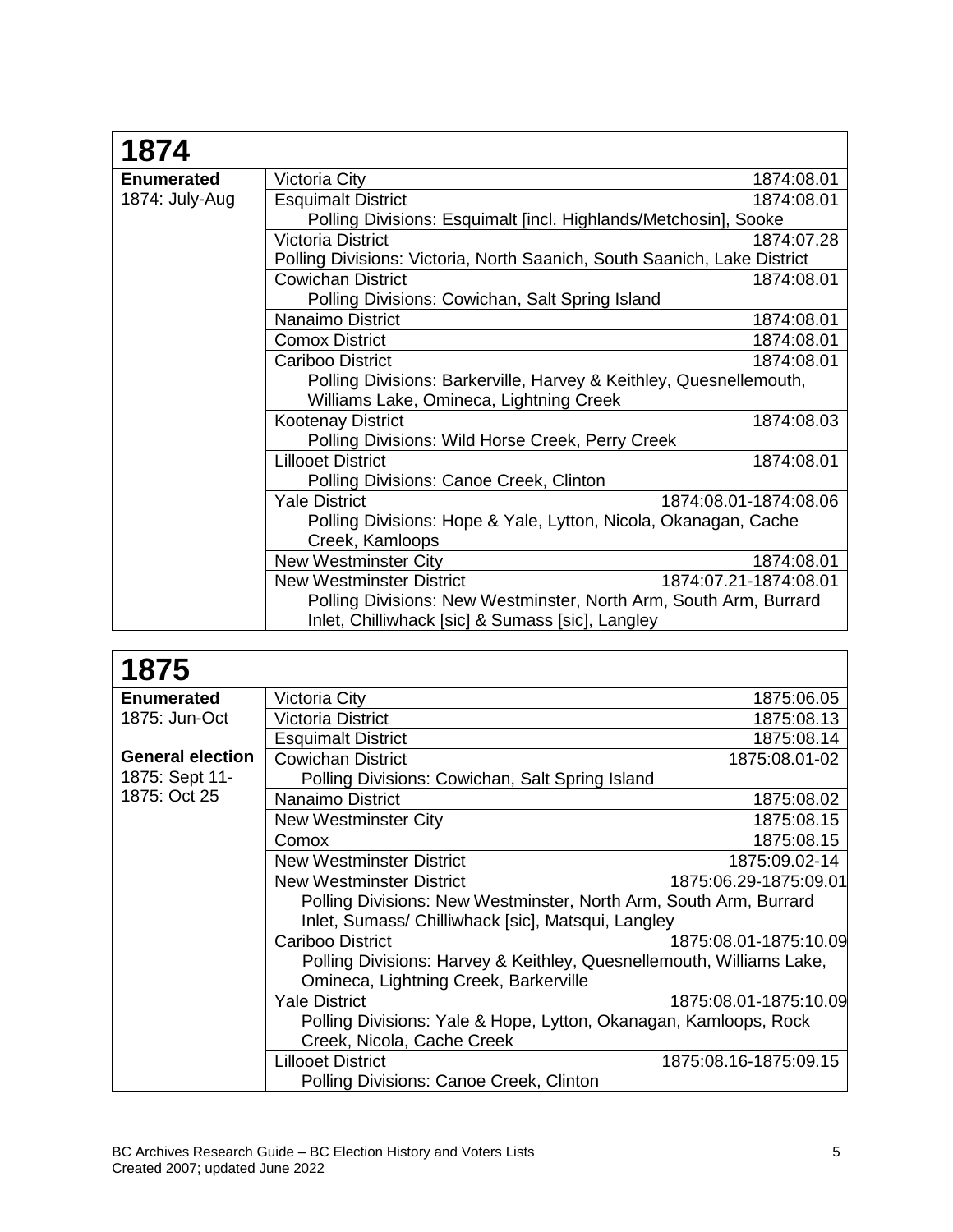| 1876           |                                                                                                |            |  |  |
|----------------|------------------------------------------------------------------------------------------------|------------|--|--|
| Enumerated     | Victoria City                                                                                  | 1876:09.01 |  |  |
| 1876: Aug-Sept | Victoria District                                                                              | 1876:08.22 |  |  |
|                | <b>Esquimalt District</b>                                                                      | 1876:09.01 |  |  |
|                | <b>Cowichan District</b>                                                                       | 1876:08.25 |  |  |
|                | Polling Divisions: Cowichan, Salt Spring Island                                                |            |  |  |
|                | Nanaimo District                                                                               | 1876:08.05 |  |  |
|                | <b>New Westminster City</b>                                                                    | 1876:09.01 |  |  |
|                | <b>New Westminster District</b>                                                                | 1876:09.01 |  |  |
|                | <b>Yale District</b>                                                                           | 1876:08.28 |  |  |
|                | Polling Divisions: Yale & Hope, Lytton, Cache Creek, Kamloops,<br>Nicola, Okanagan, Rock Creek |            |  |  |
|                | <b>Lillooet District</b>                                                                       | 1876:08.07 |  |  |
|                | Polling Divisions: Clinton, Canoe Creek                                                        |            |  |  |
|                | Cariboo District                                                                               | 1876:08.07 |  |  |
|                | Polling Divisions: Harvey & Keithley, Quesnellemouth, Williams Lake,                           |            |  |  |
|                | Omineca, Lightning Creek, Barkerville                                                          |            |  |  |
|                | <b>Kootenay District</b>                                                                       | 1876:08.08 |  |  |
|                | Comox District                                                                                 | 1876:08.19 |  |  |

| .                       |                                                                     |                       |  |  |
|-------------------------|---------------------------------------------------------------------|-----------------------|--|--|
| <b>Enumerated</b>       | <b>Victoria City</b>                                                | 1877:09.01            |  |  |
| 1877: Aug-Sept,         | <b>Esquimalt District</b>                                           | 1877:09.01            |  |  |
| except Comox            | <b>Victoria District</b>                                            | 1877:08.22            |  |  |
| 1878: Jan 01            | <b>Cowichan District</b>                                            | 1877:08.20            |  |  |
|                         | Polling Divisions: Cowichan, Salt Spring Island                     |                       |  |  |
| <b>General election</b> | Nanaimo District                                                    | 1877:08.14            |  |  |
| 1878: May 22            | New Westminster City                                                | 1877:09.01            |  |  |
|                         | <b>New Westminster District</b>                                     | 1877:08.15-1877:09.01 |  |  |
|                         | Polling Divisions: New Westminster, Burrard Inlet                   |                       |  |  |
|                         | <b>Yale District</b>                                                | 1877:08.17            |  |  |
|                         | Polling Divisions: Yale & Hope, Lytton, Cache Creek, Kamloops,      |                       |  |  |
|                         | Nicola, Okanagan, Rock Creek                                        |                       |  |  |
|                         | <b>Lillooet District</b>                                            | 1877:08.09            |  |  |
|                         | Polling Divisions: Clinton, Canoe Creek                             |                       |  |  |
|                         | Cariboo District                                                    | 1877:08.07            |  |  |
|                         | Polling Divisions: Harvey/ Keithley, Quesnellemouth, Williams Lake, |                       |  |  |
|                         | Lightning Creek, Barkerville                                        |                       |  |  |
|                         | <b>Kootenay District</b>                                            | 1877:08.07            |  |  |
|                         | <b>Comox District</b>                                               | 1878:01.01            |  |  |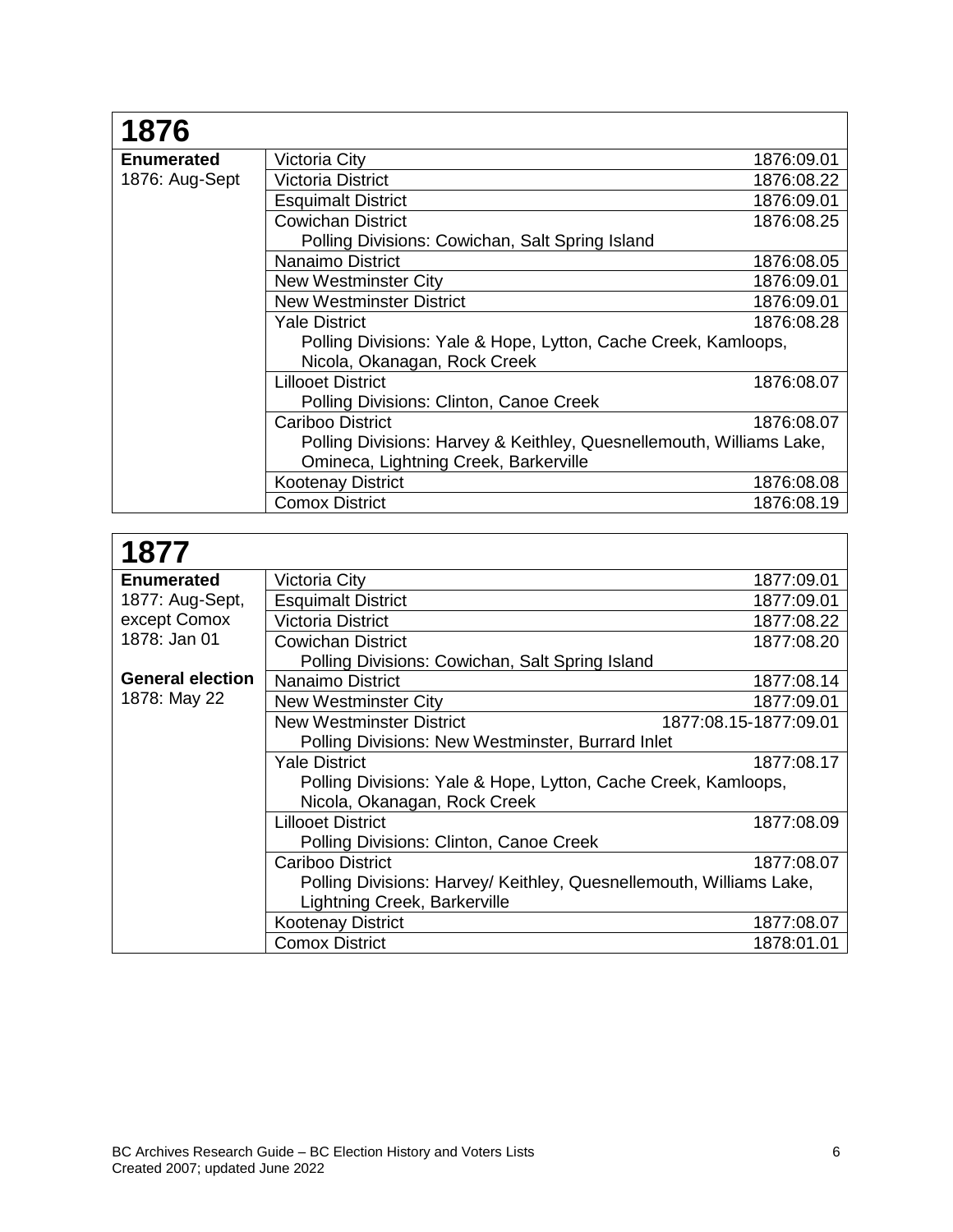| 1878                                                                                           |                                                                     |            |  |
|------------------------------------------------------------------------------------------------|---------------------------------------------------------------------|------------|--|
| <b>Enumerated</b>                                                                              | Victoria City                                                       | 1878:09.01 |  |
| 1878: Aug-Sep,                                                                                 | <b>Esquimalt District</b>                                           | 1878:09.01 |  |
| except Comox                                                                                   | Victoria District                                                   | 1878:09.01 |  |
| 1878: Dec 03                                                                                   | <b>Cowichan District</b>                                            | 1878:08.30 |  |
|                                                                                                | Polling Divisions: Cowichan, Salt Spring Island                     |            |  |
|                                                                                                | Nanaimo District                                                    | 1878:08.20 |  |
|                                                                                                | <b>New Westminster City</b>                                         | 1878:08.21 |  |
|                                                                                                | <b>New Westminster District</b>                                     | 1878:08.21 |  |
|                                                                                                | <b>Yale District</b>                                                | 1878:08.17 |  |
| Polling Divisions: Yale & Hope, Lytton, Cache Creek, Kamloops,<br>Nicola, Okanagan, Rock Creek |                                                                     |            |  |
|                                                                                                | <b>Lillooet District</b>                                            | 1878:08.05 |  |
|                                                                                                | Polling Divisions: Clinton, Canoe Creek                             |            |  |
|                                                                                                | Cariboo District                                                    | 1878:08.21 |  |
|                                                                                                | Polling Divisions: Harvey/ Keithley, Quesnellemouth, Williams Lake, |            |  |
|                                                                                                | Lightning Creek, Barkerville                                        |            |  |
|                                                                                                | <b>Kootenay District</b>                                            | 1878:08.05 |  |
|                                                                                                | <b>Comox District</b>                                               | 1878:12.03 |  |

| 1879              |                                                                     |            |
|-------------------|---------------------------------------------------------------------|------------|
| <b>Enumerated</b> | Victoria City                                                       | 1879:09.01 |
| 1879: Aug-Sep,    | Victoria District                                                   | 1879:08.21 |
| except Comox      | <b>Esquimalt District</b>                                           | 1879:09.01 |
| 1878: Nov 11      | <b>Cowichan District</b>                                            | 1879:08.04 |
|                   | Polling Divisions: Cowichan, Salt Spring Island                     |            |
|                   | <b>New Westminster City</b>                                         | 1879:08.28 |
|                   | <b>New Westminster District</b>                                     | 1879:08.28 |
|                   | <b>Yale District</b>                                                | 1879       |
|                   | Polling Divisions: Yale & Hope, Lytton, Cache Creek, Kamloops,      |            |
|                   | Nicola, Okanagan, Rock Creek                                        |            |
|                   | <b>Lillooet District</b>                                            | 1879:08.04 |
|                   | Polling Divisions: Clinton, Canoe Creek                             |            |
|                   | Nanaimo District                                                    | 1879:08.29 |
|                   | Kootenay District                                                   | 1879:09.01 |
|                   | <b>Comox District</b>                                               | 1879:11.11 |
|                   | Cariboo District                                                    | 1879:08.25 |
|                   | Polling Divisions: Harvey/ Keithley, Quesnellemouth, Williams Lake, |            |
|                   | Lightning Creek, Barkerville                                        |            |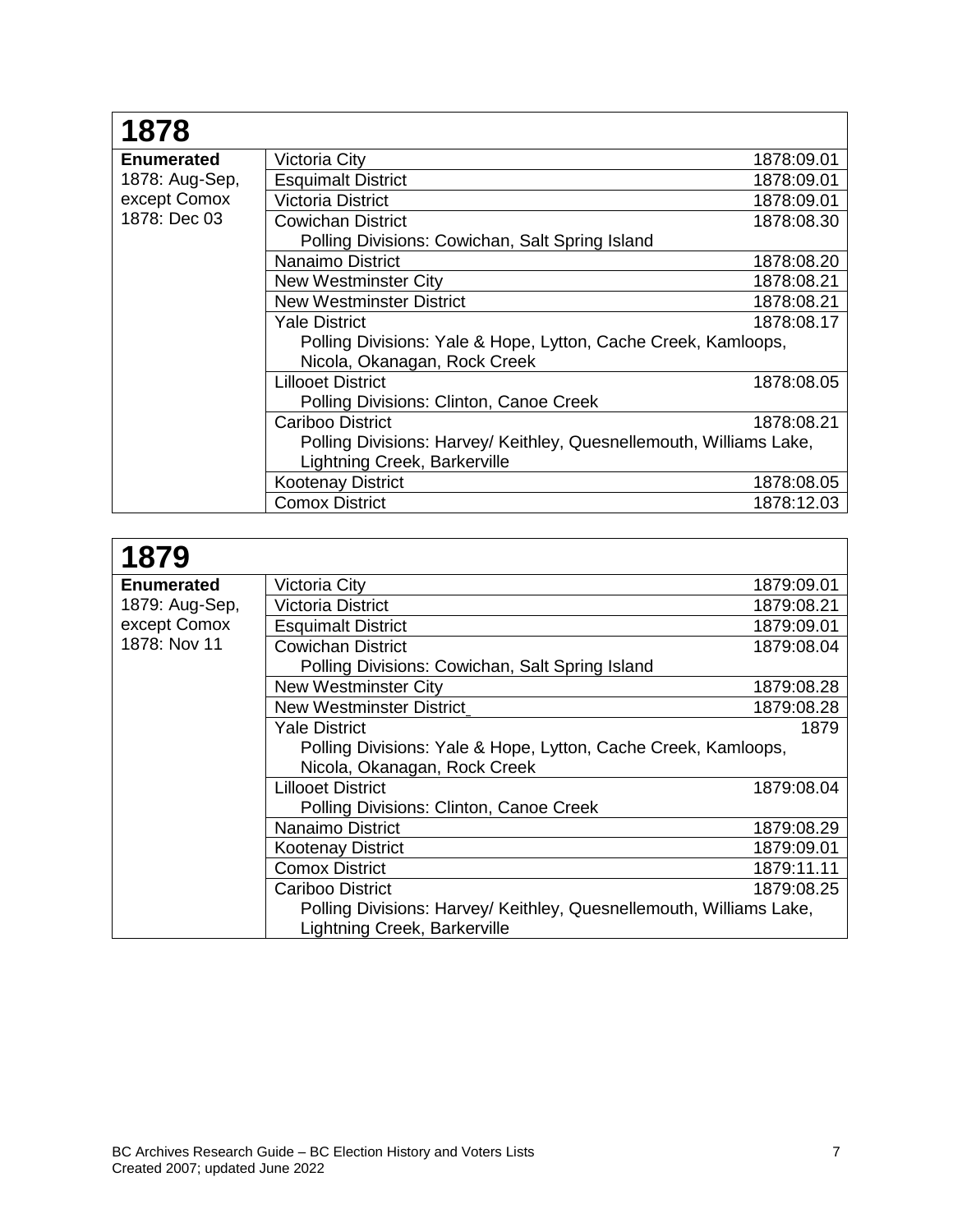| 1880          |                                                                     |            |
|---------------|---------------------------------------------------------------------|------------|
| Enumerated    | Victoria City                                                       | 1880:09.01 |
| 1880: Aug-Oct | <b>Victoria District</b>                                            | 1880:08.27 |
|               | <b>Esquimalt District</b>                                           | 1880:09.01 |
|               | <b>Cowichan District</b>                                            | 1880:09.01 |
|               | Polling Divisions: Cowichan, Salt Spring Island, Mayne Island       |            |
|               | Nanaimo District                                                    | 1880:08.10 |
|               | <b>Comox District</b>                                               | 1880:09.01 |
|               | <b>New Westminster City</b>                                         | 1880:08.25 |
|               | <b>New Westminster District</b>                                     | 1880:08.25 |
|               | Polling Divisions: New Westminster, Burrard Inlet                   |            |
|               | <b>Yale District</b>                                                | 1880:10    |
|               | Polling Divisions: Yale & Hope, Lytton, Cache Creek, Kamloops,      |            |
|               | Nicola, Okanagan, Rock Creek                                        |            |
|               | <b>Lillooet District</b>                                            | 1880:08.02 |
|               | Polling Divisions: Clinton, Dog Creek                               |            |
|               | Cariboo District                                                    | 1880:08.25 |
|               | Polling Divisions: Harvey/ Keithley, Quesnellemouth, Williams Lake, |            |
|               | Lightning Creek, Barkerville                                        |            |
|               | <b>Cassiar District</b>                                             | 1880:09.01 |
|               | <b>Kootenay District</b>                                            | 1880       |

| 1 JU 1                                                                                         |                                                                     |            |
|------------------------------------------------------------------------------------------------|---------------------------------------------------------------------|------------|
| <b>Enumerated</b>                                                                              | Victoria City                                                       | 1881:09.01 |
| 1881: Aug-Sep                                                                                  | <b>Esquimalt District</b>                                           | 1881:09.01 |
|                                                                                                | <b>Victoria District</b>                                            | 1881:08.24 |
| <b>General election</b>                                                                        | Nanaimo District                                                    | 1881:08.09 |
| 1882: July 24                                                                                  | <b>New Westminster City</b>                                         | 1881:08.23 |
|                                                                                                | <b>New Westminster District</b>                                     | 1881:08.23 |
|                                                                                                | Polling Divisions: New Westminster, Burrard Inlet                   |            |
|                                                                                                | <b>Yale District</b>                                                | 1881:09.01 |
| Polling Divisions: Yale & Hope, Lytton, Cache Creek, Kamloops,<br>Nicola, Okanagan, Rock Creek |                                                                     |            |
|                                                                                                |                                                                     |            |
|                                                                                                | <b>Lillooet District</b>                                            | 1881:08.06 |
|                                                                                                | Cariboo District                                                    | 1881:08.20 |
|                                                                                                | Polling Divisions: Harvey/ Keithley, Quesnellemouth, Williams Lake, |            |
|                                                                                                | Lightning Creek, Barkerville                                        |            |
|                                                                                                | <b>Cassiar District</b>                                             | 1881:09.01 |
|                                                                                                | Kootenay District                                                   | 1881:08.23 |
|                                                                                                | <b>Cowichan District</b>                                            | 1881:09.01 |
|                                                                                                | Polling Divisions: Cowichan, Salt Spring Island, Mayne Island       |            |
|                                                                                                | <b>Comox District</b>                                               | 1881       |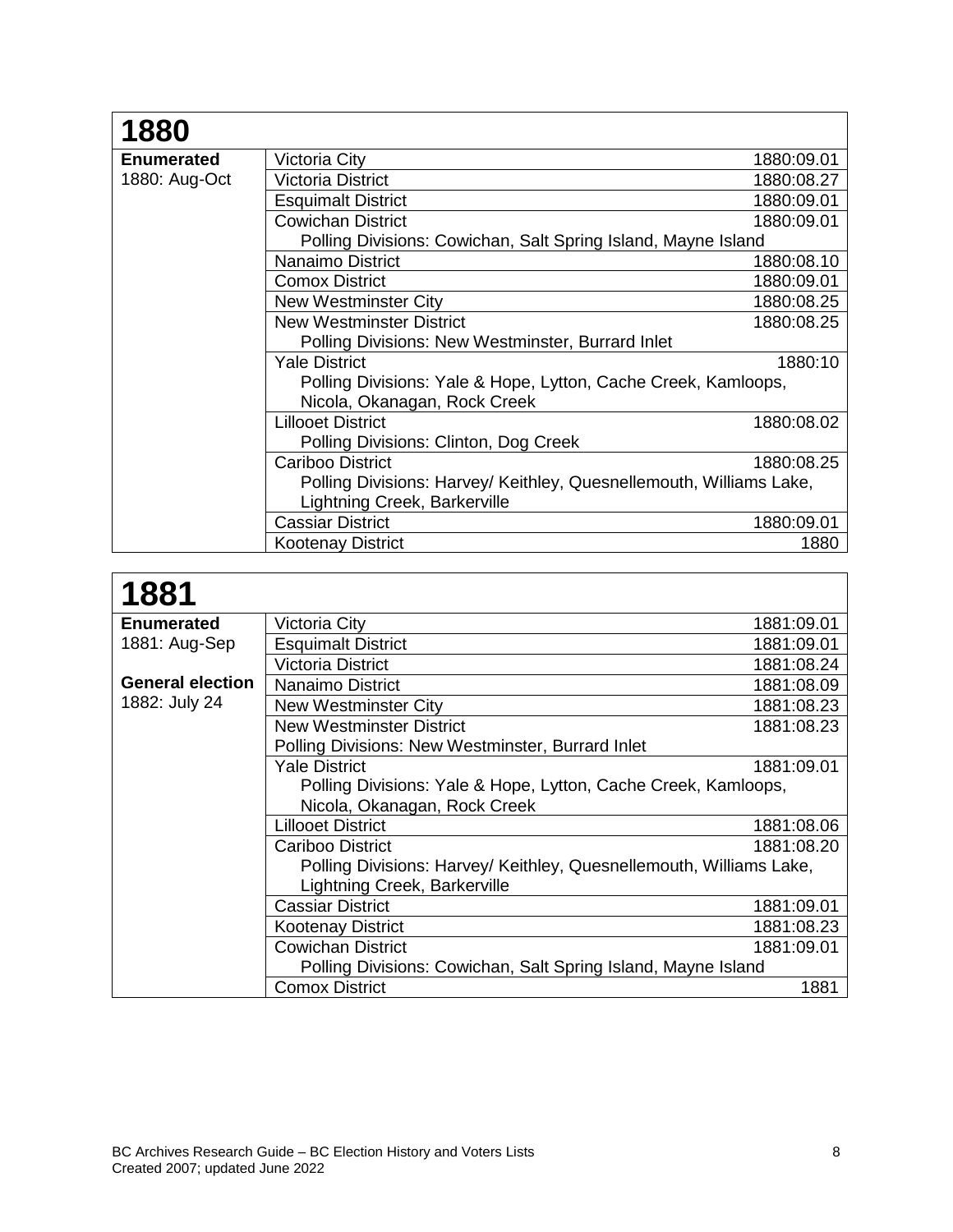| 1882              |                                                                     |            |
|-------------------|---------------------------------------------------------------------|------------|
| <b>Enumerated</b> | <b>Yale District</b>                                                | 1882:08.22 |
| 1882: Aug-Sep     | Polling Divisions: Yale & Hope, Lytton, Cache Creek, Kamloops,      |            |
|                   | Nicola, Okanagan, Rock Creek                                        |            |
|                   | Kootenay District                                                   | 1882:08.07 |
|                   | <b>Lillooet District</b>                                            | 1882:08.14 |
|                   | Cariboo District                                                    | 1882:08.21 |
|                   | Polling Divisions: Harvey/ Keithley, Quesnellemouth, Williams Lake, |            |
|                   | Lightning Creek, Barkerville                                        |            |
|                   | <b>New Westminster District</b>                                     | 1882:09.01 |
|                   | Polling Divisions: New Westminster, Burrard Inlet                   |            |
|                   | <b>New Westminster City</b>                                         | 1882:09.01 |
|                   | Victoria City                                                       | 1882:09.01 |
|                   | <b>Esquimalt District</b>                                           | 1882:09.01 |
|                   | Victoria District                                                   | 1882:08.21 |
|                   | <b>Cowichan District</b>                                            | 1882:09.01 |
|                   | Polling Divisions: Cowichan, Salt Spring Island, Mayne Island       |            |
|                   | Nanaimo District                                                    | 1882:08.10 |
|                   | <b>Comox District</b>                                               | 1882:09.27 |
|                   | <b>Cassiar District</b>                                             | 1882:09.01 |

| 1 UUT                   |                                                   |            |
|-------------------------|---------------------------------------------------|------------|
| <b>Names added</b>      | Victoria City                                     | 1884:09.01 |
| 1882: Sep-1884:         | <b>Esquimalt District</b>                         | 1884:09.01 |
| Sep                     | Victoria District                                 | 1884:09.01 |
|                         | <b>Cowichan District</b>                          | 1884:09.01 |
| <b>General election</b> | Nanaimo District                                  | 1884:09.01 |
| 1886: July 07           | <b>Comox District</b>                             | 1884:09.01 |
|                         | <b>New Westminster City</b>                       | 1884:09.01 |
|                         | <b>New Westminster District</b>                   | 1884:09.01 |
|                         | Polling Divisions: New Westminster, Burrard Inlet |            |
|                         | <b>Yale District</b>                              | 1884:09.01 |
|                         | <b>Lillooet District</b>                          | 1884:09.01 |
|                         | <b>Cariboo District</b>                           | 1884:09.01 |
|                         | <b>Cassiar District</b>                           | 1884:09.01 |
|                         | <b>Kootenay District</b>                          | 1884:09.01 |

## **1889**

Nanaimo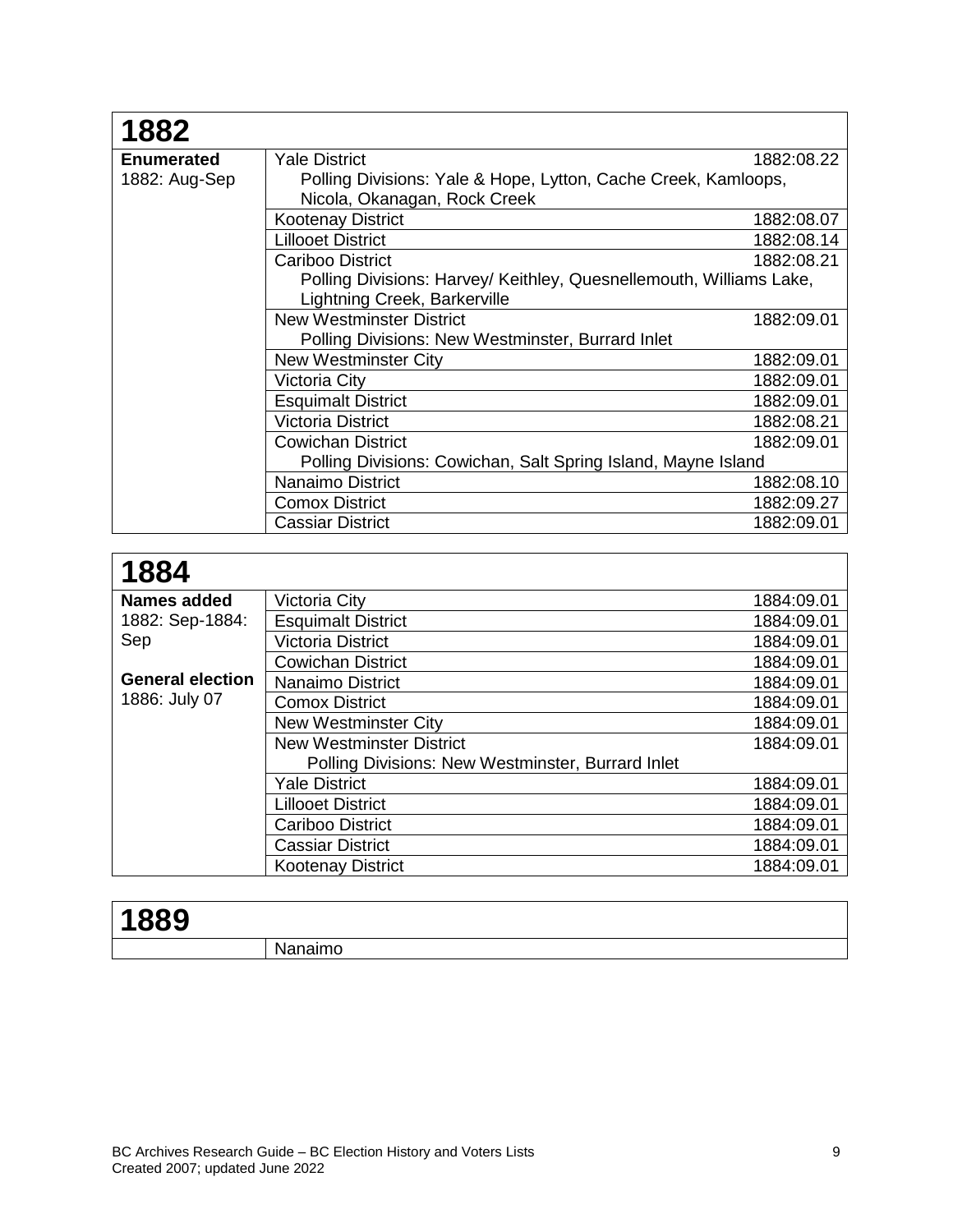| 1890                    |                                                                     |            |
|-------------------------|---------------------------------------------------------------------|------------|
| <b>Enumerated</b>       | <b>Esquimalt District</b>                                           | 1890:04.30 |
| 1890: Apr-May           | Victoria City                                                       | 1890:04.30 |
|                         | <b>Victoria District</b>                                            | 1890:04.30 |
| <b>General election</b> | <b>Cowichan District</b>                                            | 1890:04.30 |
| 1890: Jun 13            | Nanaimo City                                                        | 1890:05.05 |
|                         | <b>The Islands District</b>                                         | 1890:05.07 |
|                         | Yale District (surnames A-Ve, for V-Y see below)                    | 1890:05.10 |
|                         | Cariboo District                                                    | 1890:05.02 |
|                         | Polling Divisions: Harvey/ Keithley, Quesnellemouth, Williams Lake, |            |
|                         | Lightning Creek, Barkerville                                        |            |
|                         | <b>East Kootenay District</b>                                       | 1890:05.11 |
|                         | Nanaimo District                                                    | 1890:05.06 |
|                         | <b>Vancouver City</b>                                               | 1890:05.16 |
|                         | <b>Alberni District</b>                                             | 1890:05.15 |
|                         | <b>Comox District</b>                                               | 1890:05.10 |
|                         | <b>Lillooet District</b>                                            | 1890:04.30 |
|                         | <b>Westminster District</b>                                         | 1890:04.30 |
|                         | <b>Cassiar District</b>                                             | 1890:05.13 |
|                         | Polling Divisions: Cassiar, Skeena                                  |            |
|                         | <b>New Westminster City</b>                                         | 1890:04.30 |
|                         | <b>West Kootenay District</b>                                       | 1890:05.22 |
|                         | Yale District (surnames V-Y, for A-Ve see above)                    | 1890:05.10 |

| <b>Enumerated</b> | <b>Westminster District</b>                                         | 1893:09.01 |
|-------------------|---------------------------------------------------------------------|------------|
| 1893: Aug-Sep,    | <b>Yale District</b>                                                | 1893:08.22 |
| except Victoria   | <b>Lillooet District</b>                                            | 1893:08.17 |
| and Esquimalt     | Cariboo District                                                    | 1893:08.25 |
| 1893: Dec         | Polling Divisions: Harvey/ Keithley, Quesnellemouth, Williams Lake, |            |
|                   | Lightning Creek, Barkerville                                        |            |
|                   | <b>East Kootenay District</b>                                       | 1893:08.28 |
|                   | Vancouver City                                                      | 1893:08.07 |
|                   | <b>New Westminster City</b>                                         | 1893:09.01 |
|                   | <b>Cassiar District</b>                                             | 1893:08.07 |
|                   | Polling Divisions: Cassiar, Skeena                                  |            |
|                   | Nanaimo City                                                        | 1893:08.07 |
|                   | Nanaimo District                                                    | 1893:08.07 |
|                   | <b>Alberni District</b>                                             | 1893:08.07 |
|                   | <b>Comox District</b>                                               | 1893:09.01 |
|                   | <b>Cowichan District</b>                                            | 1893:08.31 |
|                   | The Islands District                                                | 1893:08.24 |
|                   | <b>Victoria District</b>                                            | 1893:08.30 |
|                   | <b>Victoria City</b>                                                | 1893:12.31 |
|                   | <b>Esquimalt District</b>                                           | 1893:12.31 |
|                   | <b>West Kootenay District</b>                                       |            |
|                   | Polling Divisions: Revelstoke (1893:08.07), Nelson (1893:09.01)     |            |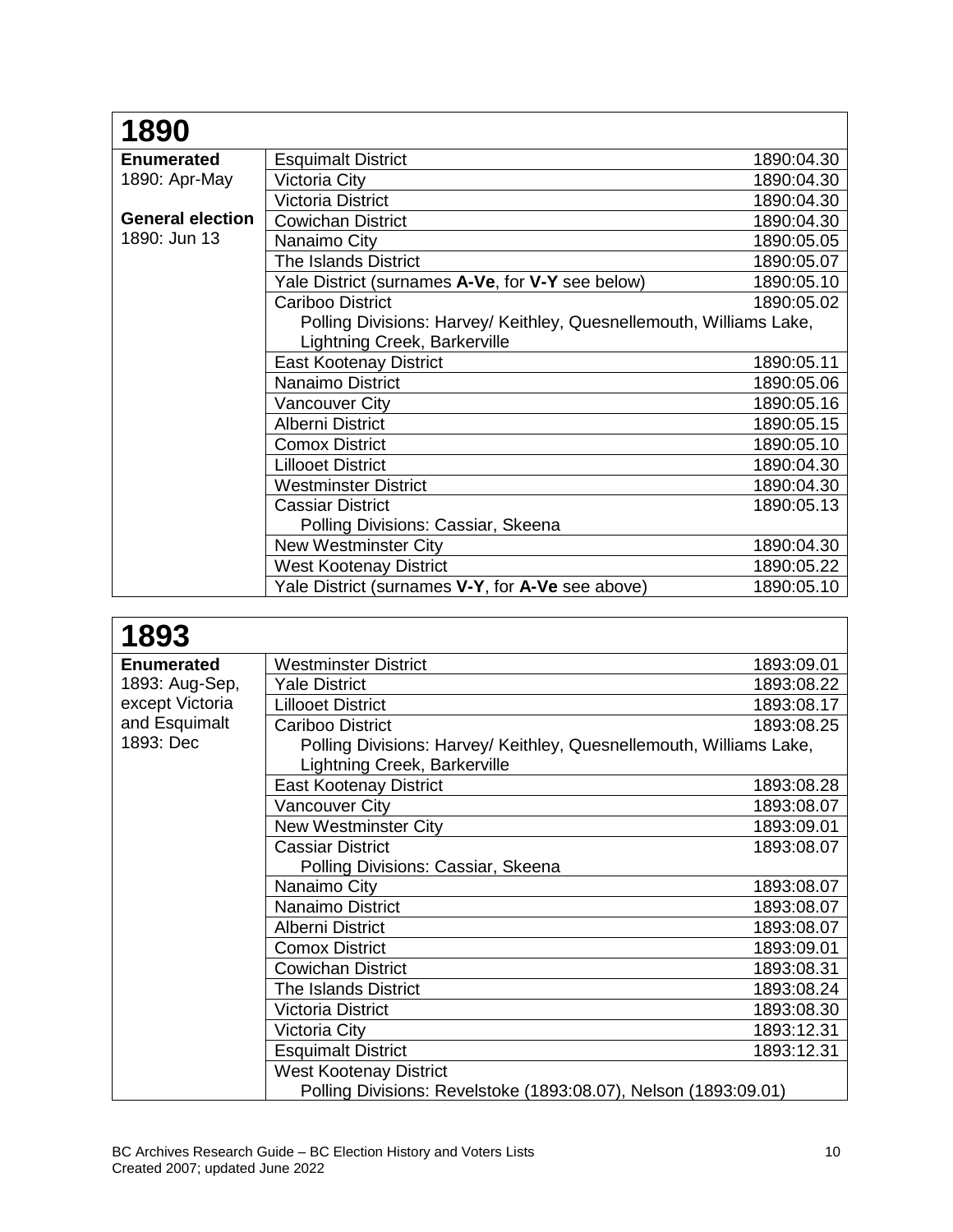| 1894                    |                                                                  |                    |
|-------------------------|------------------------------------------------------------------|--------------------|
| <b>Enumerated</b>       | Cariboo District and Supplementary                               | 1894:06.09         |
| 1894: May-June          | Polling Divisions: Barkerville, Keithley Creek, Lightning Creek, |                    |
|                         | Quesnellemouth, Williams Lake                                    |                    |
| <b>General election</b> | <b>Cassiar District</b>                                          | 1894:06.08         |
| 1894: July 07           | Comox District / Supplementary                                   | 1894:05.30/:07.07  |
|                         | Cowichan-Alberni District / Supplementary                        | 1894:05.30/:07.07  |
|                         | East Kootenay District / Supplementary                           | 1894:06.01/:07.10  |
|                         | Esquimalt District / Supplementary                               | 1894:06.06/:06.06  |
|                         | Lillooet District East Riding / Supplementary                    | 1894:05.02/:06.25  |
|                         | Lillooet District West Riding / Supplementary                    | 1894:05.02/:06.18  |
|                         | Nanaimo City / Supplementary                                     | 1894:06.06/:06.27  |
|                         | New Westminster City / Supplementary                             | 1894:05.28/:06.08  |
|                         | North Nanaimo District / Supplementary                           | 1894:05.15/:06.02  |
|                         | North Victoria District / Supplementary                          | 1894:05.31/:07.07  |
|                         | South Nanaimo District / Supplementary                           | 1894:05.26/:06.22  |
|                         | South Victoria District                                          | 1894:06.04         |
|                         | Vancouver City / Supplementary                                   | 1894:06.08/:06.07  |
|                         | Victoria City / Supplementary                                    | 1894:06.02/:06.07  |
|                         | West Kootenay District North / Supplementary                     | 1894:06.11/:06.20  |
|                         | West Kootenay District South / Supplementary                     | 1894:06.11/:06.02  |
|                         | Westminster District Chilliwhack [sic] / Supplementary           | 1894:06.07/ :06.27 |
|                         | Westminster District Delta / Supplementary                       | 1894:06.07/:06.14  |
|                         | Westminster District Dewdney / Supplementary                     | 1894:06.07/ :06.28 |
|                         | Westminster District Richmond / Supplementary                    | 1894:06.12/:06.02  |
|                         | Yale District East Riding / Supplementary                        | 1894:06.09/ :07.07 |
|                         | Yale District North Riding / Supplementary                       | 1894:06.01/:07.03  |
|                         | Yale District West Riding / Supplementary                        | 1894:06.02/:06.26  |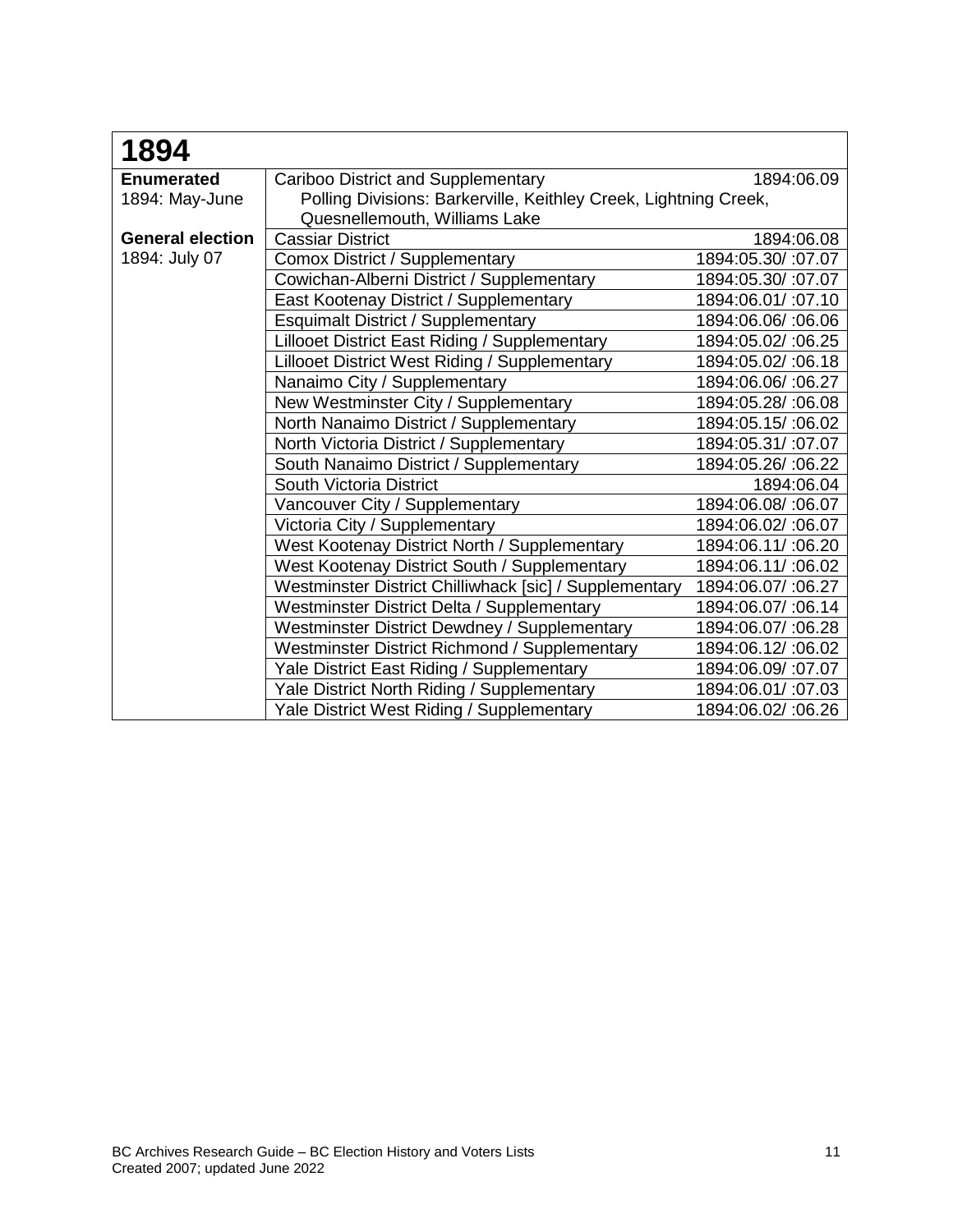| 1898                    |                                                                  |                   |
|-------------------------|------------------------------------------------------------------|-------------------|
| <b>Enumeration</b>      | Alberni District/ incl. Supplementary                            | 1898:05.20        |
| 1898: Apr-June          | Cariboo District/Supplementary                                   | 1898:04.30/:06.08 |
|                         | Polling Divisions: Barkerville, Lightning Creek, Quesnellemouth, |                   |
| <b>General election</b> | Keithley Creek, Williams Lake                                    |                   |
| 1898: July 09           | Cassiar District Skeena Sub. / Supplementary                     | 1898:04.30/:06.29 |
|                         | <b>Cassiar District Stickine Polling Division</b>                | 1898:04.30        |
|                         | Comox District incl. Supplementary                               | 1898:05.20        |
|                         | <b>Cowichan District</b>                                         | 1898:06.13        |
|                         | East Kootenay District North Riding / Supplementary              | 1898:05.20/:06.08 |
|                         | East Kootenay District South Riding                              | 1898:06.08        |
|                         | <b>Esquimalt District /Supplementary</b>                         | 1898:04.30/:06.08 |
|                         | Lillooet District East Riding / Supplementary                    | 1898:04.30/:06.08 |
|                         | Lillooet District West Riding / Supplementary                    | 1898:04.30/:06.08 |
|                         | Nanaimo City & /Supplementary                                    | 1898:05.20/:06.08 |
|                         | North Nanaimo District / Supplementary                           | 1898:05.20/:06.08 |
|                         | South Nanaimo District / Supplementary                           | 1898:04.30/:06.08 |
|                         | New Westminster City / Supplementary                             | 1898:04.30/:06.08 |
|                         | *Rossland 1898 see microfilm 128A[3]                             |                   |
|                         | Vancouver City / Supplementary                                   | 1898:04.30/:06.07 |
|                         | Victoria City / Supplementary                                    | 1898:04.30/:06.08 |
|                         | North Victoria District / Supplementary                          | 1898:04.30/:06.07 |
|                         | South Victoria District / Supplementary                          | 1898:04.30/:06.07 |
|                         | West Kootenay District Nelson Riding                             | 1898:06.06        |
|                         | West Kootenay District Revelstoke Riding                         | 1898:06.08        |
|                         | West Kootenay District Rossland Riding                           | 1898:05.20        |
|                         | West Kootenay District Slocan Riding                             | 1898:06.08        |
|                         | Westminster District Chilliwhack [sic] Riding / Suppl.           | 1898:04.30/:06.08 |
|                         | Westminster District Delta Riding / Supplementary                | 1898:04.30/:06.08 |
|                         | Westminster District Dewdney Riding /Suppl.                      | 1898:04.30/:06.08 |
|                         | Westminster District Richmond Riding / Suppl.                    | 1898:04.30/:06.08 |
|                         | Yale District East Riding / Supplementary                        | 1898:06.08/:06.13 |
|                         | Yale District North Riding / Supplementary                       | 1898:04.30/:06.08 |
|                         | Yale District West Riding / Supplementary                        | 1898:04.30/:06.08 |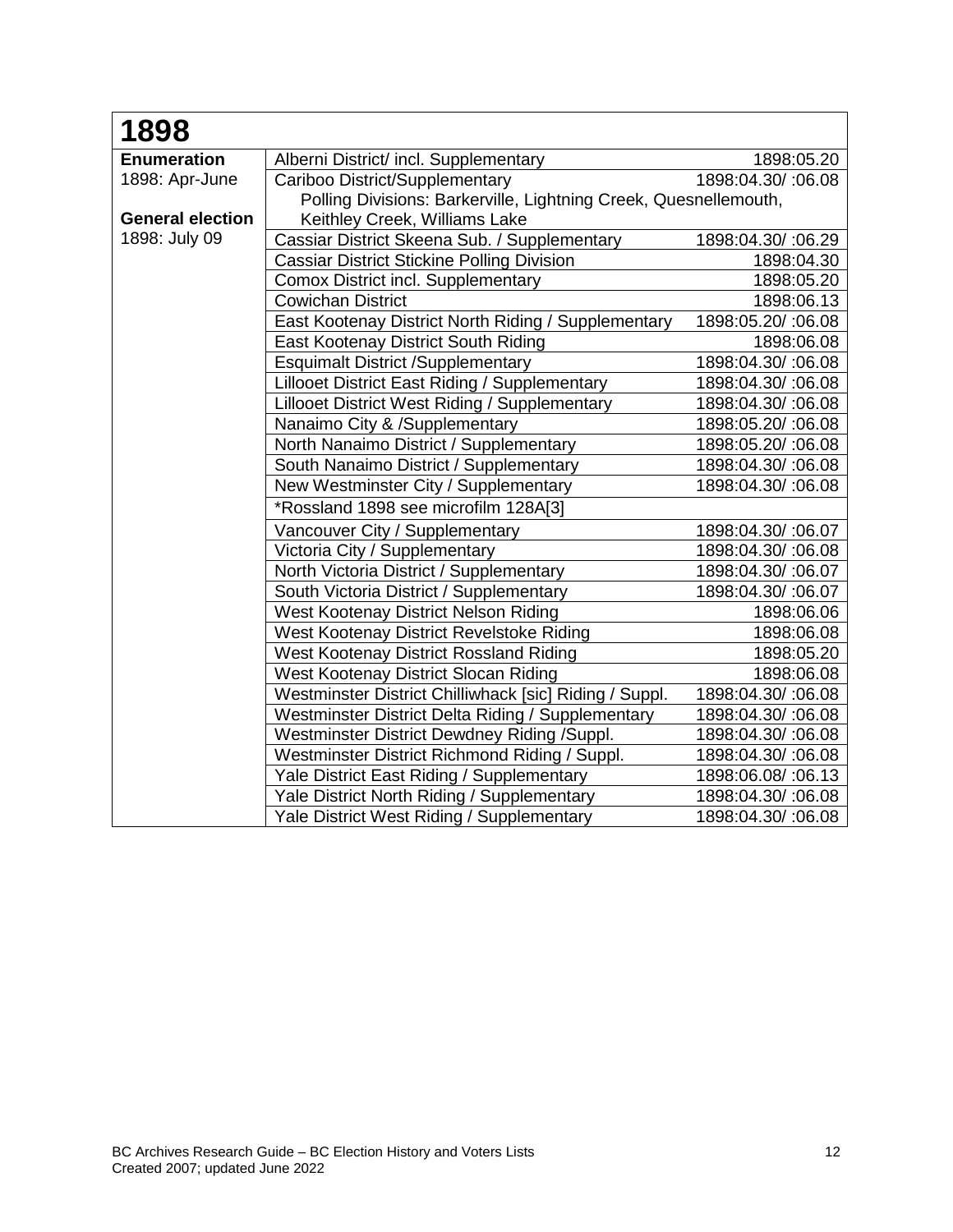| 1900                    |                                            |                         |
|-------------------------|--------------------------------------------|-------------------------|
| Enumeration/            | New Westminster / Supplementary            | 1899:11.06 / 1900:05.07 |
| <b>Court of</b>         | Victoria City / Supplementary              | 1899:11.06 / 1900:05.07 |
| <b>Revision</b>         | Cariboo District                           | 1900:05.07              |
| 1899: Nov-              | <b>Esquimalt District</b>                  | 1900:05.07              |
| 1900: May               | <b>Cowichan District</b>                   | 1900:05.07              |
|                         | <b>North Nanaimo District</b>              | 1900:05.07              |
| <b>General election</b> | South Nanaimo District                     | 1900:05.07              |
| 1900: Jun 09            | <b>Lillooet District West Riding</b>       | 1900:05.07              |
|                         | <b>Lillooet District East Riding</b>       | 1900:05.07              |
|                         | <b>Comox District</b>                      | 1900:05.07              |
|                         | <b>Alberni District</b>                    | 1900:05.07              |
|                         | South Victoria District                    | 1900:05.07              |
|                         | North Victoria District                    | 1900:05.07              |
|                         | Nanaimo City                               | 1900:05.07              |
|                         | Cassiar District/ Bennett & Atlin Division | 1900:05.07              |
|                         | Cassiar District/ Skeena Division          | 1900:05.07              |
|                         | Cassiar District/ Stikine Division         | 1900:05.07              |
|                         | <b>Vancouver City</b>                      | 1900:05.07              |
|                         | <b>Westminster District Delta Riding</b>   | 1900:05.08              |
|                         | Westminster District Richmond Riding       | 1900:05.08              |
|                         | Westminster District Chilliwack Riding     | 1900:05.08              |
|                         | <b>Westminster District Dewdney Riding</b> | 1900:05.08              |
|                         | <b>Yale District North Riding</b>          | 1900:05.07              |
|                         | <b>Yale District East Riding</b>           | 1900:05.07              |
|                         | <b>Yale District West Riding</b>           | 1900:05.07              |
|                         | West Kootenay District Revelstoke Riding   | 1900:05.07              |
|                         | West Kootenay District Nelson Riding       | 1900:05.07              |
|                         | West Kootenay District Rossland Riding     | 1900:05.07              |
|                         | West Kootenay District Slocan Riding       | 1900:05.07              |
|                         | East Kootenay District North Riding        | 1900:05.07              |
|                         | East Kootenay District South Riding        | 1900:05.09              |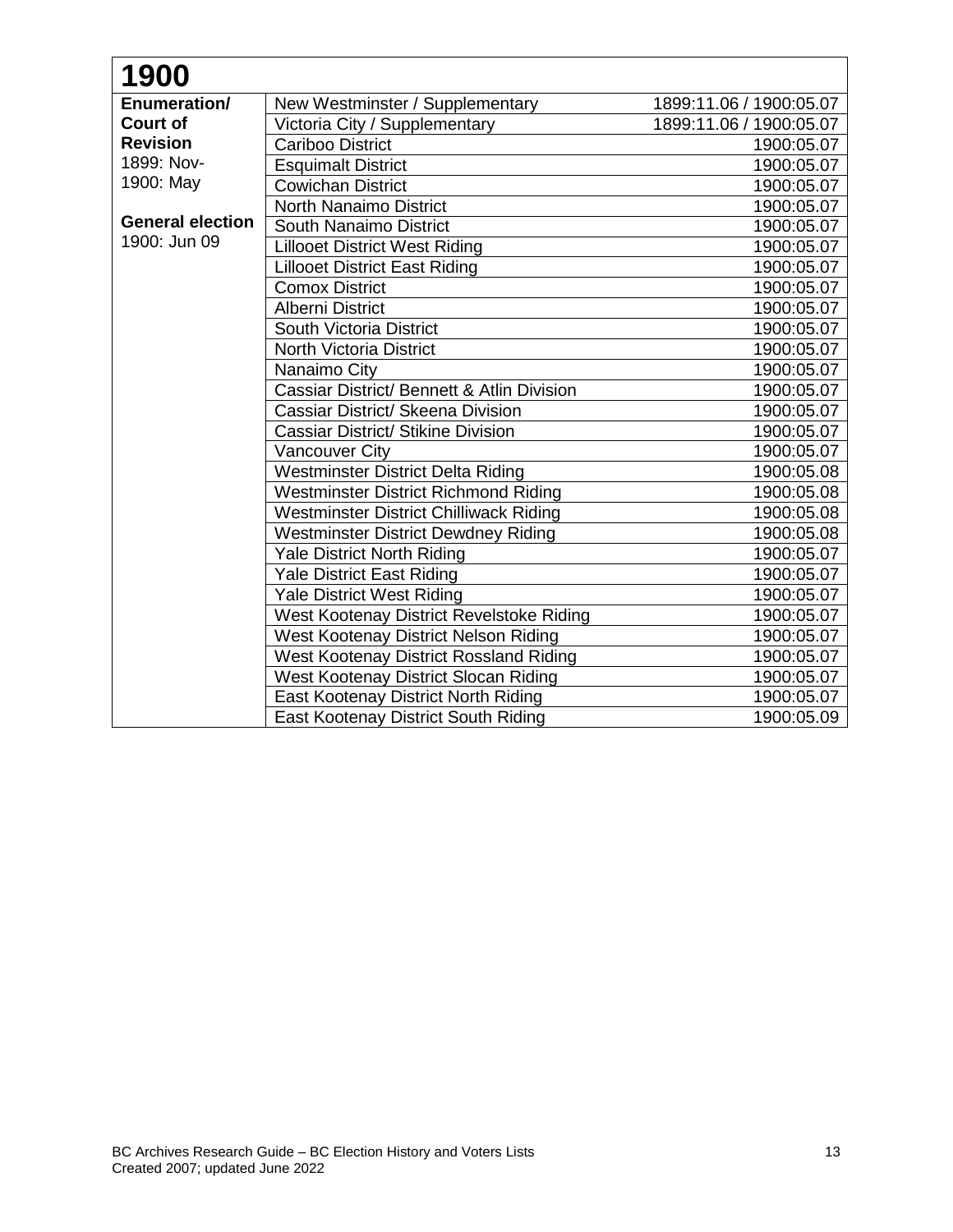| 1903                    |                             |
|-------------------------|-----------------------------|
| <b>All revisions</b>    | <b>Alberni District</b>     |
| 1903: Aug 31            | <b>Atlin District</b>       |
|                         | Cariboo District            |
| <b>General election</b> | <b>Chilliwack District</b>  |
| 1903: Oct 03            | <b>Columbia District</b>    |
|                         | <b>Comox District</b>       |
|                         | <b>Cowichan District</b>    |
|                         | <b>Cranbrook District</b>   |
|                         | <b>Delta District</b>       |
|                         | <b>Dewdney District</b>     |
|                         | <b>Esquimalt District</b>   |
|                         | <b>Fernie District</b>      |
|                         | <b>Grand Forks District</b> |
|                         | <b>Greenwood District</b>   |
|                         | Islands, The District       |
|                         | <b>Kamloops District</b>    |
|                         | <b>Kaslo District</b>       |
|                         | <b>Lillooet District</b>    |
|                         | Nanaimo City                |
|                         | <b>Nelson City</b>          |
|                         | <b>Newcastle District</b>   |
|                         | <b>New Westminster City</b> |
|                         | Okanagan District           |
|                         | <b>Revelstoke District</b>  |
|                         | <b>Richmond District</b>    |
|                         | <b>Rossland City</b>        |
|                         | Saanich District            |
|                         | Similkameen District        |
|                         | <b>Skeena District</b>      |
|                         | <b>Slocan District</b>      |
|                         | <b>Vancouver City</b>       |
|                         | Victoria City               |
|                         | <b>Yale District</b>        |
|                         | <b>Ymir District</b>        |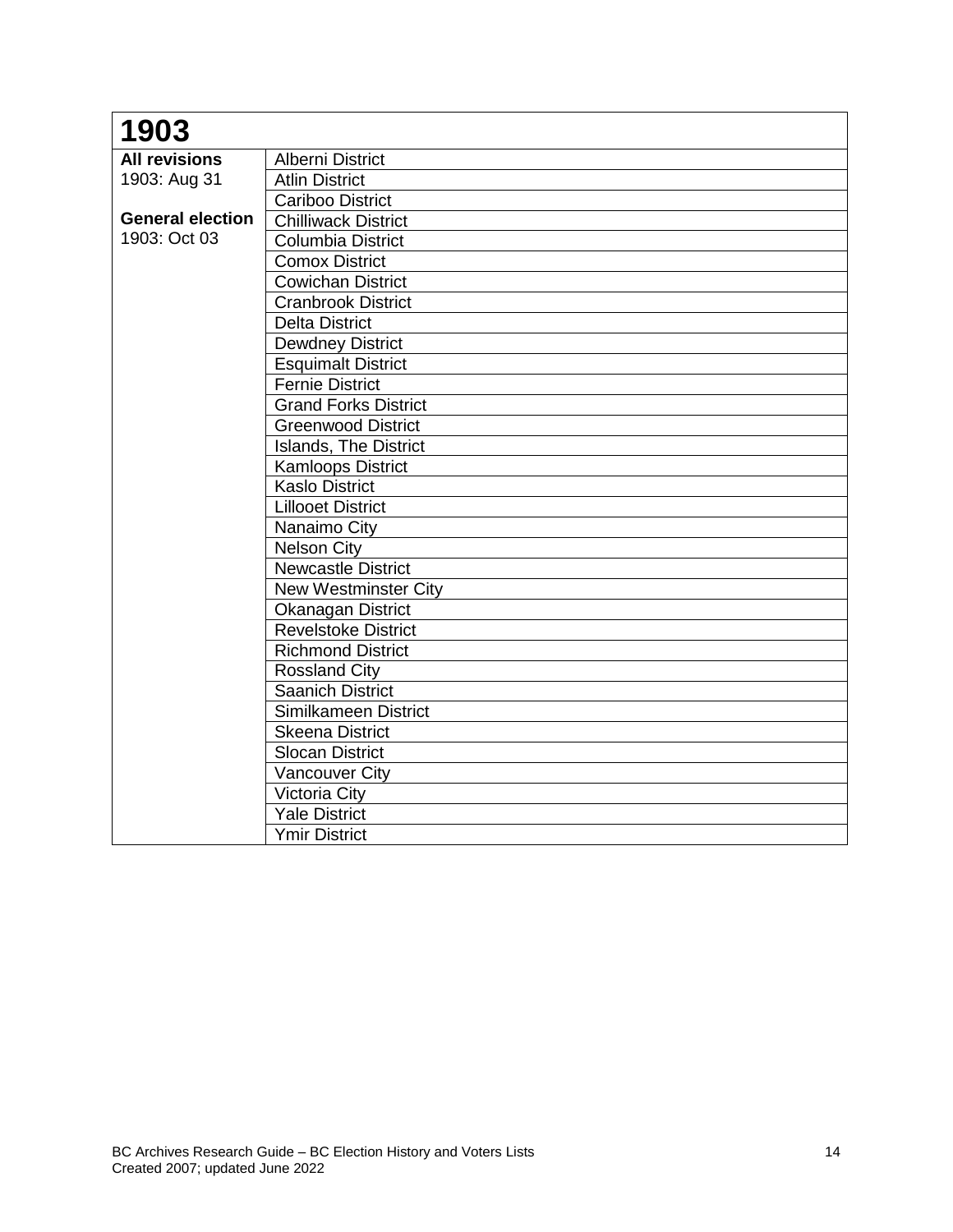| 1907                    |                                   |                        |
|-------------------------|-----------------------------------|------------------------|
| <b>Court of</b>         | Alberni District / Additions      | 1906.11.05/1907:01.02  |
| <b>Revision</b>         | <b>Atlin District</b>             | 1906.11.05             |
| certification           | <b>Cariboo District</b>           | 1906.11.05             |
| 1906: Nov 05            | <b>Chilliwack District</b>        | 1906.11.05             |
|                         | Columbia District                 | 1906.11.05             |
| <b>General election</b> | <b>Comox District</b>             | 1906.11.05             |
| 1907: Feb 02            | <b>Cowichan District</b>          | 1906.11.05             |
|                         | <b>Cranbrook District</b>         | 1906.11.05             |
|                         | <b>Delta District</b>             | 1906.11.05             |
|                         | <b>Dewdney District</b>           | 1906.11.05             |
|                         | <b>Esquimalt District</b>         | 1906.11.05             |
|                         | <b>Fernie District</b>            | 1906.11.05             |
|                         | <b>Grand Forks District</b>       | 1907.01.03             |
|                         | <b>Greenwood District</b>         | 1906.12.02             |
|                         | <b>The Islands District</b>       | 1906.11.05             |
|                         | Kamloops District / Supplementary | 1906.11.05             |
|                         | <b>Kaslo District</b>             | 1907:08.31             |
|                         | <b>Lillooet District</b>          | 1906.11.05             |
|                         | Nanaimo City                      | 1907.01.02             |
|                         | <b>Nelson City</b>                | 1906.11.12             |
|                         | <b>Newcastle District</b>         | 1906.11.05             |
|                         | <b>New Westminster City</b>       | 1906.11.05             |
|                         | <b>Okanagan District</b>          | 1906.11.05             |
|                         | <b>Revelstoke District</b>        | 1906.11.05             |
|                         | <b>Richmond District</b>          | 1906.11.05             |
|                         | <b>Rossland City</b>              | 1907:02.02             |
|                         | <b>Saanich District</b>           | 1906.11.05             |
|                         | Similkameen District              | 1906.11.05             |
|                         | <b>Skeena District</b>            | 1906.11.05             |
|                         | Slocan District / Supplementary   | 1906:12.05/ 1907:02.02 |
|                         | <b>Vancouver City</b>             | 1906.11.05             |
|                         | <b>Victoria City</b>              | 1906.11.05             |
|                         | <b>Yale District</b>              | 1906.11.05             |
|                         | <b>Ymir District</b>              | 1906.11.05             |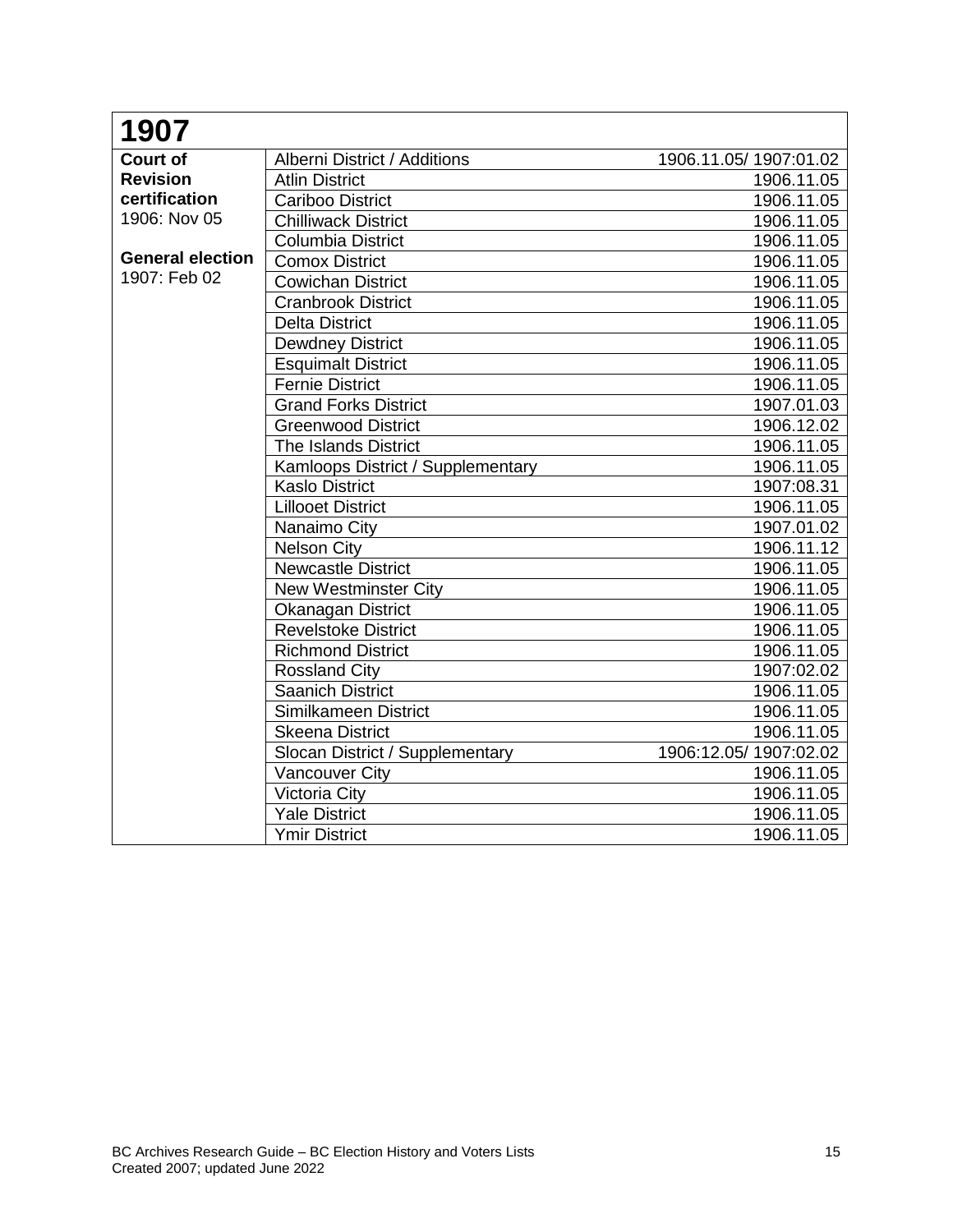| 1908              |                                                 |            |
|-------------------|-------------------------------------------------|------------|
| <b>Court of</b>   | Alberni District [with corrections]             |            |
| <b>Revision</b>   | <b>Atlin District</b>                           |            |
| certification     | <b>Cariboo District</b>                         |            |
| 1908: May 04,     | <b>Chilliwack District [with corrections]</b>   |            |
| unless noted      | <b>Columbia District</b>                        | 1908:05.11 |
| otherwise         | Comox District [with corrections to 1908.10.17] |            |
|                   | <b>Cowichan District</b>                        |            |
| No general        | Cranbrook District [with corrections]           |            |
| election for 1908 | Delta District [with corrections]               |            |
|                   | Dewdney District [with corrections]             |            |
|                   | <b>Esquimalt District [with corrections]</b>    |            |
|                   | Fernie District [with corrections]              |            |
|                   | <b>Grand Forks District [with corrections]</b>  |            |
|                   | Greenwood District [with corrections]           | 1908:12.02 |
|                   | <b>Islands District, The</b>                    |            |
|                   | Kamloops District [with corrections]            |            |
|                   | Kaslo District [with corrections]               | 1908:05.19 |
|                   | <b>Lillooet District</b>                        |            |
|                   | Nanaimo City [with corrections]                 |            |
|                   | Nelson City [with corrections]                  | 1906:11.12 |
|                   | Newcastle District [corrections to 1908:09.29]  |            |
|                   | New Westminster City [with corrections]         |            |
|                   | Okanagan District [with corrections]            |            |
|                   | <b>Revelstoke District</b>                      | 1908:05.19 |
|                   | Richmond District [corrections to 1908:09.16]   |            |
|                   | Rossland City                                   |            |
|                   | Saanich District [with corrections]             |            |
|                   | Similkameen District [with corrections]         |            |
|                   | Skeena District [correct. to1908.10.12]         | 1908:05.13 |
|                   | Slocan District [with corrections]              |            |
|                   | Vancouver City [corrections to 1908.09.18]      |            |
|                   | Victoria City [with corrections]                |            |
|                   | <b>Yale District</b>                            |            |
|                   | <b>Ymir District</b>                            | 1908:09.14 |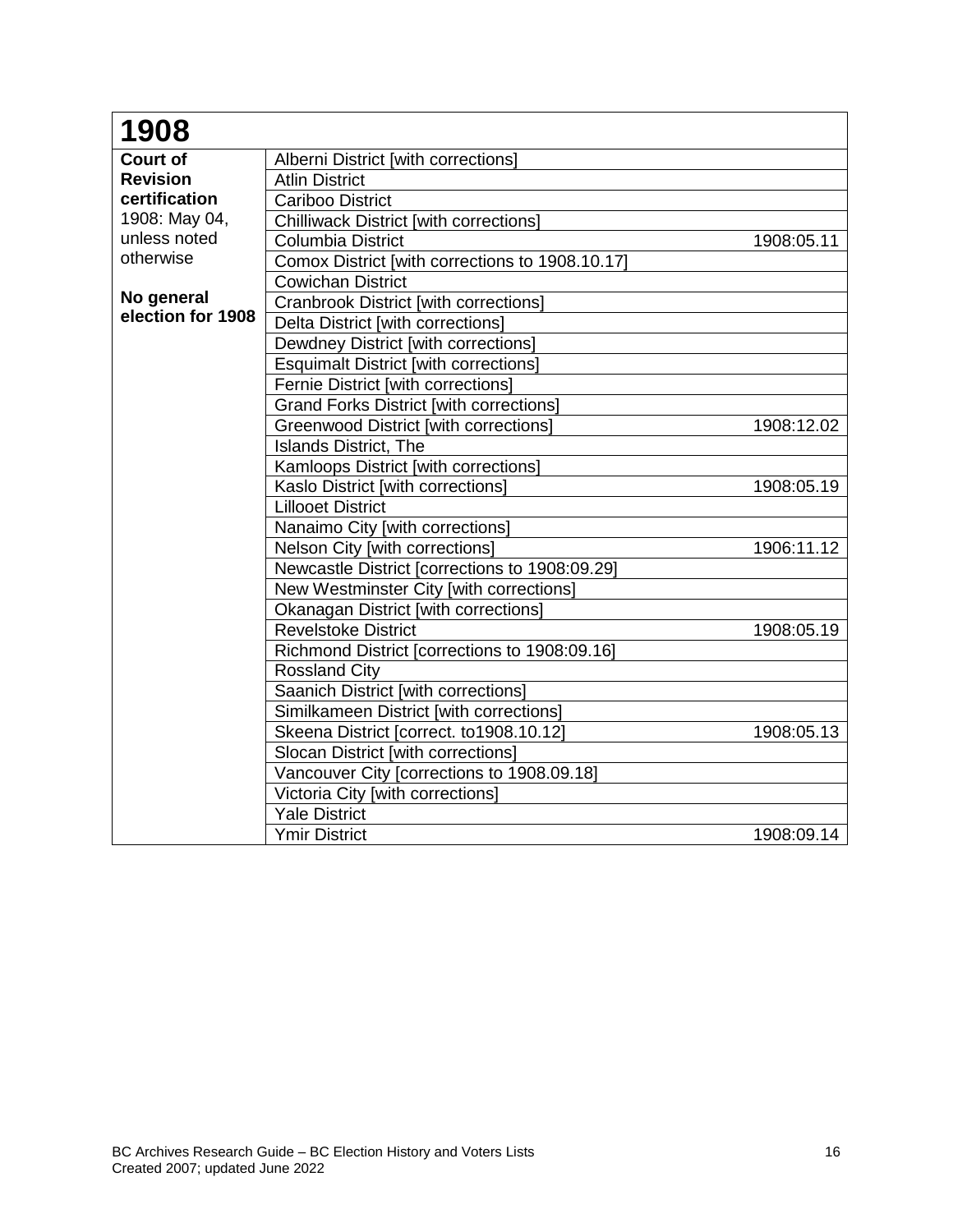| 1909                    |                                      |
|-------------------------|--------------------------------------|
| <b>Court of</b>         | <b>Alberni District</b>              |
| <b>Revision</b>         | <b>Atlin District</b>                |
| certification           | <b>Cariboo District</b>              |
| 1909: Nov 01,           | <b>Chilliwack District</b>           |
| except                  | <b>Columbia District</b>             |
| Greenwood               | <b>Comox District</b>                |
| 1909: Nov 08            | <b>Cowichan District</b>             |
|                         | <b>Cranbrook District</b>            |
| <b>General election</b> | <b>Delta District</b>                |
| 1909: Nov 25            | <b>Dewdney District</b>              |
|                         | <b>Esquimalt District</b>            |
|                         | <b>Fernie District</b>               |
|                         | <b>Grand Forks District</b>          |
|                         | <b>Greenwood District</b>            |
|                         | <b>Islands District, The</b>         |
|                         | Kamloops District [with corrections] |
|                         | <b>Kaslo District</b>                |
|                         | <b>Lillooet District</b>             |
|                         | Nanaimo City                         |
|                         | <b>Nelson City</b>                   |
|                         | Newcastle District                   |
|                         | <b>New Westminster City</b>          |
|                         | Okanagan District                    |
|                         | <b>Revelstoke District</b>           |
|                         | <b>Richmond District</b>             |
|                         | <b>Rossland City</b>                 |
|                         | <b>Saanich District</b>              |
|                         | Similkameen District                 |
|                         | <b>Skeena District</b>               |
|                         | <b>Slocan District</b>               |
|                         | <b>Vancouver City</b>                |
|                         | <b>Victoria City</b>                 |
|                         | <b>Yale District</b>                 |
|                         | <b>Ymir District</b>                 |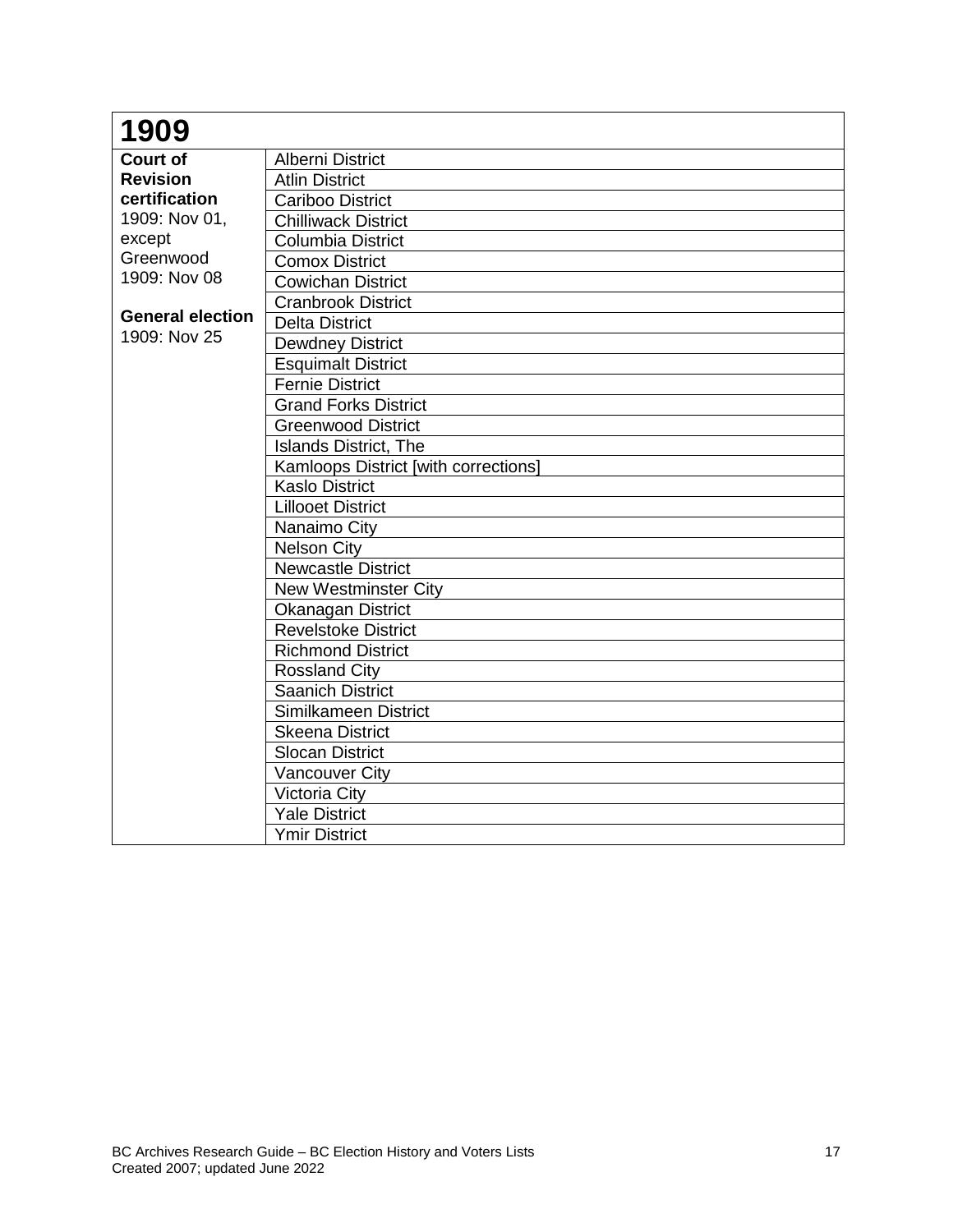| 1911            |                                                    |
|-----------------|----------------------------------------------------|
| <b>Court of</b> | <b>Alberni District</b>                            |
| <b>Revision</b> | <b>Atlin District</b>                              |
| certification   | <b>Cariboo District</b>                            |
| 1911: Nov 06    | <b>Chilliwack District</b>                         |
|                 | <b>Columbia District</b>                           |
| <b>General</b>  | <b>Comox District</b>                              |
| election        | <b>Cowichan District</b>                           |
| 1912: Mar 28    | Cranbrook District [with corrections]              |
|                 | <b>Delta District</b>                              |
|                 | <b>Dewdney District</b>                            |
|                 | <b>Esquimalt District</b>                          |
|                 | <b>Fernie District</b>                             |
|                 | <b>Grand Forks District</b>                        |
|                 | <b>Greenwood District</b>                          |
|                 | <b>Islands District, The</b>                       |
|                 | Kamloops District [with corrections]               |
|                 | <b>Kaslo District</b>                              |
|                 | <b>Lillooet District [with corrections]</b>        |
|                 | Nanaimo City                                       |
|                 | <b>Nelson City</b>                                 |
|                 | <b>Newcastle District</b>                          |
|                 | <b>New Westminster City</b>                        |
|                 | Okanagan District                                  |
|                 | <b>Revelstoke District</b>                         |
|                 | Richmond District [with corrections to 1912.03.13] |
|                 | <b>Rossland City</b>                               |
|                 | Saanich District [with corrections to 1912:03.01]  |
|                 | Similkameen District                               |
|                 | <b>Skeena District</b>                             |
|                 | <b>Slocan District</b>                             |
|                 | Vancouver City [with corrections]                  |
|                 | <b>Victoria City</b>                               |
|                 | <b>Yale District</b>                               |
|                 | <b>Ymir District</b>                               |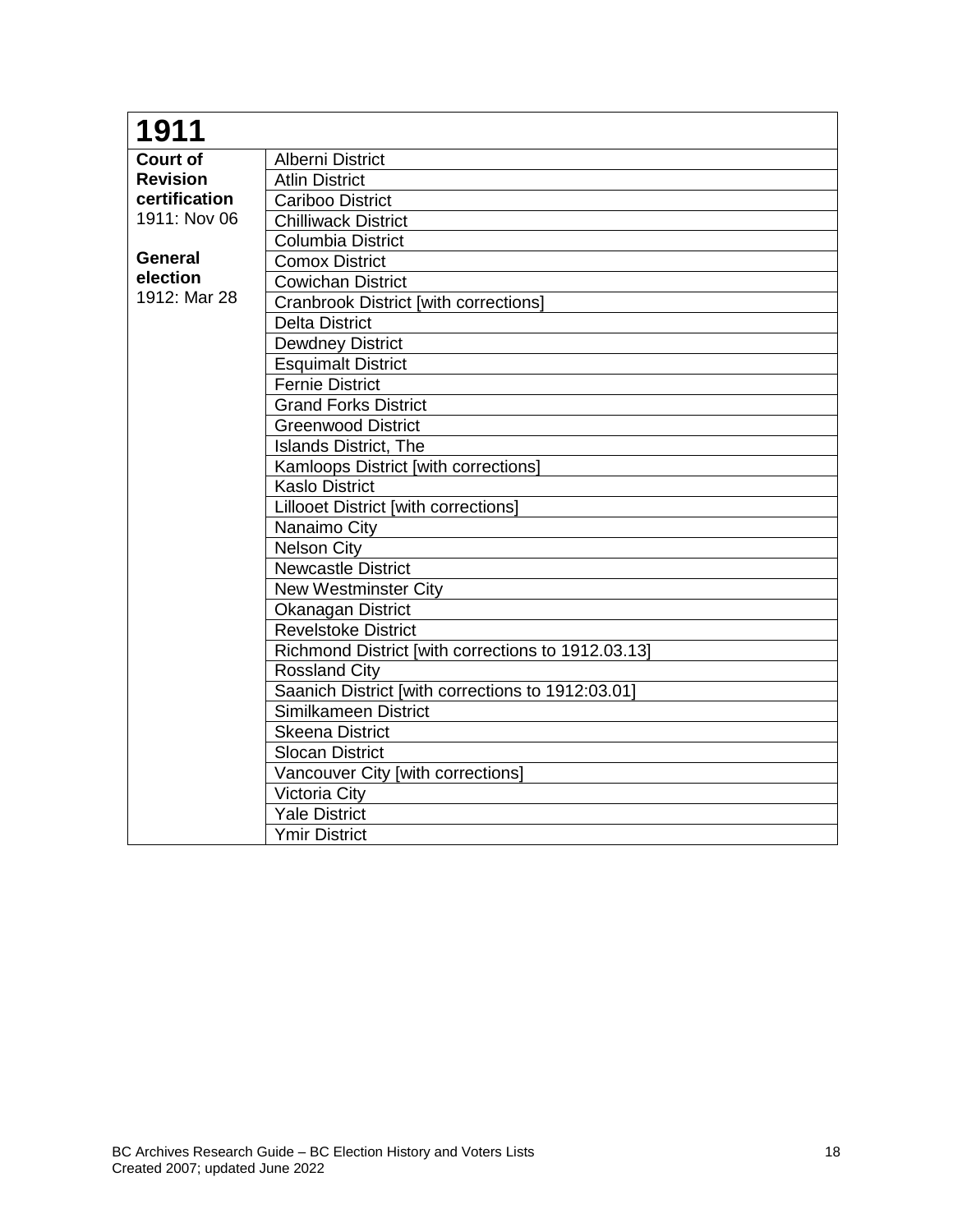| 1913                 |                              |
|----------------------|------------------------------|
| <b>Certification</b> | Alberni District             |
| 1913: May 19         | Atlin not published          |
|                      | <b>Cariboo District</b>      |
| No general           | <b>Chilliwack District</b>   |
| election for         | <b>Columbia District</b>     |
| 1913                 | <b>Comox District</b>        |
|                      | <b>Cowichan District</b>     |
|                      | <b>Cranbrook District</b>    |
|                      | <b>Delta District</b>        |
|                      | <b>Dewdney District</b>      |
|                      | <b>Esquimalt District</b>    |
|                      | <b>Fernie District</b>       |
|                      | <b>Grand Forks District</b>  |
|                      | <b>Greenwood District</b>    |
|                      | <b>Islands District, The</b> |
|                      | <b>Kamloops District</b>     |
|                      | <b>Kaslo District</b>        |
|                      | <b>Lillooet District</b>     |
|                      | Nanaimo City                 |
|                      | <b>Nelson City</b>           |
|                      | <b>Newcastle District</b>    |
|                      | <b>New Westminster City</b>  |
|                      | Okanagan District            |
|                      | <b>Revelstoke District</b>   |
|                      | <b>Richmond District</b>     |
|                      | <b>Rossland City</b>         |
|                      | <b>Saanich District</b>      |
|                      | Similkameen District         |
|                      | <b>Skeena District</b>       |
|                      | <b>Slocan District</b>       |
|                      | <b>Vancouver City</b>        |
|                      | <b>Victoria City</b>         |
|                      | <b>Yale District</b>         |
|                      | <b>Ymir District</b>         |
| 1 N A E              |                              |

| Victoria             |
|----------------------|
| Polling stations 1-5 |
|                      |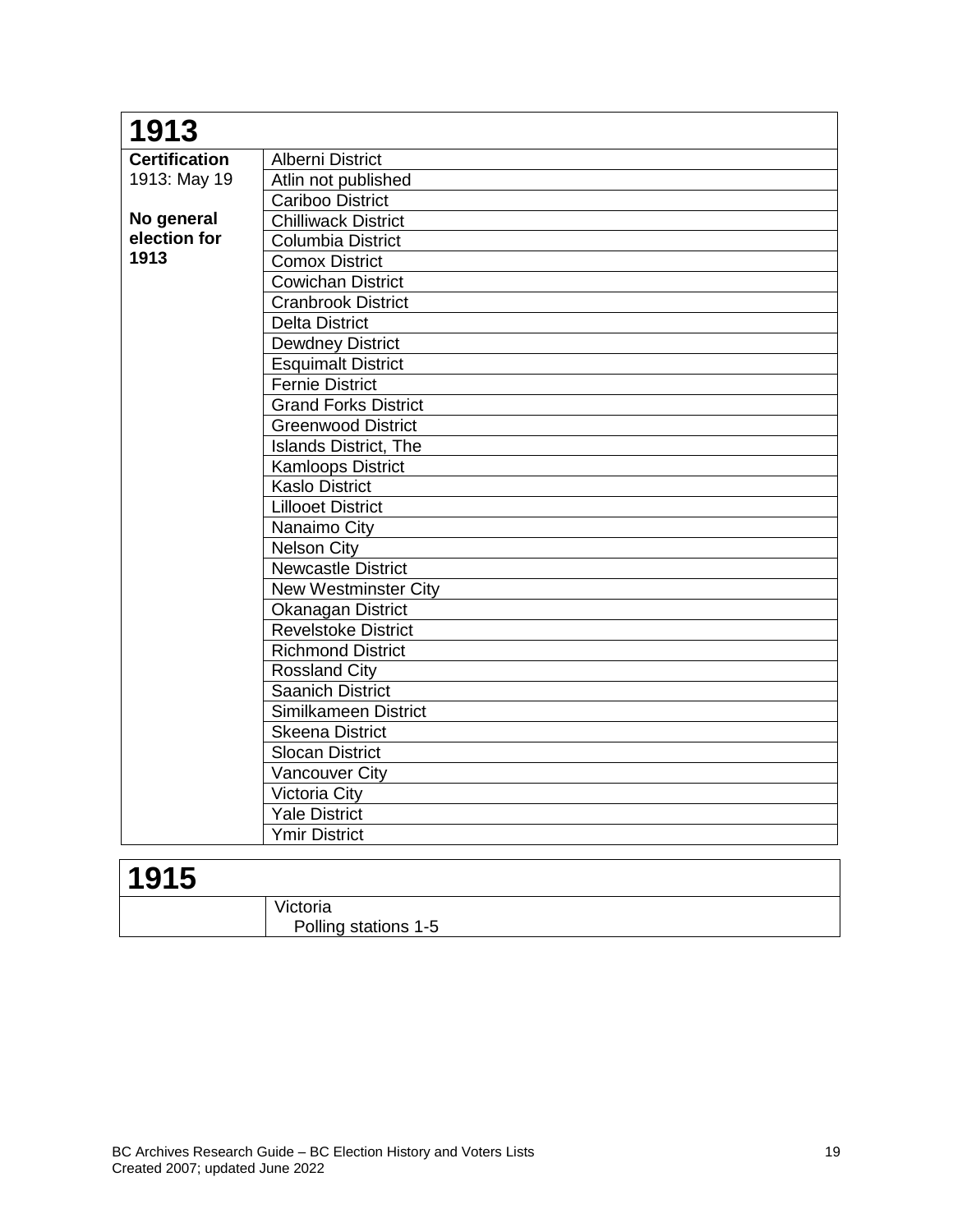| 1916           | <b>Volume 1</b>                                             |            |
|----------------|-------------------------------------------------------------|------------|
| <b>General</b> | <b>Alberni District</b>                                     | 1916:06.01 |
| election       | <b>Atlin District</b>                                       | 1916:06.01 |
| 1916: Sep 14   | <b>Cariboo District</b>                                     | 1916:05.15 |
|                | <b>Chilliwack District</b>                                  | 1916:05.15 |
|                | <b>Columbia District</b>                                    | 1916:05.15 |
|                | <b>Comox District</b>                                       | 1916:05.15 |
|                | <b>Cowichan District</b>                                    | 1916:05.15 |
|                | <b>Cranbrook District</b>                                   | 1916:08.14 |
|                | <b>Delta District</b>                                       | 1916:05.15 |
|                | <b>Dewdney District</b>                                     | 1916:05.15 |
|                | <b>Esquimalt District</b>                                   | 1916:05.15 |
|                | <b>Fernie District</b>                                      | 1916:05.15 |
|                |                                                             | 1916:05.15 |
|                | <b>Fort George District</b><br><b>Grand Forks District</b>  | 1916:09.14 |
|                | <b>Greenwood District</b>                                   | 1916:06.01 |
|                | The Islands District                                        | 1916:05.15 |
|                |                                                             |            |
|                | <b>Kamloops District</b><br><b>Kaslo District</b>           | 1916:05.15 |
|                |                                                             | 1916:05.15 |
|                | <b>Lillooet District</b>                                    | 1916:06.10 |
|                | Nanaimo District                                            | 1916:05.15 |
|                | <b>Nelson District</b>                                      | 1916:05.15 |
|                | <b>Newcastle District</b>                                   | 1916:05.15 |
|                | <b>New Westminster District</b>                             | 1916:05.15 |
|                | North Okanagan District (includes 3 pages of South Okan.)   | 1916:07.24 |
|                | <b>Omineca District</b>                                     | 1916:06.07 |
|                | <b>Prince Rupert District</b>                               | 1916:05.15 |
|                | <b>Revelstoke District</b>                                  | 1916:05.15 |
|                | <b>Richmond District</b>                                    | 1916:06.01 |
|                | <b>Volume 2</b>                                             |            |
|                | Rossland                                                    | 1916:07.10 |
|                | <b>Saanich District</b>                                     | 1916:05.15 |
|                | Similkameen District                                        | 1916:05.15 |
|                | <b>Slocan District</b>                                      | 1916:05.15 |
|                | South Okanagan District (3 pages in Vol.1 with North Okan.) | 1916:07.04 |
|                | <b>Trail District</b>                                       | 1916:05.15 |
|                | <b>Vancouver City</b>                                       | 1916:09.14 |
|                | <b>North Vancouver District</b>                             | 1916:05.15 |
|                | South Vancouver District                                    | 1916:05.15 |
|                | <b>Victoria City</b>                                        | 1916:05.15 |
|                | <b>Yale District</b>                                        | 1916:05.15 |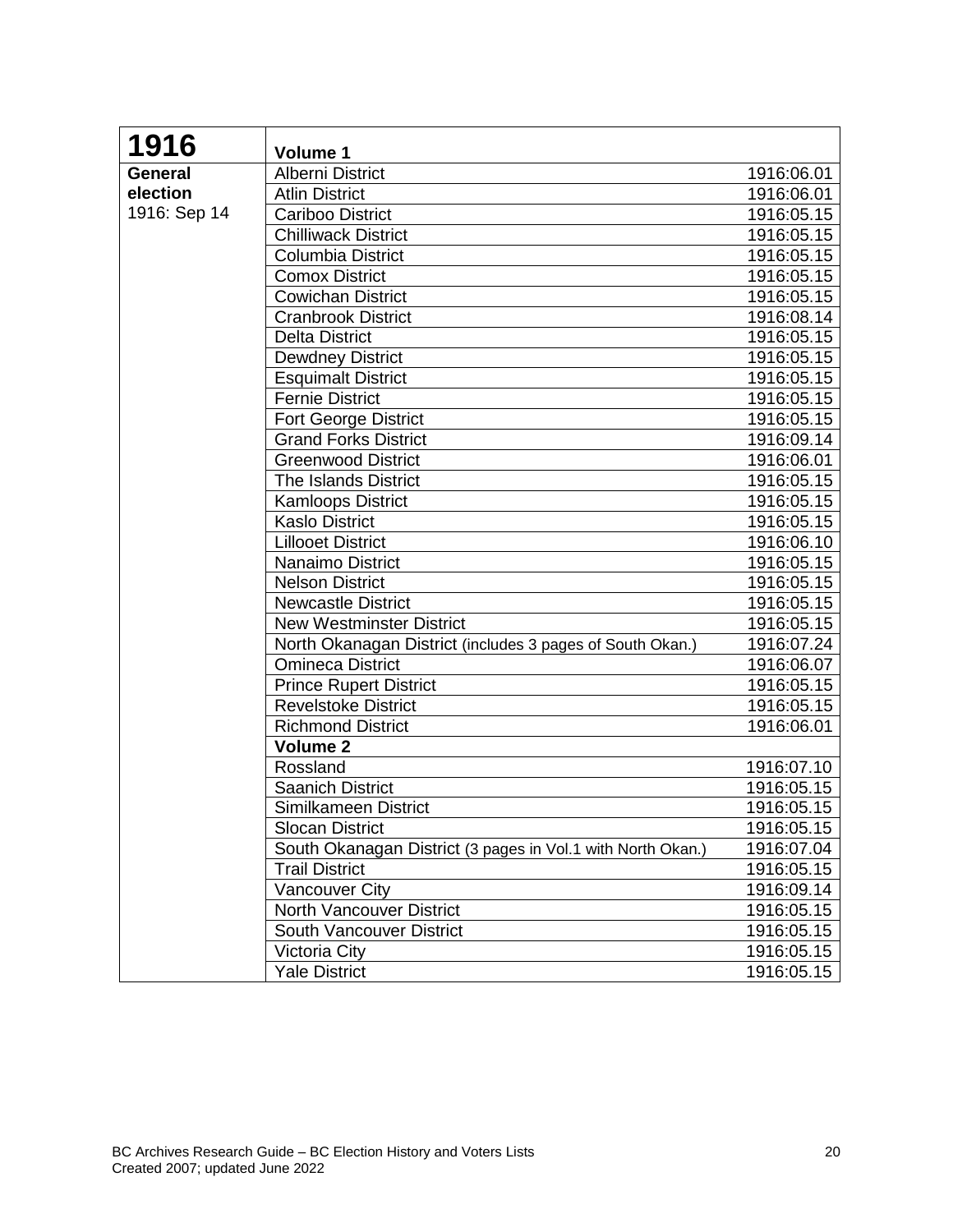| 1916               |                                 |            |
|--------------------|---------------------------------|------------|
|                    | Victoria                        |            |
|                    | Polling stations 1-5            |            |
|                    |                                 |            |
| 1920               | Volume 1                        |            |
| <b>Enumeration</b> | <b>Alberni District</b>         |            |
| 1920: Sep 13,      | <b>Atlin District</b>           |            |
| unless noted       | <b>Cariboo District</b>         |            |
| otherwise          | <b>Chilliwack District</b>      |            |
|                    | <b>Columbia District</b>        |            |
| <b>General</b>     | <b>Comox District</b>           |            |
| election           | <b>Cowichan District</b>        |            |
| 1920: Dec 01       | <b>Cranbrook District</b>       | 1920:09.14 |
|                    | <b>Delta District</b>           |            |
|                    | <b>Dewdney District</b>         |            |
|                    | <b>Fernie District</b>          |            |
|                    | <b>Fort George District</b>     |            |
|                    | <b>Grand Forks District</b>     |            |
|                    | <b>Greenwood District</b>       |            |
|                    | <b>Islands District</b>         |            |
|                    | <b>Kamloops District</b>        | 1920:09.20 |
|                    | <b>Kaslo District</b>           | 1920:09.15 |
|                    | <b>Lillooet District</b>        |            |
|                    | Nanaimo District                | 1920:09.14 |
|                    | <b>Nelson District</b>          |            |
|                    | <b>Newcastle District</b>       | 1920:09.14 |
|                    | <b>New Westminster District</b> |            |
|                    | North Okanagan District         |            |
|                    | South Okanagan District         |            |
|                    | <b>Omineca District</b>         |            |
|                    | <b>Prince Rupert District</b>   |            |
|                    | <b>Revelstoke District</b>      |            |
|                    | <b>Richmond District</b>        |            |
|                    | <b>Rossland District</b>        |            |
|                    | <b>Volume 2</b>                 |            |
|                    | Saanich District                |            |
|                    | Similkameen District            | 1920:09.30 |
|                    | <b>Slocan District</b>          |            |
|                    | <b>Trail District</b>           |            |
|                    | <b>Vancouver City</b>           |            |
|                    | <b>North Vancouver District</b> | 1920:10.01 |
|                    | South Vancouver District        |            |
|                    | Victoria City                   |            |
|                    | <b>Yale District</b>            |            |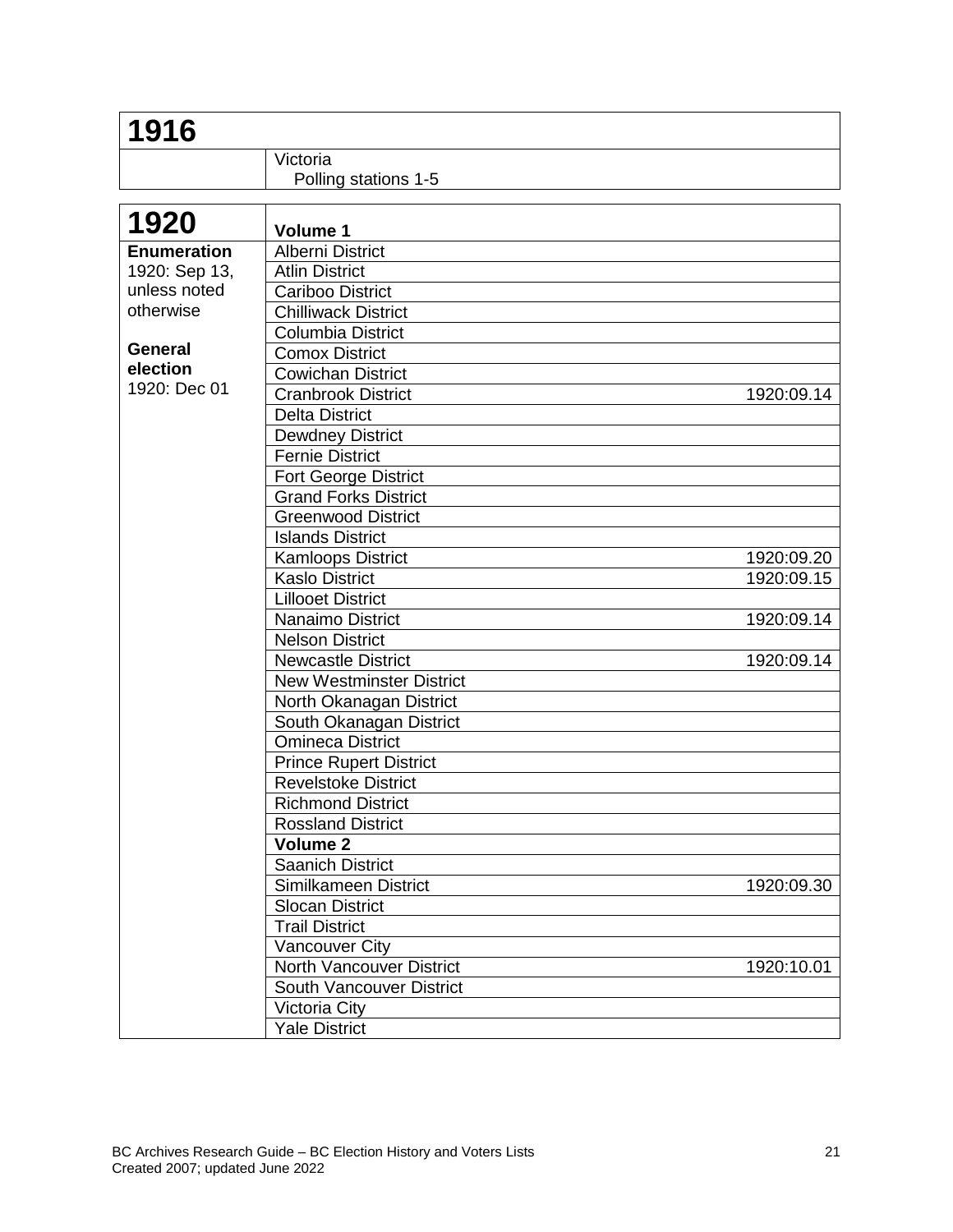| 1924                    | <b>Volume 1</b>                        |            |
|-------------------------|----------------------------------------|------------|
| <b>Enumeration</b>      | <b>Atlin District</b>                  |            |
| 1924: May 19,           | <b>Burnaby District</b>                |            |
| unless noted            | Cariboo District                       |            |
| otherwise               | <b>Chilliwack District</b>             |            |
|                         | Columbia District                      |            |
| <b>General election</b> | <b>Comox District</b>                  |            |
| 1924: Jun 20            | Cowichan/ Newcastle District           |            |
|                         | <b>Cranbrook District</b>              | 1924:06.20 |
|                         | <b>Creston District</b>                |            |
|                         | <b>Delta District</b>                  | 1924:05.22 |
|                         | <b>Dewdney District</b>                | 1924:05.23 |
|                         | <b>Esquimalt District</b>              |            |
|                         | <b>Fort George District</b>            | 1924:05.23 |
|                         | <b>Fernie District</b>                 |            |
|                         | <b>Grand Forks/ Greenwood District</b> |            |
|                         | <b>Islands District</b>                |            |
|                         | <b>Kamloops District</b>               | 1924:06.20 |
|                         | <b>Kaslo-Slocan District</b>           | 1924:05.22 |
|                         | <b>Lillooet District</b>               |            |
|                         | <b>Mackenzie District</b>              |            |
|                         | Nanaimo District                       |            |
|                         | <b>Nelson District</b>                 |            |
|                         | <b>New Westminster District</b>        |            |
|                         | North Okanagan District                | 1924:06.20 |
|                         | <b>North Vancouver District</b>        |            |
|                         | <b>Omineca District</b>                | 1924:05.22 |
|                         | <b>Prince Rupert District</b>          |            |
|                         | <b>Revelstoke District</b>             |            |
|                         | <b>Volume 2</b>                        |            |
|                         | <b>Richmond/ Point Grey District</b>   |            |
|                         | <b>Rossland/ Trail District</b>        |            |
|                         | <b>Saanich District</b>                |            |
|                         | Salmon Arm District                    |            |
|                         | Similkameen District                   | 1924:06.20 |
|                         | <b>Skeena District</b>                 | 1924:05.23 |
|                         | South Okanagan District                |            |
|                         | South Vancouver District               |            |
|                         | Vancouver District                     |            |
|                         | <b>Victoria District</b>               | 1924:06.20 |
|                         | <b>Yale District</b>                   |            |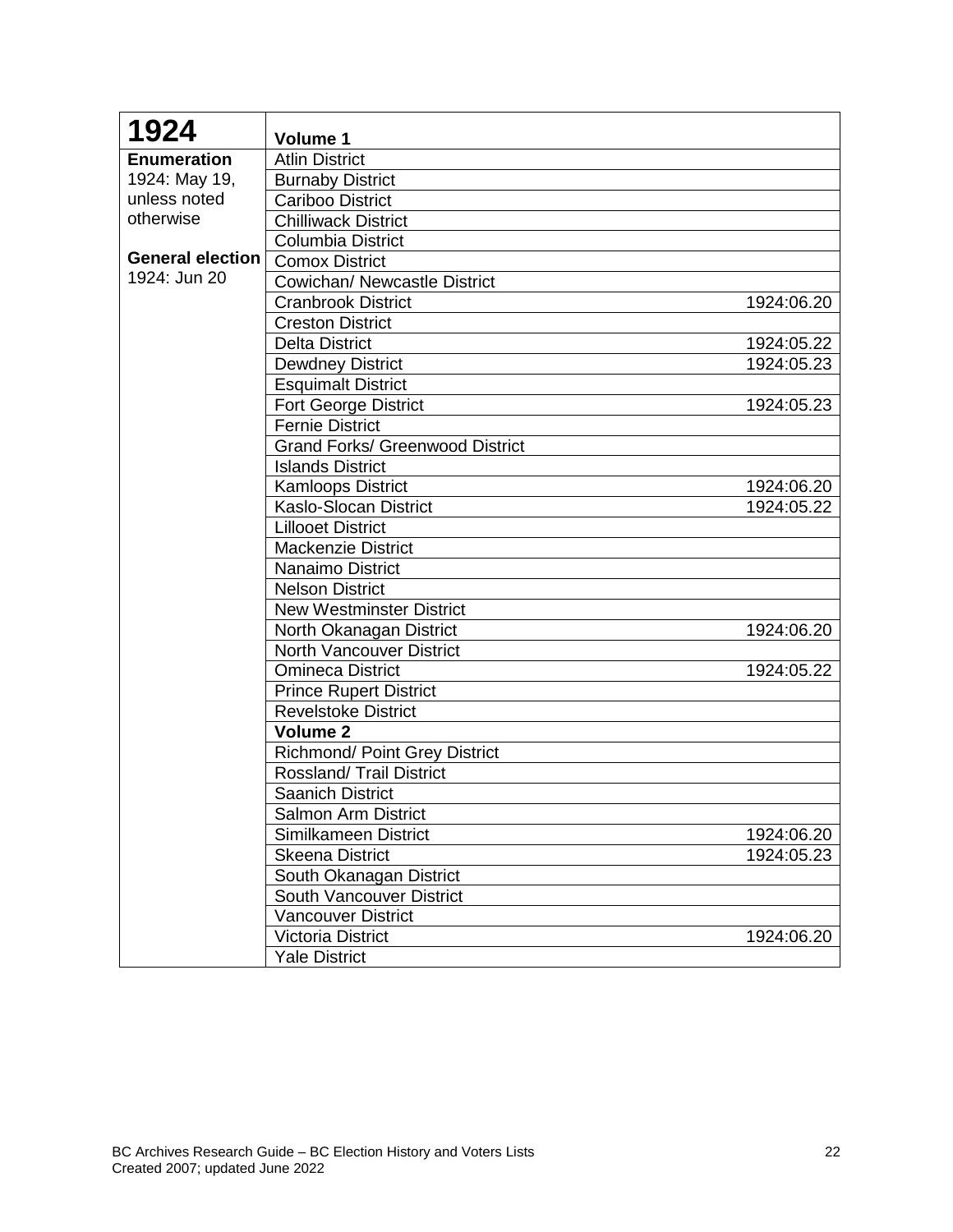| 1928                    | Volume 1                        |               |
|-------------------------|---------------------------------|---------------|
| <b>Enumeration</b>      | Alberni                         | 1928:07.18    |
| 1928: May-July          | Atlin                           | 1928:05.29    |
|                         | <b>Burnaby</b>                  | 1928:05.21    |
| <b>General election</b> | Cariboo                         | 1928:05.21-22 |
| 1928: July 18           | Chilliwack                      | 1928:05.21-22 |
|                         | Columbia                        | 1928:05.21    |
|                         | Comox                           | 1928:05.21    |
|                         | Cowichan-Newcastle              | 1928:05.22    |
|                         | Cranbrook                       | 1928:05.23    |
|                         | Creston                         | 1928:05.22    |
|                         | <b>Delta</b>                    | 1928:05.30    |
|                         | Dewdney                         | 1928:06.05    |
|                         | Esquimalt                       | 1928:0718     |
|                         | Fernie                          | 1928:05.21    |
|                         | Fort George                     | 1928:05.28    |
|                         | <b>Grand Forks-Greenwood</b>    | 1928:0718     |
|                         | The Islands                     | 1928:0718     |
|                         | Kamloops                        | 1928:05.22    |
|                         | Kaslo-Slocan                    | 1928:05.23    |
|                         | Lillooet                        | 1928:05.21    |
|                         | Mackenzie                       | 1928:07.18    |
|                         | Nanaimo                         | 1928:05.21    |
|                         | Nelson                          | 1928:05.21    |
|                         | <b>New Westminster</b>          | 1928:05.21    |
|                         | North Okanagan                  | 1928:05.21    |
|                         | North Vancouver                 | 1928:05.22    |
|                         | Omineca                         | 1928:05.25    |
|                         | <b>Prince Rupert</b>            | 1928:05.21    |
|                         | Revelstoke                      | 1928:06.11    |
|                         | Volume 2                        |               |
|                         | Richmond / Point Grey District  | 1928:05.21    |
|                         | Rossland / Trail District       | 1928:05.21    |
|                         | <b>Saanich District</b>         | 1928:07.18    |
|                         | <b>Salmon Arm District</b>      | 1928:05.21    |
|                         | Similkameen District            | 1928:05.28    |
|                         | <b>Skeena District</b>          | 1928:05.30    |
|                         | South Okanagan District         | 1928:05.21    |
|                         | South Vancouver District        | 1928:05.21    |
|                         | Vancouver City Polling Div.1-2  | 1928:06.06    |
|                         | Vancouver City Polling Div.3-6  | 1928:06.06    |
|                         | Vancouver City Polling Div.7-9  | 1928:06.06    |
|                         | Vancouver City Polling Div10-12 | 1928:06.06    |
|                         | <b>Victoria City</b>            | 1928:07.18    |
|                         | <b>Yale District</b>            | 1928:07.18    |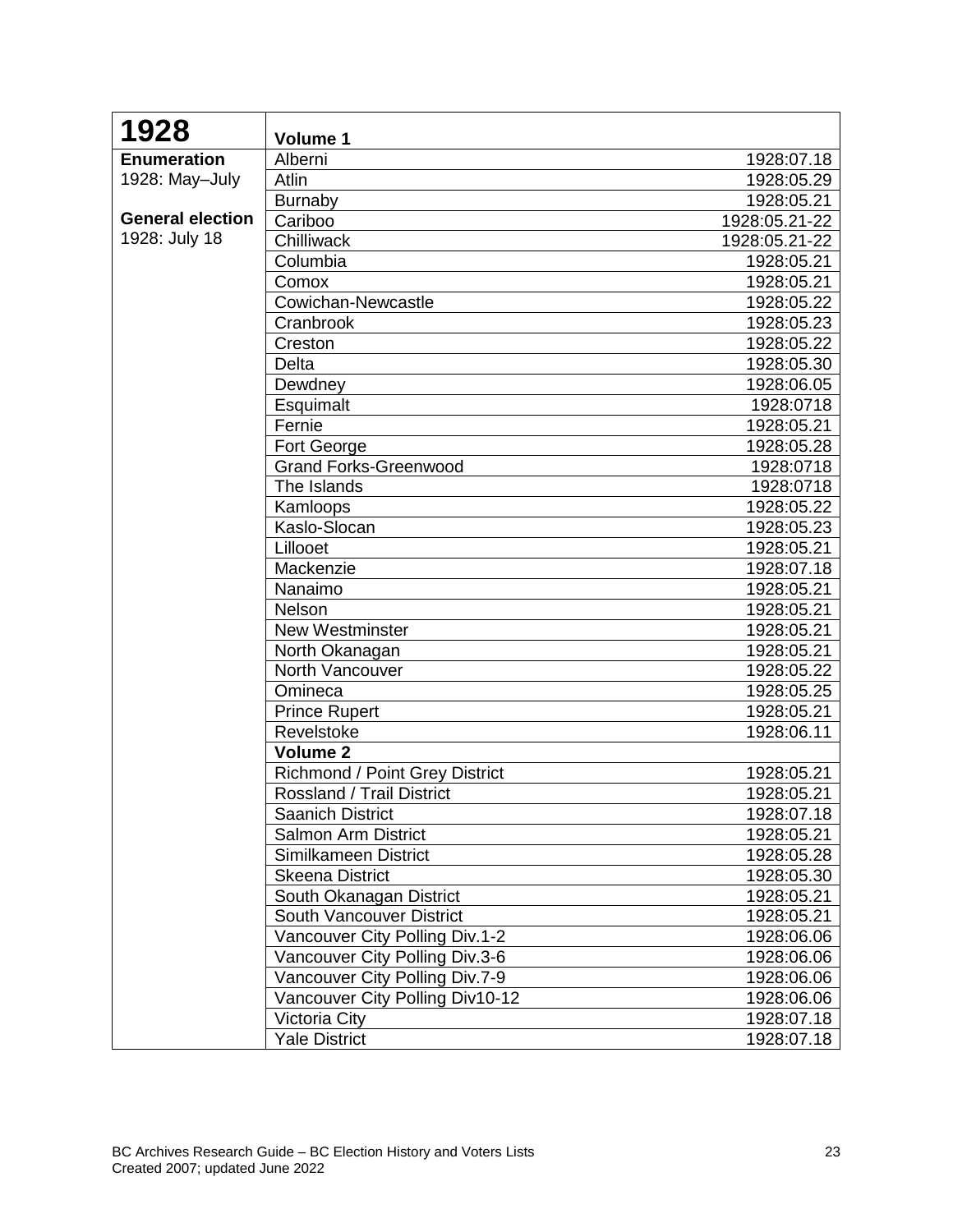| 1933                    | Volume 1                       |               |
|-------------------------|--------------------------------|---------------|
| <b>Enumeration</b>      | Alberni-Nanaimo                | 1933:11.02    |
| 1933: Sep-Nov           | Atlin                          | 1933:09.18    |
|                         | <b>Burnaby</b>                 | 1933:09.18    |
| <b>General election</b> | Cariboo                        | 1933:11.02    |
| 1933: Nov 02            | Chilliwack                     | 1933:09.18    |
|                         | Columbia-Revelstoke            | 1933:11.02    |
|                         | Comox                          | 1933:09.18    |
|                         | Cowichan- Newcastle            | 1933:09.18    |
|                         | Cranbrook                      | 1933:09.18    |
|                         | <b>Delta</b>                   | 1933:09.18    |
|                         | Dewdney                        | 1933:09.18    |
|                         | Esquimalt                      | 1933:11.02    |
|                         | Fernie                         | 1933:09.18    |
|                         | Fort George                    | 1933:09.28    |
|                         | <b>Grand Forks / Greenwood</b> | 1933:11.02    |
|                         | The Islands                    | 1933:11.02    |
|                         | Kamloops                       | 1933:11.02    |
|                         | Kaslo-Slocan                   | 1933:09.19    |
|                         | Lillooet                       | 1933:09.19    |
|                         | Mackenzie                      | 1933:09.18    |
|                         | Nelson-Creston                 | 1933:09.18    |
|                         | <b>New Westminster</b>         | 1933:09.18    |
|                         | North Okanagan                 | 1933:09.18    |
|                         | North Vancouver                | 1933:09.18    |
|                         | Omineca                        | 1933:11.02    |
|                         | Peace River                    | 1933:11.02    |
|                         | <b>Prince Rupert</b>           | 1933:09.18    |
|                         | Volume <sub>2</sub>            |               |
|                         | Saanich                        | 1933:11.02    |
|                         | Salmon Arm                     | 1933:11.02    |
|                         | Similkameen                    | 1933:09.18-19 |
|                         | Skeena                         | 1933:09.20    |
|                         | South Okanagan                 | 1933:09.18    |
|                         | South Vancouver                | 1932:08.15    |
|                         | Vancouver-Burrard              | 1933:09.18    |
|                         | Vancouver-Burrard              | 1933:09.18    |
|                         | <b>Vancouver Center</b>        | 1933:09.18    |
|                         | Vancouver Center               | 1933:09.18    |
|                         | <b>Vancouver East</b>          | 1933:09.18    |
|                         | <b>Vancouver Point Gray</b>    | 1933:11.02    |
|                         | <b>Victoria City</b>           | 1933:11.02    |
|                         | Yale                           | 1933:11.02    |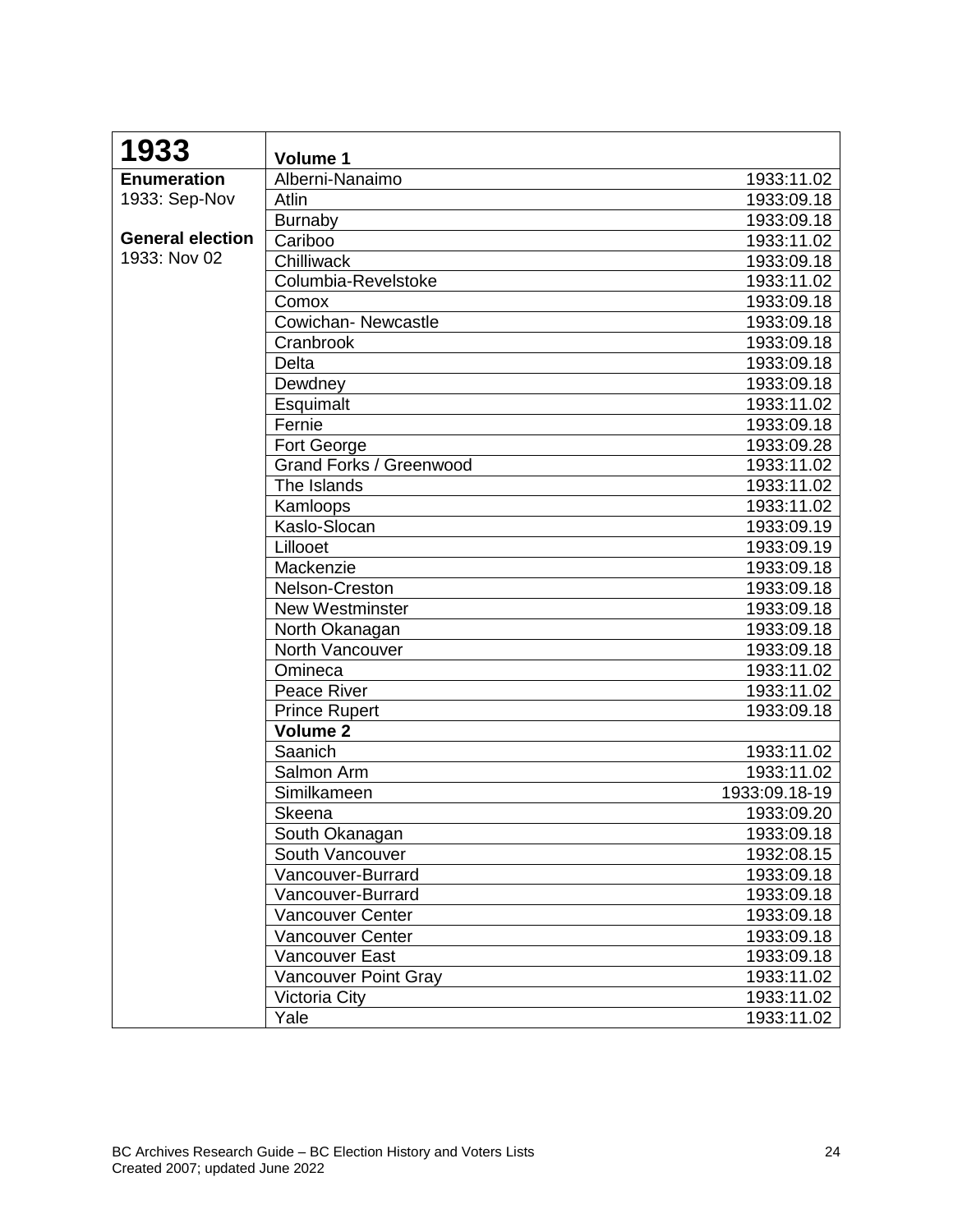| 1937                    |                                                   |
|-------------------------|---------------------------------------------------|
| <b>General Election</b> | Alberni/Nanaimo to Lillooet                       |
| 1937: Jun 01            | MacKenzie to Vancouver-Burrard                    |
|                         | Vancouver Centre to Yale                          |
|                         | Victoria City                                     |
|                         |                                                   |
| 1939                    | <b>Liquor Plebiscite</b>                          |
|                         | <b>Victoria City</b>                              |
|                         |                                                   |
| 1941*                   |                                                   |
| <b>General Election</b> | Alberni, Burnaby volume                           |
| 1941: Oct 21            | <b>Burnaby District volume</b>                    |
|                         | Cariboo, Esquimalt volume                         |
|                         | Esquimalt, Oak Bay, Saanich, Victoria City volume |
|                         | Fernie, Oak Bay volume                            |
|                         | Omineca-South, Okanagan volume                    |
|                         | Vancouver/ Burrard District volume                |
|                         | Vancouver Centre District volume                  |
|                         | Vancouver East District volume                    |
|                         | Vancouver/ Point Grey District volume             |
|                         | Victoria, Yale volume                             |

| $1942*$ | Lists of voters directly from the polling stations |
|---------|----------------------------------------------------|
|         | Esquimalt                                          |
|         | Oak Bay                                            |
|         | Saanich                                            |
|         | Victoria City (Revised)                            |

\* Nixon, C., 2007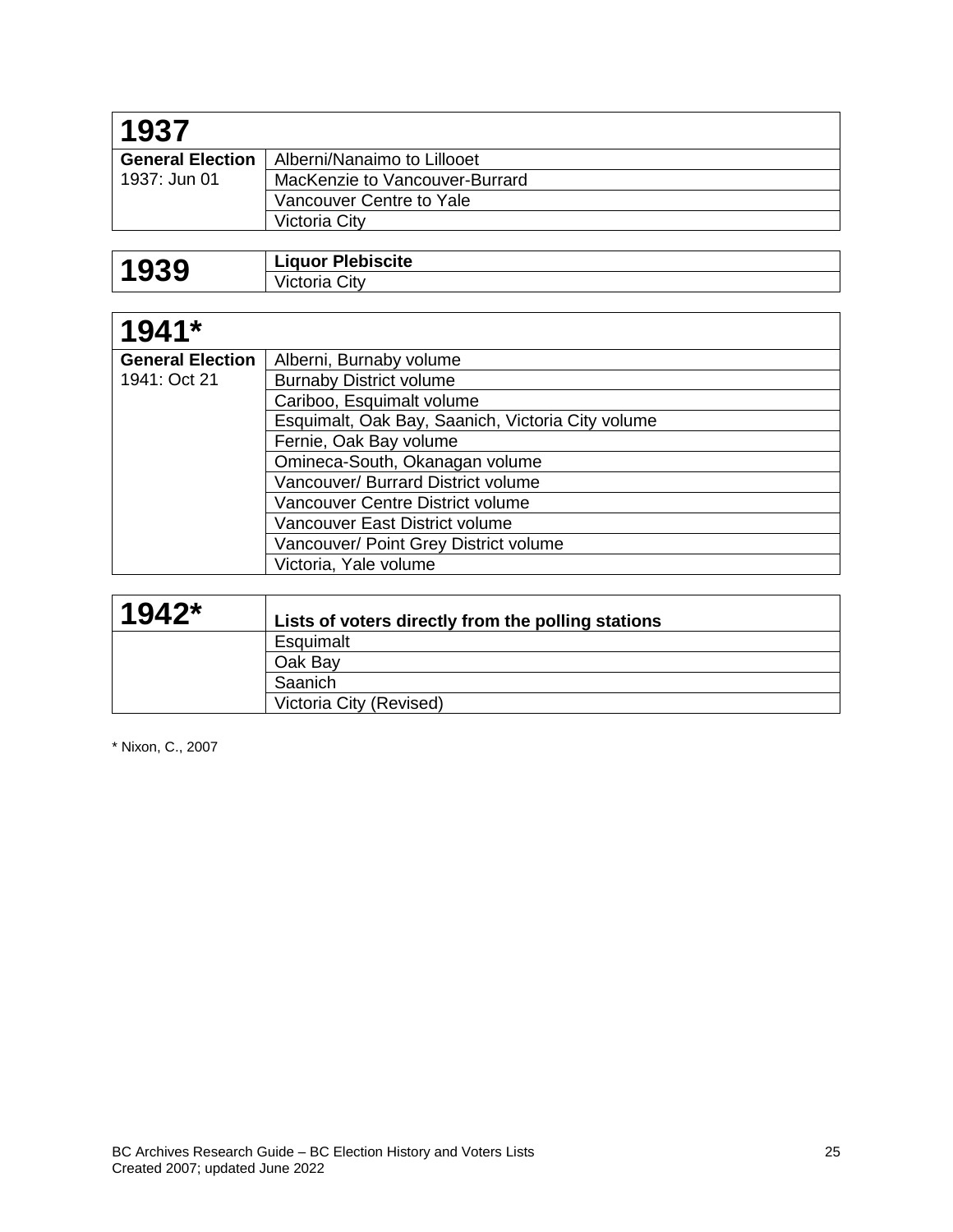| 1945                    | Volume 1                               |            |
|-------------------------|----------------------------------------|------------|
| <b>Lists effective</b>  | Atlin                                  | 1945:09.22 |
| 1945: Oct 25,           | <b>Burnaby</b>                         |            |
| unless noted            | Cariboo                                | 1945:09.22 |
| otherwise               | Chilliwack                             |            |
|                         | Columbia                               |            |
| <b>General election</b> | Comox                                  |            |
| 1945: Oct 25            | Cowichan / Newcastle                   | 1945:09.22 |
|                         | Cranbrook                              |            |
|                         | <b>Volume 2</b>                        |            |
|                         | Dewdney                                |            |
|                         | Esquimalt                              |            |
|                         | Fernie                                 |            |
|                         | Fort George                            |            |
|                         | <b>Grand Forks / Greenwood</b>         |            |
|                         | Kamloops                               |            |
|                         | Kaslo / Slocan                         |            |
|                         | Lillooet                               | 1945:09.22 |
|                         | Volume 3                               |            |
|                         | Mackenzie                              | 1945:09.22 |
|                         | Nanaimo & the Islands                  |            |
|                         | Nelson / Creston                       |            |
|                         | <b>New Westminster</b>                 | 1945:09.22 |
|                         | North Okanagan                         |            |
|                         | North Vancouver                        |            |
|                         | Oak Bay                                |            |
|                         | Omineca                                |            |
|                         | Volume 4                               |            |
|                         | <b>Prince Rupert</b>                   |            |
|                         | Revelstoke                             |            |
|                         | Rossland / Trail                       |            |
|                         | Saanich                                |            |
|                         | Salmon Arm                             |            |
|                         | Similkameen                            |            |
|                         | Skeena                                 | 1945:09.22 |
|                         | South Okanagan                         | 1945:09.22 |
|                         | Volume 5 Vancouver / Burrard           | 1945:09.22 |
|                         | <b>Volume 6 Vancouver / Point Grey</b> | 1945:09.22 |
|                         | <b>Volume 7 Vancouver East</b>         | 1945:09.22 |
|                         | Volume 8 Vancouver Centre              | 1945:09.22 |
|                         | Volume 9 Victoria - Yale               | 1945:09.25 |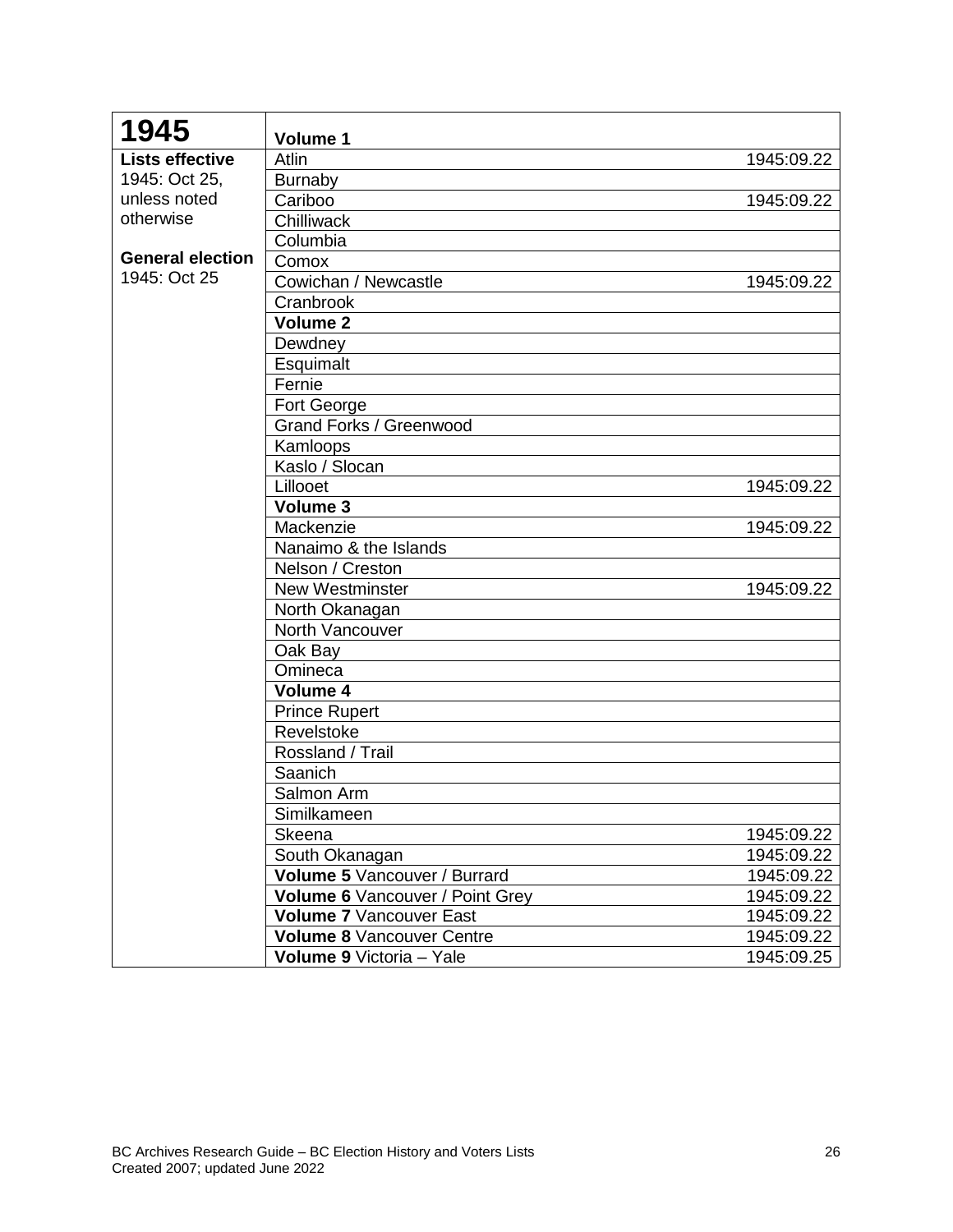| 1946 |                        |            |
|------|------------------------|------------|
|      | Esquimalt              |            |
|      | Oak Bay                |            |
|      | Saanich                |            |
|      | Vancouver / Point Grey | 1946:06.08 |
|      | Victoria City          |            |

|  | Cariboo             | 1948:02.23 |
|--|---------------------|------------|
|  | Rossland / Trail    | 1948:10.30 |
|  | Saanich By-Election |            |
|  | South Okanagan      | 1948:10.30 |

| 1949                       |                                                                      |            |
|----------------------------|----------------------------------------------------------------------|------------|
| <b>All lists effective</b> | <b>Volume 1</b> Alberni – Atlin                                      |            |
| 1949: Jun 15,              | <b>Volume 2 Burnaby</b>                                              |            |
| unless noted               | Volume 3 Cariboo - Columbia; Chilliwack                              |            |
| otherwise                  | Volume 4 Comox - Cranbrook; Cowichan / Newcastle                     | 1949:05.13 |
|                            | <b>Volume 5 Delta</b>                                                |            |
| <b>General election</b>    | <b>Volume 6 Dewdney Fernie; Esquimalt</b>                            |            |
| 1949: Jun 15               | Volume 7 Fort George - Lillooet; Grand Forks / Greenwood; 1949:05.13 |            |
|                            | Kamloops; Kaslo / Slocan                                             |            |
|                            | Volume 8 Mackenzie - Nelson / Creston; Nanaimo and the Islands       |            |
|                            | <b>Volume 9 New Westminster - North Okanagan</b>                     |            |
|                            | <b>Volume 10 North Vancouver - Oak Bay</b>                           |            |
|                            | <b>Volume 11</b> Omineca – Revelstoke; Peace River; Prince Rupert    |            |
|                            | Volume 12 Rossland / Trail - Salmon Arm; Saanich                     | 1949:05.13 |
|                            | Volume 13 Similkameen - South Okanagan                               | 1949:05.06 |
|                            | <b>Volume 14 Vancouver / Burrard</b>                                 | 1949:05.13 |
|                            | <b>Volume 15 Vancouver Centre</b>                                    |            |
|                            | <b>Volume 16 Vancouver East</b>                                      |            |
|                            | <b>Volume 17</b> Vancouver / Point Grey                              |            |
|                            | <b>Volume 18</b> Victoria - Yale                                     |            |

| 10E <sub>D</sub><br>1930 | <b>Liquor Plebiscite</b> |
|--------------------------|--------------------------|
|                          | City<br>Victoria         |

| 1951 | <b>Liquor Plebiscite</b> |
|------|--------------------------|
|      | saanich                  |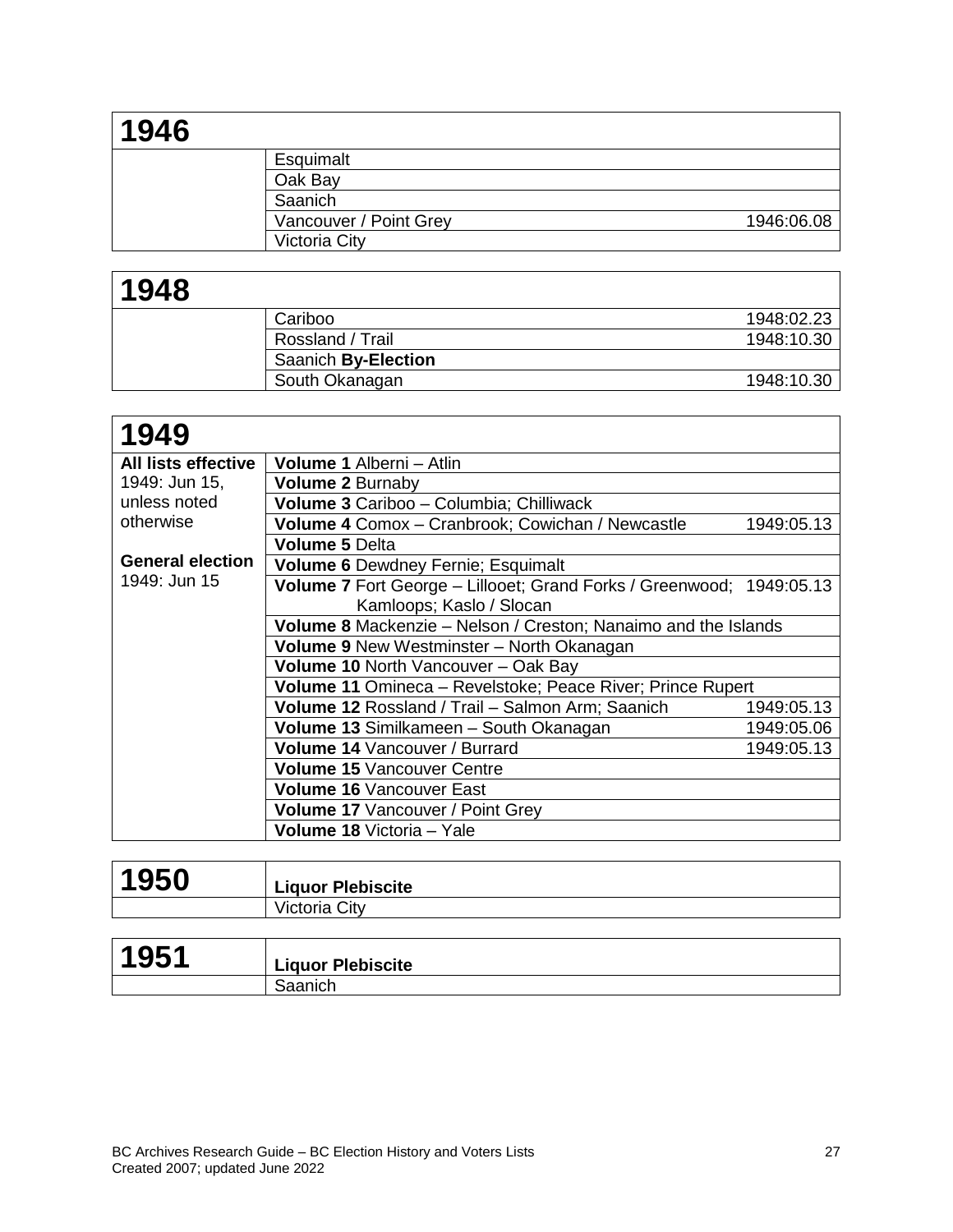| 1952                       |                                                                                                         |
|----------------------------|---------------------------------------------------------------------------------------------------------|
| <b>All lists effective</b> | Alberni, Atlin, Burnaby, Cariboo                                                                        |
| 1952: Jun 12,              | Chilliwack, Columbia, Comox, Cowichan / Newcastle, Cranbrook                                            |
| unless noted               | Delta – vols. 1 and 2, Dewdney                                                                          |
| otherwise                  | Esquimalt, Fernie, Fort George, Grand Forks / Greenwood, Kamloops,<br>Kaslo-Slocan, Lillooet, Mackenzie |
| <b>General election</b>    | 1952:11.24<br>Columbia Similkameen By-Election                                                          |
| 1952: Jun 12               | Nanaimo and the Islands, Nelson / Creston, New Westminster, North                                       |
|                            | Okanagan                                                                                                |
|                            | Oak Bay, Omineca, Peace River, Prince Rupert, Revelstoke, Rossland /                                    |
|                            | Trail, North Vancouver                                                                                  |
|                            | Saanich, Salmon Arm, Similkameen, Skeena,<br>1952:05.10                                                 |
|                            | South Okanagan                                                                                          |
|                            | Vancouver Burrard                                                                                       |
|                            | Vancouver Centre                                                                                        |
|                            | Vancouver East                                                                                          |
|                            | Vancouver / Point Grey - parts 1 and 2                                                                  |
|                            | Victoria, Yale                                                                                          |

| <b>Volume 1</b> Alberni – Atlin                                       |
|-----------------------------------------------------------------------|
| <b>Volume 2 Burnaby</b>                                               |
| Volume 3 Cariboo - Columbia; Chilliwack                               |
| Volume 4 Comox - Cranbrook; Cowichan / Newcastle                      |
| <b>Volume 5 Delta</b>                                                 |
| <b>Volume 6 Dewdney Fernie; Esquimalt</b>                             |
| Volume 7 Fort George - Lillooet; Grand Forks / Greenwood; Kamloops;   |
| Kaslo / Slocan                                                        |
| <b>Volume 8</b> Mackenzie – Nelson / Creston; Nanaimo and the Islands |
| <b>Volume 9 New Westminster - North Okanagan</b>                      |
| <b>Volume 10 North Vancouver - Oak Bay</b>                            |
| <b>Volume 11</b> Omineca – Revelstoke; Peace River; Prince Rupert     |
| <b>Volume 12 Rossland / Trail - Salmon Arm; Saanich</b>               |
| Volume 13 Similkameen - South Okanagan; Skeena                        |
| <b>Volume 14 Vancouver / Burrard</b>                                  |
| <b>Volume 15</b> Vancouver Centre                                     |
| <b>Volume 16 Vancouver East</b>                                       |
| <b>Volume 17</b> Vancouver / Point Grey – parts 1 and 2               |
| <b>Volume 18 Victoria</b><br>1953:11.24                               |
| – Yale                                                                |
|                                                                       |

| 1953 | <b>By-Election</b> |
|------|--------------------|
|      | Victoria City      |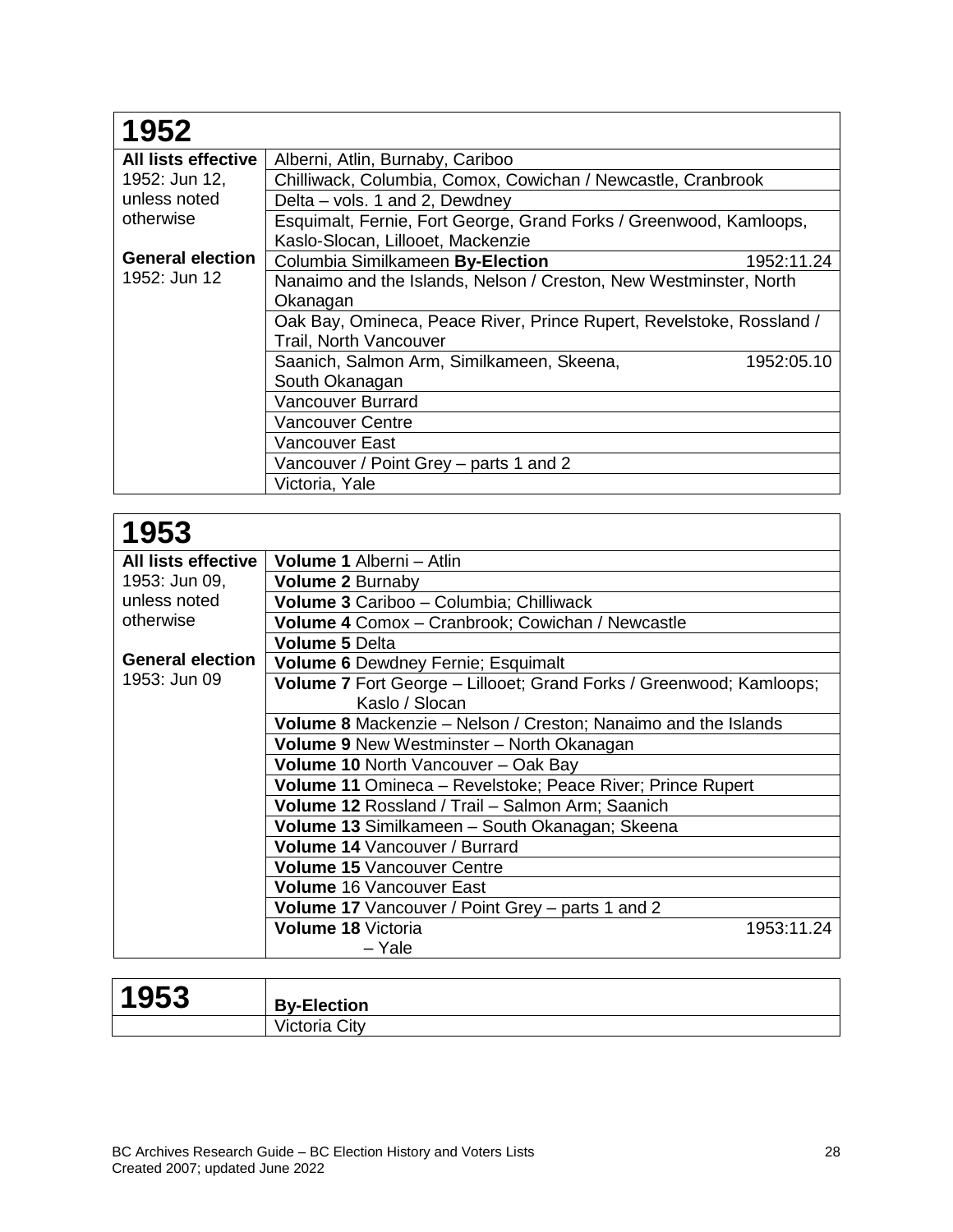| 1954 | <b>Liquor Plebiscite</b> |
|------|--------------------------|
|      | Saanich                  |
|      | <b>Central Saanich</b>   |
|      | Oak Bay                  |
|      | Victoria City            |

| 1955 | <b>Liquor Plebiscite</b> |
|------|--------------------------|
|      | Saanich                  |
|      | Esquimalt                |

| $A$ $A$ $F$ $F$<br>1955 | <b>By-Election</b> |
|-------------------------|--------------------|
| Sep 12<br>1955:         | _illooet           |

| 1956                    |                                                                           |
|-------------------------|---------------------------------------------------------------------------|
| All lists effective     | Volume 1 Alberni - Atlin                                                  |
| 1956: Sep 19,           | <b>Volume 2 Burnaby</b>                                                   |
| unless noted            | Volume 3 Cariboo - Columbia; Chilliwack                                   |
| otherwise               | Volume 4 Comox - Cranbrook; Cowichan / Newcastle                          |
|                         | <b>Volume 5 Delta</b>                                                     |
| <b>General election</b> | Volume 6 Dewdney - Esquimalt                                              |
| 1956: Sep 19            | Volume 7 Fernie - Kamloops; Fort George; Grand Forks / Greenwood          |
|                         | Volume 8 Kaslo/Slocan - Mackenzie; Lillooet                               |
|                         | <b>Volume 9</b> Nanaimo & the Islands - New Westminster; Nelson / Creston |
|                         | Volume 10 North Okanagan - North Peace                                    |
|                         | <b>Volume 11 North Vancouver</b>                                          |
|                         | Volume 12 Oak Bay - Revelstoke; Omineca; Prince Rupert                    |
|                         | Volume 13 Rossland / Trail - Salmon Arm; Saanich                          |
|                         | Volume 14 Similkameen - South Peace; Saanich; South Okanagan              |
|                         | <b>Volume 15 Vancouver / Burrard</b>                                      |
|                         | <b>Volume 16 Vancouver Centre</b>                                         |
|                         | Vancouver Centre By-Election                                              |
|                         | Volume 17 Vancouver East - part 1                                         |
|                         | Volume 18 Vancouver East - part 2                                         |
|                         | Volume 19 Vancouver/ Point Grey - part 1                                  |
|                         | Volume 20 Vancouver/ Point Grey - part 2                                  |
|                         | Volume 21 Victoria - Yale                                                 |

1957: Sep 09 | Burnaby

| 1957 | <b>By-Election</b>     |
|------|------------------------|
|      | <b>Burnaby Cariboo</b> |
|      | Delta                  |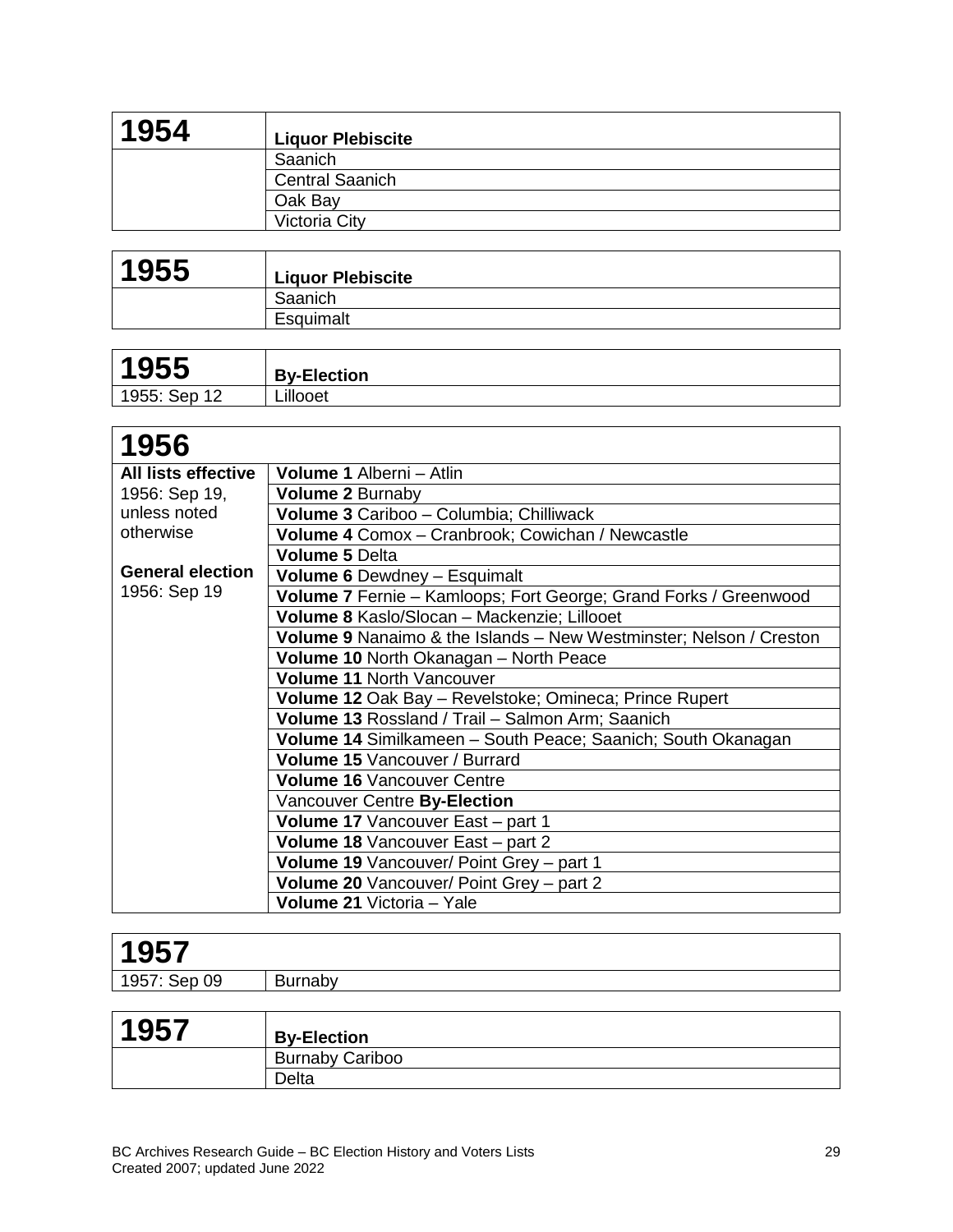| 1958 | <b>By-Election</b>  |
|------|---------------------|
|      | Trail<br>Rossland – |

| 1960                    |                                                                      |  |
|-------------------------|----------------------------------------------------------------------|--|
| All lists effective     | <b>Volume 1 Alberni - Atlin</b>                                      |  |
| 1960: Sep 12,           | [Volume 2] Burnaby                                                   |  |
| unless noted            | Volume 3 Cariboo, Chilliwack, Columbia, Comox                        |  |
| otherwise               | Volume 4 Cowichan / Newcastle, Cranbrook                             |  |
|                         | <b>Volume 5 Delta</b><br>1960:08.11                                  |  |
| <b>General election</b> | Volume 6 Dewdney, Esquimalt, Fernie                                  |  |
| 1960: Sep 12            | Volume 7 Fort George, Grand Forks / Greenwood,<br>1960:08.18         |  |
|                         | Kamloops, Kaslo / Slocan, Lillooet, Mackenzie                        |  |
|                         | Volume 8 Nanaimo & Islands, Nelson / Creston, New Westminster, North |  |
|                         | Okanagan, North Peace River                                          |  |
|                         | Volume 9 North Vancouver, Oak Bay                                    |  |
|                         | Volume 10 Omineca, Prince Rupert, Revelstoke, Rossland / Trail,      |  |
|                         | Saanich                                                              |  |
|                         | [Volume 11] Salmon Arm; Similkameen; Skeena; South Okanagan;         |  |
|                         | South Peace River                                                    |  |
|                         | [Volume 12] Vancouver / Burrard                                      |  |
|                         | Volume 13 Vancouver Centre                                           |  |
|                         | Volume 14 Vancouver East - part 1                                    |  |
|                         | Volume 15 Vancouver East - part 2                                    |  |
|                         | Volume 16 Vancouver East - part 3                                    |  |
|                         | [Volume 17] Vancouver / Point Grey - part 1                          |  |
|                         | Volume 18 Vancouver / Point Grey - part 2                            |  |
|                         | Volume 19 Vancouver / Point Grey - part 3                            |  |
|                         | [Volume 20] Victoria City                                            |  |
|                         | <b>[Volume 21]</b> Yale                                              |  |

| 1961*             | <b>Liquor Plebiscite</b> |
|-------------------|--------------------------|
|                   | Saanıch                  |
| מ∩מ<br>$*$ Cooper |                          |

Cooper, L., 2002

| 1962 | <b>By-Election</b>                   |            |
|------|--------------------------------------|------------|
|      | Vancouver-Point Grey - Polls 1-90    | 1962:12.17 |
|      | Vancouver-Point Grey - Polls 91-180  | 1962:12.17 |
|      | Vancouver-Point Grey - Polls 181-250 | 1962:12.17 |
|      | Revelstoke                           |            |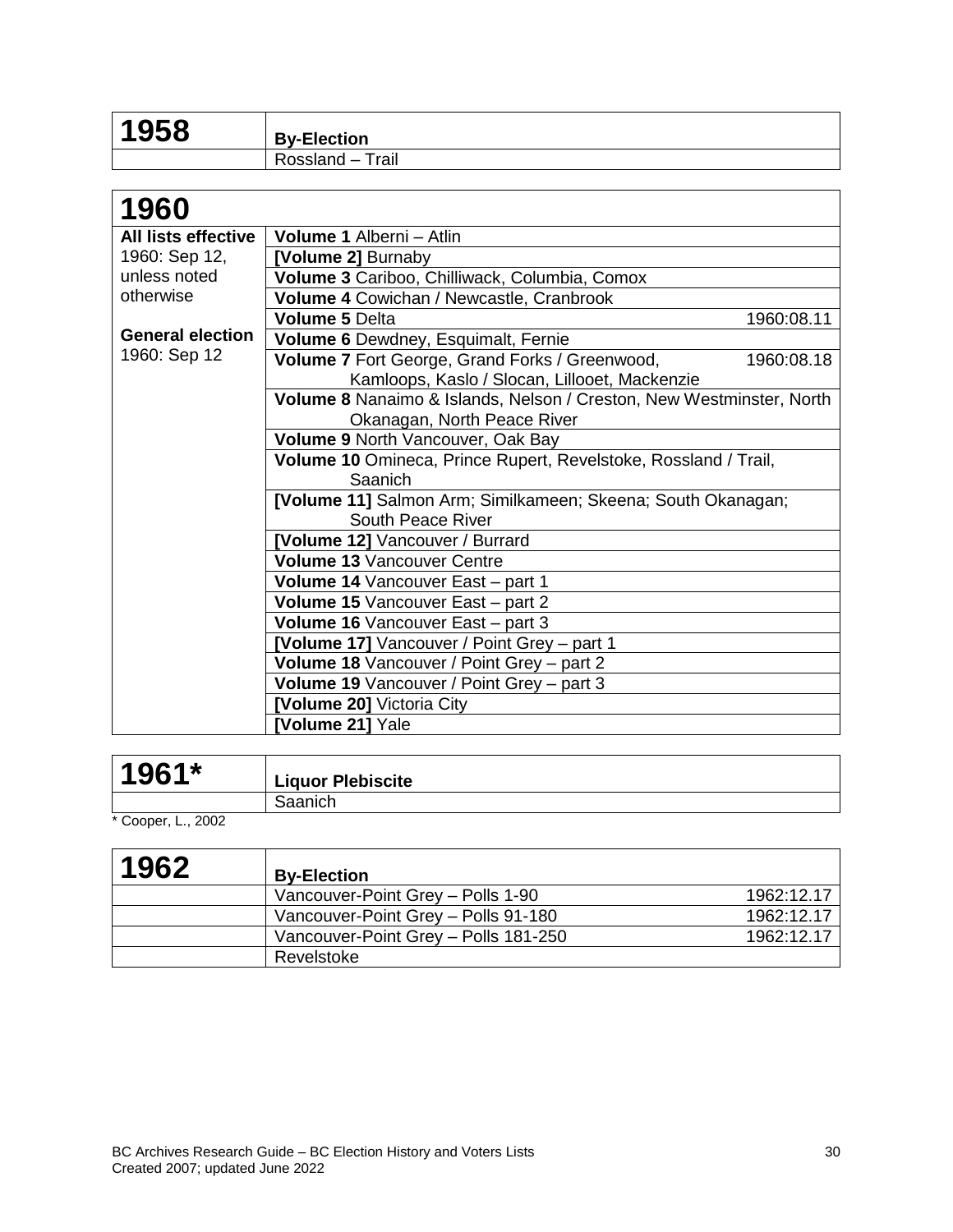| 1963                       |                                                                      |            |
|----------------------------|----------------------------------------------------------------------|------------|
| <b>All lists effective</b> | Alberni, Atlin, Columbia By-Election                                 |            |
| 1963: Sep 30,              | Burnaby $-$ parts 1 and 2                                            |            |
| unless noted               | Cariboo, Chilliwack, Columbia                                        |            |
| otherwise                  | Comox, Cowichan / Newcastle, Cranbrook                               |            |
|                            | Delta                                                                | 1963:08.31 |
| <b>General election</b>    | Dewdney, Esquimalt                                                   |            |
| 1963: Sep 30               | Fernie, Fort George, Grand Forks / Greenwood, Kamloops               |            |
|                            | Kaslo / Slocan, Lillooet, Mackenzie, Nanaimo                         |            |
|                            | Nelson - Creston, New Westminster, North Okanagan, North Peace River |            |
|                            | North Vancouver - parts 1 and 2                                      |            |
|                            | Oak Bay                                                              |            |
|                            | Omineca                                                              |            |
|                            | <b>Prince Rupert</b>                                                 |            |
|                            | Rossland / Trail                                                     |            |
|                            | Saanich                                                              |            |
|                            | Salmon Arm                                                           |            |
|                            | Similkameen                                                          |            |
|                            | Skeena                                                               | 1963:08.31 |
|                            | South Okanagan                                                       |            |
|                            | South Peace River                                                    |            |
|                            | Vancouver / Burrard                                                  |            |
|                            | <b>Vancouver Centre</b>                                              |            |
|                            | <b>Vancouver East</b>                                                |            |
|                            | Vancouver / Point Grey - part 1                                      |            |
|                            | Vancouver / Point Grey - part 2                                      |            |
|                            | Vancouver/ Point Grey - part 3                                       |            |
|                            | <b>Victoria City</b>                                                 |            |
|                            | Yale                                                                 |            |

| 1965 | <b>Liquor Plebiscite</b> |
|------|--------------------------|
|      | <b>North Saanich</b>     |
|      | Saanich                  |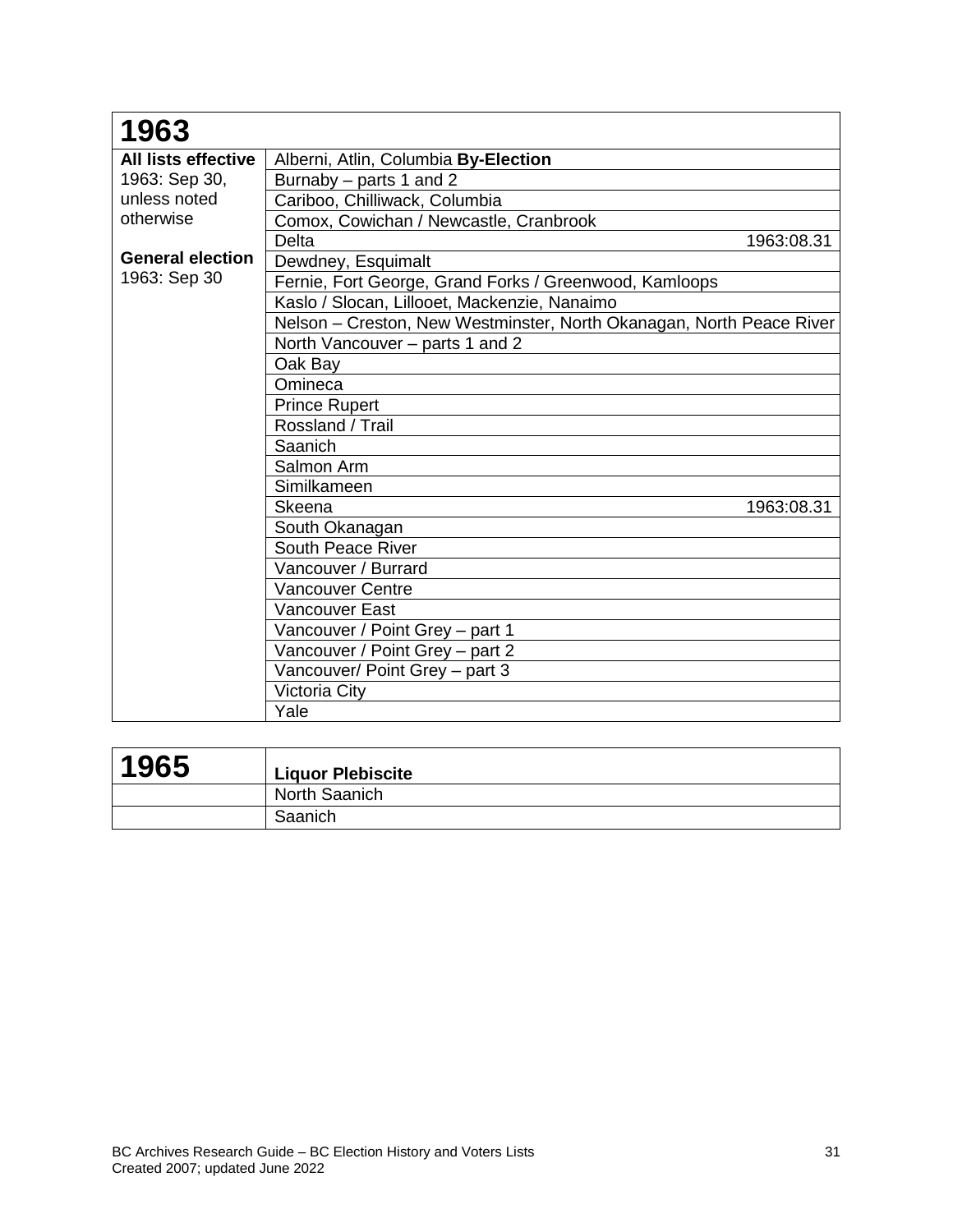| 1966                       |                                        |            |
|----------------------------|----------------------------------------|------------|
| <b>All lists effective</b> | Alberni                                |            |
| 1966: Sep 12,              | Atlin                                  |            |
| unless noted               | Boundary / Similkameen                 |            |
| otherwise                  | Burnaby / Edmonds                      |            |
|                            | Burnaby / North                        |            |
| <b>General election</b>    | Cariboo                                |            |
| 1966: Sep 12               | Chilliwack                             |            |
|                            | Columbia River                         |            |
|                            | Comox                                  |            |
|                            | Coquitlam                              |            |
|                            | Cowichan / Malahat                     |            |
|                            | <b>Delta</b>                           | 1966:08.13 |
|                            | Dewdney                                |            |
|                            | Esquimalt                              |            |
|                            | Fort George                            |            |
|                            | Kamloops                               |            |
|                            | Kootenay                               |            |
|                            | Langley                                | 1966:08.13 |
|                            | Mackenzie                              |            |
|                            | Nanaimo                                |            |
|                            | Nelson / Creston                       |            |
|                            | North Okanagan                         |            |
|                            | <b>North Peace River</b>               |            |
|                            | North Vancouver / Capilano             |            |
|                            | North Vancouver / Seymour              |            |
|                            | Oak Bay                                |            |
|                            | Omineca                                |            |
|                            | <b>Prince Rupert</b>                   |            |
|                            | Revelstoke / Slocan                    |            |
|                            | Richmond                               |            |
|                            | Rossland / Trail                       |            |
|                            | Saanich & the Islands                  |            |
|                            | Shuswap                                |            |
|                            | Skeena                                 |            |
|                            | South Okanagan                         |            |
|                            | South Peace River                      |            |
|                            | Surrey                                 | 1966:08.13 |
|                            | Vancouver / Burrard                    |            |
|                            | <b>Vancouver Centre</b>                |            |
|                            | <b>Vancouver East</b>                  |            |
|                            | Vancouver / Little Mountain            |            |
|                            | Vancouver / Point Grey - parts 1 and 2 |            |
|                            | Vancouver South                        |            |
|                            | Victoria                               |            |
|                            | West Vancouver - Howe Sound            |            |
|                            | Yale / Lillooet                        |            |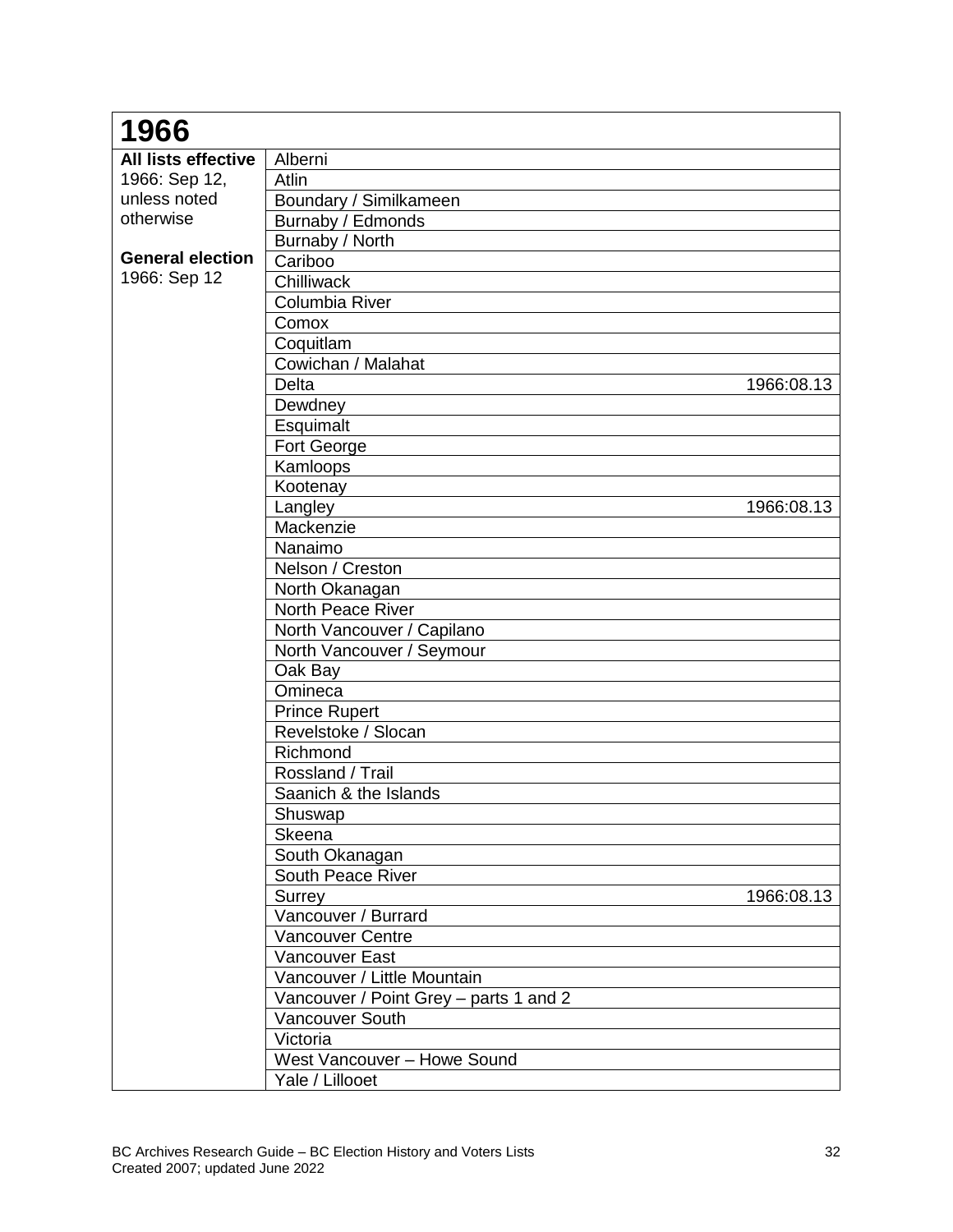| 1968 | <b>By-Election</b>         |            |
|------|----------------------------|------------|
|      | North Vancouver / Capilano | 1968:07.15 |
|      | Oak Bay                    | 1968:07.15 |
|      | Revelstoke / Slocan        | 1968:07.15 |
|      | Vancouver South            | 1968:05.21 |

### **1969 All lists effective** 1969: Aug 27, unless noted otherwise **General election** 1969: Aug 27 **Volume 1** Alberni – Boundary/ Similkameen; Atlin **Volume 2** Burnaby / Edmonds **Volume 3** Burnaby / North

| otherwise               | Volume 4 Burnaby / Willingdon                                          |            |
|-------------------------|------------------------------------------------------------------------|------------|
|                         | Volume 5 Cariboo - Chilliwack                                          |            |
| <b>General election</b> | <b>Volume 6 Columbia River - Comox</b>                                 |            |
| 1969: Aug 27            | <b>Volume 7 Coquitlam</b>                                              |            |
|                         | Volume 8 Cowichan / Malahat                                            | 1969:08.13 |
|                         | <b>Volume 9 Delta</b>                                                  | 1969:07.27 |
|                         | Volume 10 Dewdney - Esquimalt                                          |            |
|                         | <b>Volume 11 Fort George - Kamloops</b>                                |            |
|                         | Volume 12 Kootenay - Langley                                           |            |
|                         | Volume 13 Mackenzie - Nelson / Creston; Nanaimo                        |            |
|                         | <b>Volume 14 New Westminster</b>                                       |            |
|                         | Volume 15 North Okanagan - North Peace River                           |            |
|                         | Volume 16 North Vancouver / Capilano                                   |            |
|                         | Volume 17 North Vancouver / Seymour                                    |            |
|                         | Volume 18 Oak Bay - Omineca                                            |            |
|                         | Volume 19 Prince Rupert - Revelstoke / Slocan                          |            |
|                         | Volume 20 Richmond                                                     |            |
|                         | <b>Volume 21 Rossland / Trail - Shuswap; Saanich &amp; the Islands</b> |            |
|                         | Volume 22 Skeena - South Okanagan                                      |            |
|                         | <b>Volume 23 South Peace River</b>                                     |            |
|                         | <b>Volume 24 Surrey</b>                                                |            |
|                         | Volume 25 Vancouver / Burrard                                          |            |
|                         | Volume 26 Vancouver Centre - part 1                                    |            |
|                         | Volume 27 Vancouver Centre - part 2                                    |            |
|                         | <b>Volume 28 Vancouver East</b>                                        |            |
|                         | Volume 29 Vancouver / Little Mountain                                  |            |
|                         | <b>Volume 30 Vancouver / Point Grey</b>                                |            |
|                         | <b>Volume 31 Vancouver South</b>                                       |            |
|                         | Volume 32 Victoria                                                     |            |
|                         | Volume 33 West Vancouver / Howe Sound                                  |            |
|                         | Volume 34 Yale - Lillooet                                              |            |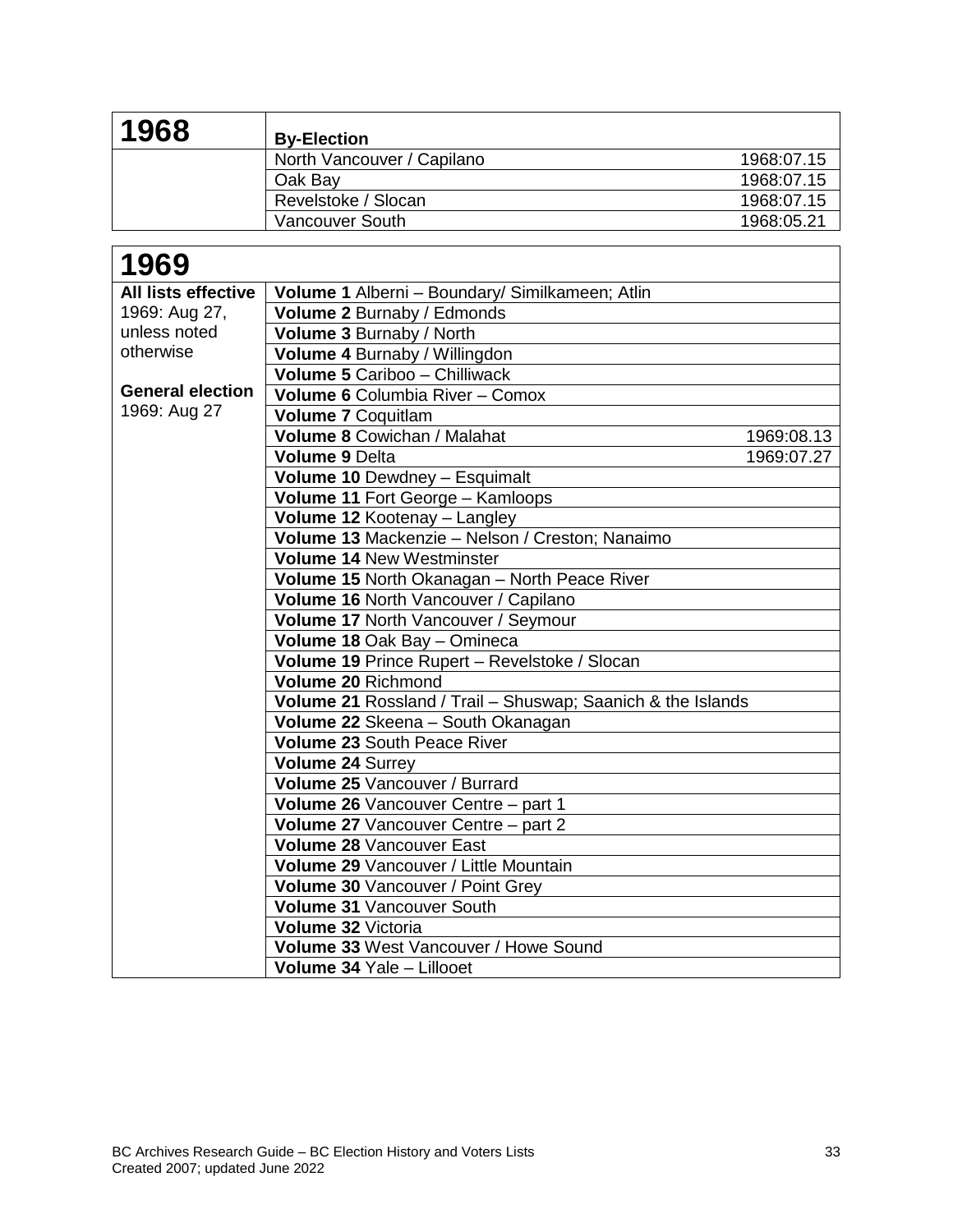| 1972                       |                                                                  |  |
|----------------------------|------------------------------------------------------------------|--|
| <b>All lists effective</b> | Volume 1 Alberni - Atlin                                         |  |
| 1972: Aug 30,              | Volume 2 Boundary / Similkameen - Burnaby / Edmonds              |  |
| unless noted               | Volume 3 Burnaby North - Burnaby / Willingdon                    |  |
| otherwise                  | Volume 4 Cariboo - Chilliwack                                    |  |
|                            | Volume 5 Columbia River - Comox                                  |  |
| <b>General election</b>    | Volume 6 Coquitlam - vols. 1 and 2                               |  |
| 1972: Aug 30               | Volume 7 Cowichan / Malahat                                      |  |
|                            | Volume 8 Delta - vol. 1                                          |  |
|                            | Volume 9 Delta - vol. 2                                          |  |
|                            | Volume 10 Dewdney - Esquimalt                                    |  |
|                            | Volume 11 Fort George - vols. 1 and 2                            |  |
|                            | Volume 12 Kamloops                                               |  |
|                            | Volume 13 Kootenay                                               |  |
|                            | Volume 14 Langley - vols. 1 and 2                                |  |
|                            | Volume 15 Mackenzie - Nelson / Creston; Nanaimo                  |  |
|                            | <b>Volume 16 New Westminster</b>                                 |  |
|                            | Volume 17 North Okanagan - North Peace River                     |  |
|                            | Volume 18 North Vancouver / Capilano - North Vancouver / Seymour |  |
|                            | Volume 19 Oak Bay - Revelstoke / Slocan; Omineca; Prince Rupert  |  |
|                            | Volume 20 Richmond                                               |  |
|                            | Volume 21 Rossland / Trail - Saanich & the Islands               |  |
|                            | Volume 22 Shuswap                                                |  |
|                            | Volume 23 Skeena                                                 |  |
|                            | Volume 24 South Okanagan                                         |  |
|                            | <b>Volume 25 South Peace River</b>                               |  |
|                            | Volume 26 Surrey - vols. 1 and 2                                 |  |
|                            | Volume 27 Vancouver / Burrard                                    |  |
|                            | <b>Volume 28</b> Vancouver Centre – vols. 1 and 2                |  |
|                            | <b>Volume 29 Vancouver East</b>                                  |  |
|                            | Volume 30 Vancouver / Little Mountain                            |  |
|                            | <b>Volume 31 Vancouver / Point Grey</b>                          |  |
|                            | <b>Volume 32 Vancouver South</b>                                 |  |
|                            | Volume 33 Victoria                                               |  |
|                            | Volume 34 West Vancouver / Howe Sound                            |  |
|                            | Volume 35 Yale / Lillooet                                        |  |

| 1973 | <b>Liquor Plebiscite</b> |
|------|--------------------------|
|      | <b>Central Saanich</b>   |
|      | Saanich                  |

| 1973 | <b>By-Election</b> |
|------|--------------------|
|      | South Okanagan     |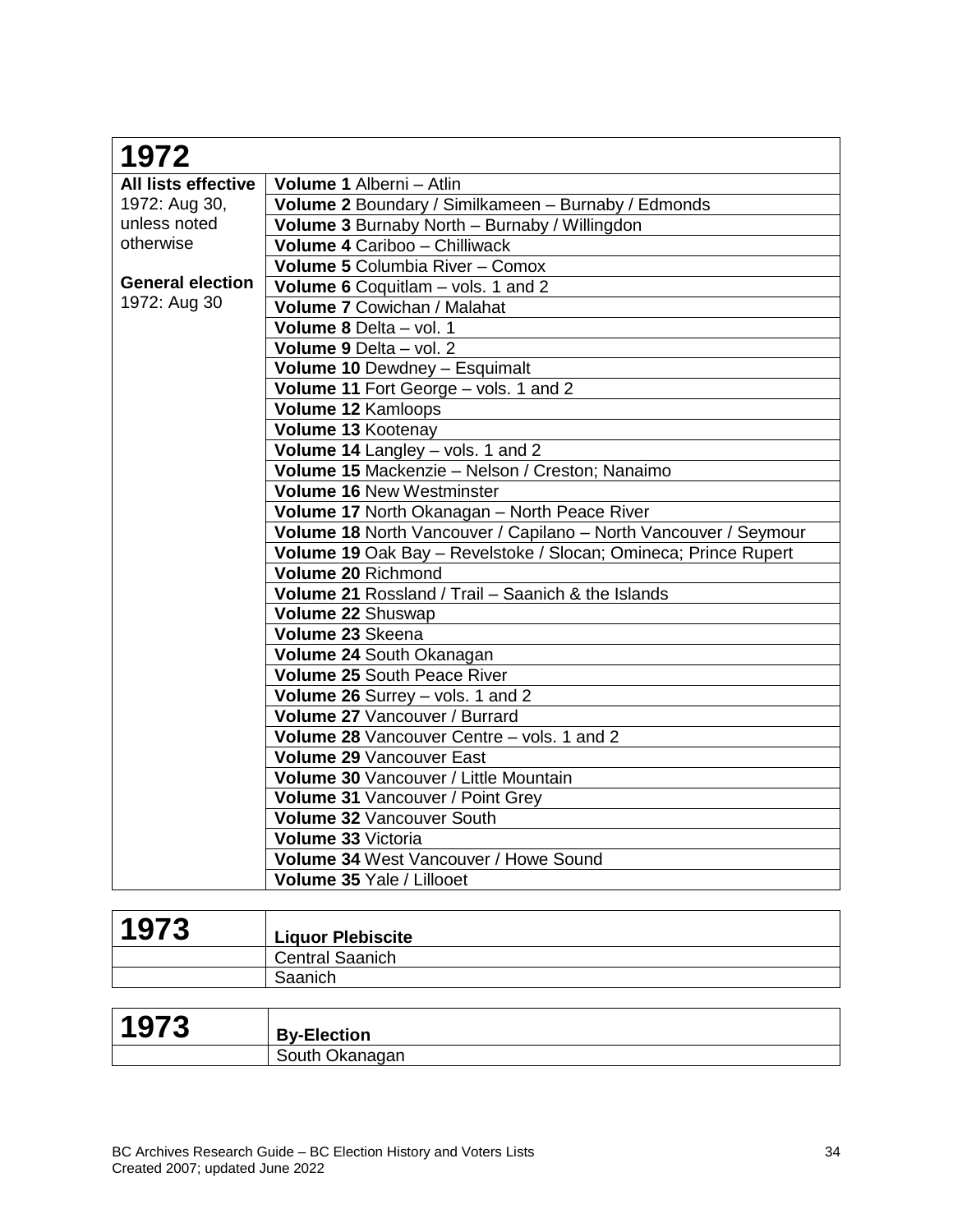| 1974 | <b>By-election</b>         |
|------|----------------------------|
|      | North Vancouver / Capilano |

| 1975                       |                                                                  |
|----------------------------|------------------------------------------------------------------|
| <b>All lists effective</b> | Volume 1 Alberni                                                 |
| 1975: Aug 11,              | <b>Volume 2 Atlin</b>                                            |
| unless noted               | Volume 3 Boundary / Similkameen - Burnaby / Edmonds              |
| otherwise                  | Volume 4 Burnaby North - Burnaby / Willingdon                    |
|                            | Volume 5 Cariboo                                                 |
| <b>General election</b>    | <b>Volume 6 Chilliwack</b>                                       |
| 1975: Aug 12               | Volume 7 Columbia River - Comox                                  |
|                            | Volume 8 Coquitlam - vols. 1 and 2                               |
|                            | Volume 9 Cowichan / Malahat                                      |
|                            | Volume 10 Delta - vol.1                                          |
|                            | Volume 11 Delta - vol.2                                          |
|                            | Volume 12 Dewdney                                                |
|                            | Volume 13 Esquimalt                                              |
|                            | Volume 14 Fort George - vols. 1 and 2                            |
|                            | Volume 15 Kamloops                                               |
|                            | Volume 16 Kootenay                                               |
|                            | Volume 17 Langley - vols. 1 and 2                                |
|                            | Volume 18 Mackenzie                                              |
|                            | Volume 19 Nanaimo - Nelson / Creston                             |
|                            | <b>Volume 20 New Westminster</b>                                 |
|                            | Volume 21 North Okanagan - North Peace River                     |
|                            | Volume 22 North Vancouver / Capilano - North Vancouver / Seymour |
|                            | Volume 23 Oak Bay                                                |
|                            | Volume 24 Omineca - Revelstoke / Slocan - (Pr. Rupert)           |
|                            | Volume 25 Richmond                                               |
|                            | Volume 26 Rossland / Trail                                       |
|                            | Volume 27 Saanich & the Islands                                  |
|                            | Volume 28 Shuswap / Skeena                                       |
|                            | Volume 29 South Okanagan                                         |
|                            | <b>Volume 30 South Peace River</b>                               |
|                            | Volume 31 Surrey - vols. 1 and 2                                 |
|                            | Volume 32 Vancouver / Burrard                                    |
|                            | Volume 33 Vancouver Centre - parts 1 and 2                       |
|                            | <b>Volume 34 Vancouver East</b>                                  |
|                            | Volume 35 Vancouver / Little Mountain                            |
|                            | <b>Volume 36 Vancouver / Point Grey</b>                          |
|                            | <b>Volume 37 Vancouver South</b>                                 |
|                            | Volume 38 Victoria                                               |
|                            | Volume 39 West Vancouver / Howe Sound                            |
|                            | Volume 40 Yale / Lillooet                                        |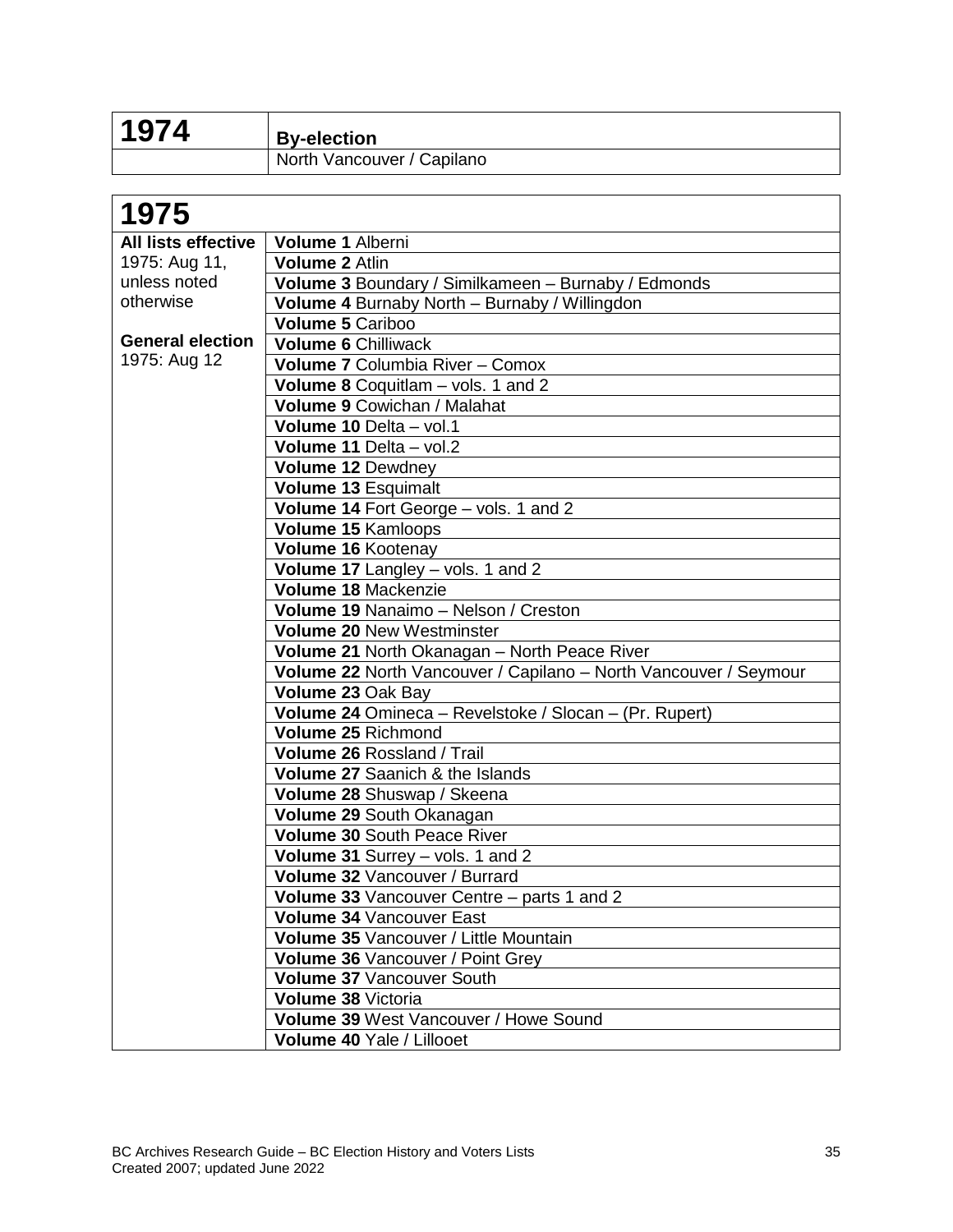| 1976         | <b>By-Election</b> |
|--------------|--------------------|
| 1976: Jun 03 | Vancouver East     |

| 1978         | <b>By-Election</b> |
|--------------|--------------------|
| 1978: Mar 20 | Oak Bay            |

| 1979                       |                                                                  |
|----------------------------|------------------------------------------------------------------|
| <b>All lists effective</b> | Volume 1 Alberni                                                 |
| 1979: May 10,              | <b>Volume 2 Atlin</b>                                            |
| unless noted               | Volume 3 Boundary / Similkameen - Burnaby / Edmonds              |
| otherwise                  | Volume 4 Burnaby North - Burnaby / Willingdon                    |
|                            | <b>Volume 5 Cariboo</b>                                          |
| <b>General election</b>    | <b>Volume 6 Central Fraser Valley</b>                            |
| 1979: May 10               | <b>Volume 7 Chilliwack</b>                                       |
|                            | Volume 8 Columbia River - Comox                                  |
|                            | Volume 9 Coquitlam / Moody                                       |
|                            | Volume 10 Cowichan / Malahat                                     |
|                            | <b>Volume 11 Delta - vols.1 and 2</b>                            |
|                            | Volume 12 Dewdney                                                |
|                            | Volume 13 Esquimalt / Port Renfrew                               |
|                            | <b>Volume 14 Kamloops</b>                                        |
|                            | Volume 15 Kootenay                                               |
|                            | Volume 16 Langley - vols.1 and 2                                 |
|                            | Volume 17 Mackenzie                                              |
|                            | Volume 18 Maillardville / Coquitlam                              |
|                            | Volume 19 Nanaimo                                                |
|                            | Volume 20 Nelson / Creston                                       |
|                            | <b>Volume 21 New Westminster</b>                                 |
|                            | Volume 22 North Island                                           |
|                            | <b>Volume 23 North Peace River</b>                               |
|                            | Volume 24 North Vancouver / Capilano - North Vancouver / Seymour |
|                            | Volume 25 Oak Bay / Gordon Head                                  |
|                            | Volume 26 Okanagan North                                         |
|                            | Volume 27 Okanagan South                                         |
|                            | <b>Volume 28 Omineca</b>                                         |
|                            | Volume 29 Prince George North                                    |
|                            | Volume 30 Prince George South                                    |
|                            | Volume 31 Prince Rupert                                          |
|                            | Volume 32 Richmond                                               |
|                            | Volume 33 Rossland / Trail<br>1979:04.16                         |
|                            | <b>Volume 34 Saanich &amp; the Islands</b>                       |
|                            | Volume 35 Shuswap / Revelstoke                                   |
|                            | Volume 36 Skeena                                                 |
|                            | <b>Volume 37 South Peace River</b>                               |
|                            | Volume 38 Surrey - vols.1 and 2                                  |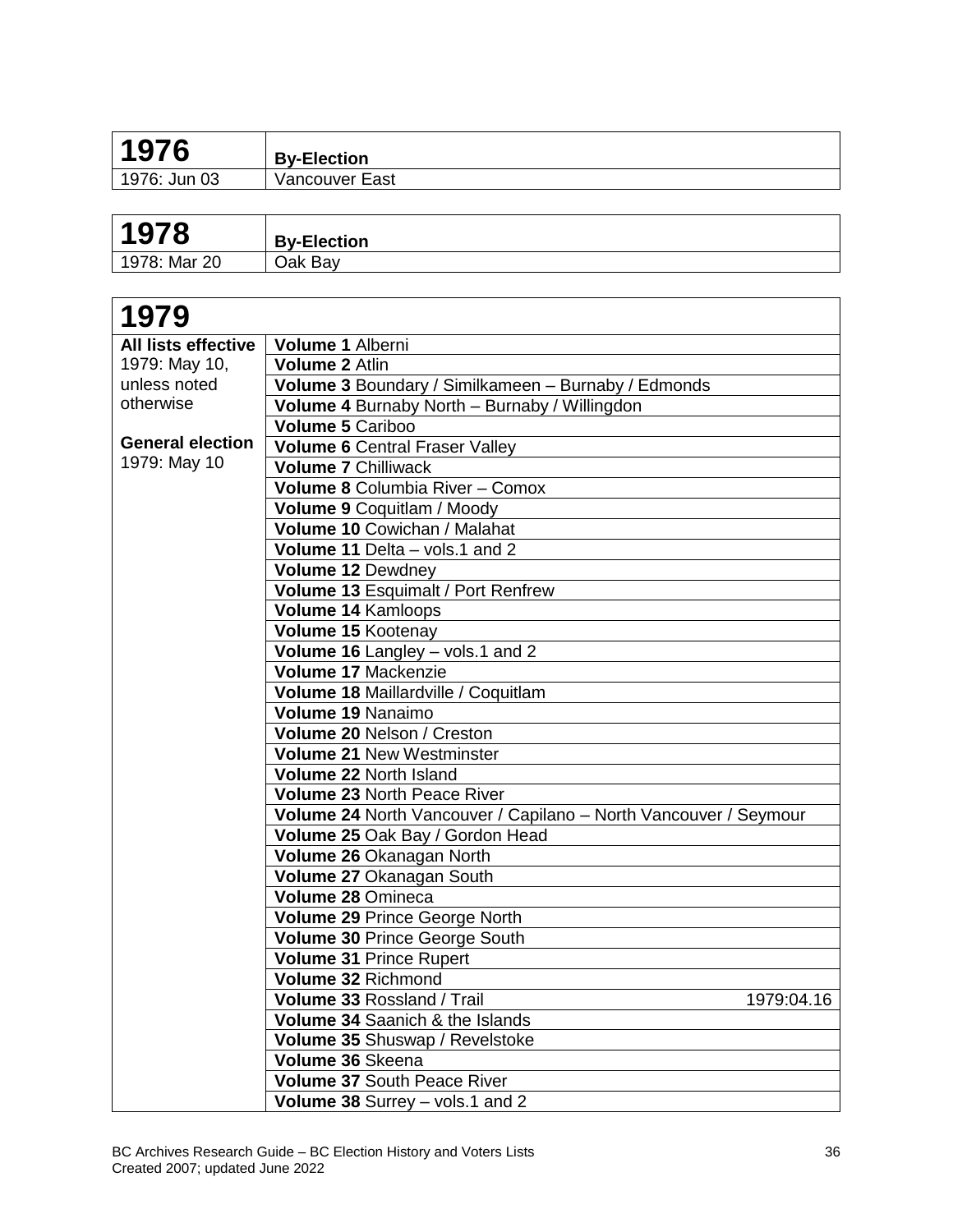| <b>Volume 39 Vancouver Centre – parts 1 and 2</b> |
|---------------------------------------------------|
| <b>Volume 40 Vancouver East</b>                   |
| Volume 41 Vancouver / Little Mountain             |
| <b>Volume 42 Vancouver / Point Grey</b>           |
| <b>Volume 43 Vancouver South</b>                  |
| <b>Volume 44 Victoria</b>                         |
| <b>Volume 45 West Vancouver / Howe Sound</b>      |
| <b>Volume 46 Yale / Lillooet</b>                  |

1981: May 14 | Kamloops

**1982**<br><sup>1983: Feb 11</sup>

Oak Bay / Gordon Head

| 1982: Jun 15            | Volume 1 Alberni                      |
|-------------------------|---------------------------------------|
|                         | <b>Volume 2 Atlin</b>                 |
| <b>General election</b> | Volume 3 Boundary / Similkameen       |
| 1983: May 05            | Volume 4 Burnaby / Edmonds            |
|                         | Volume 5 Burnaby / North              |
|                         | Volume 6 Burnaby / Willingdon         |
|                         | <b>Volume 7 Cariboo</b>               |
|                         | <b>Volume 8 Central Fraser Valley</b> |
|                         | <b>Volume 9 Chilliwack</b>            |
|                         | Volume 10 Columbia River              |
|                         | <b>Volume 11 Comox</b>                |
|                         | Volume 12 Coquitlam / Moody           |
|                         | Volume 13 Cowichan/ Malahat           |
|                         | Volume 14 Delta                       |
|                         | Volume 15 Dewdney                     |
|                         | Volume 16 Esquimalt / Port Renfrew    |
|                         | Volume 17 Kamloops                    |
|                         | Volume 18 Kootenay                    |
|                         | Volume 19 Langley                     |
|                         | Volume 20 Mackenzie                   |
|                         | Volume 21 Maillardville / Coquitlam   |
|                         | Volume 22 Nanaimo                     |
|                         | Volume 23 Nelson / Creston            |
|                         | <b>Volume 24 New Westminster</b>      |
|                         | Volume 25 North Island                |
|                         | <b>Volume 26 North Peace River</b>    |
|                         | Volume 27 North Vancouver / Capilano  |
|                         | Volume 28 North Vancouver / Seymour   |
|                         | Volume 29 Oak Bay / Gordon Head       |
|                         | Volume 30 Okanagan North              |
|                         | Volume 31 Okanagan South              |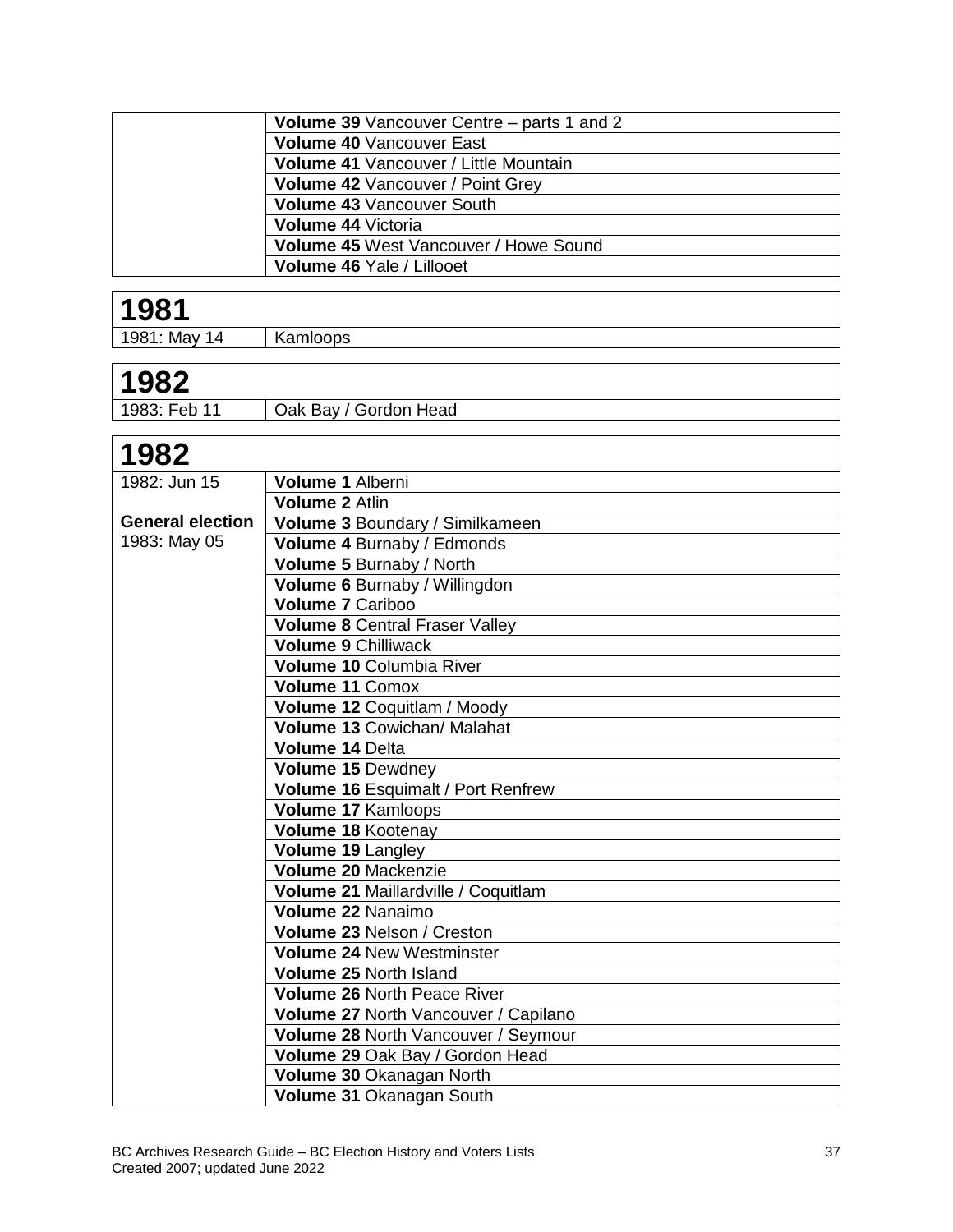| <b>Volume 32 Omineca</b>                                   |
|------------------------------------------------------------|
| <b>Volume 33 Prince George North</b>                       |
| Volume 34 Prince George South                              |
| <b>Volume 35 Prince Rupert</b>                             |
| <b>Volume 36 Richmond</b>                                  |
| <b>Volume 37 Rossland / Trail</b>                          |
| <b>Volume 38 Saanich &amp; the Islands</b>                 |
| <b>Volume 39 Shuswap / Revelstoke</b>                      |
| Volume 40 Skeena                                           |
| <b>Volume 41 South Peace River</b>                         |
| <b>Volume 42 Surrey</b>                                    |
| <b>Volume 43</b> Vancouver Centre                          |
| <b>Volume 44 Vancouver East</b>                            |
| <b>Volume 45 Vancouver / Little Mountain</b>               |
| Volume 46 Vancouver / Point Grey [and v2:c2, v3:c2, v4:c2] |
| Volume 47 Vancouver South                                  |
| <b>Volume 48 Victoria</b>                                  |
| Volume 49 West Vancouver / Howe Sound                      |
| <b>Volume 50 Yale/ Lillooet</b>                            |

| 1983         |                                       |
|--------------|---------------------------------------|
| 1983: Dec 10 | Volume 1 Alberni                      |
|              | <b>Volume 2 Atlin</b>                 |
|              | Volume 3 Boundary / Similkameen       |
|              | Volume 4 Burnaby / Edmonds            |
|              | Volume 5 Burnaby North                |
|              | Volume 6 Burnaby / Willingdon         |
|              | <b>Volume 7 Cariboo</b>               |
|              | <b>Volume 8 Central Fraser Valley</b> |
|              | <b>Volume 9 Chilliwack</b>            |
|              | Volume 10 Columbia River              |
|              | <b>Volume 11 Comox</b>                |
|              | Volume 12 Coquitlam / Moody           |
|              | Volume 13 Cowichan/ Malahat           |
|              | Volume 14 Delta - vols.1 and 2        |
|              | Volume 15 Dewdney                     |
|              | Volume 16 Esquimalt / Port Renfrew    |
|              | Volume 17 Kamloops                    |
|              | Volume 18 Kootenay                    |
|              | Volume 19 Langley - vols.1 and 2      |
|              | Volume 20 Mackenzie                   |
|              | Volume 21 Maillardville / Coquitlam   |
|              | Volume 22 Nanaimo                     |
|              | <b>Volume 23 Nelson / Creston</b>     |
|              | <b>Volume 24 New Westminster</b>      |
|              | Volume 25 North Island                |
|              | <b>Volume 26 North Peace River</b>    |
|              | Volume 27 North Vancouver / Capilano  |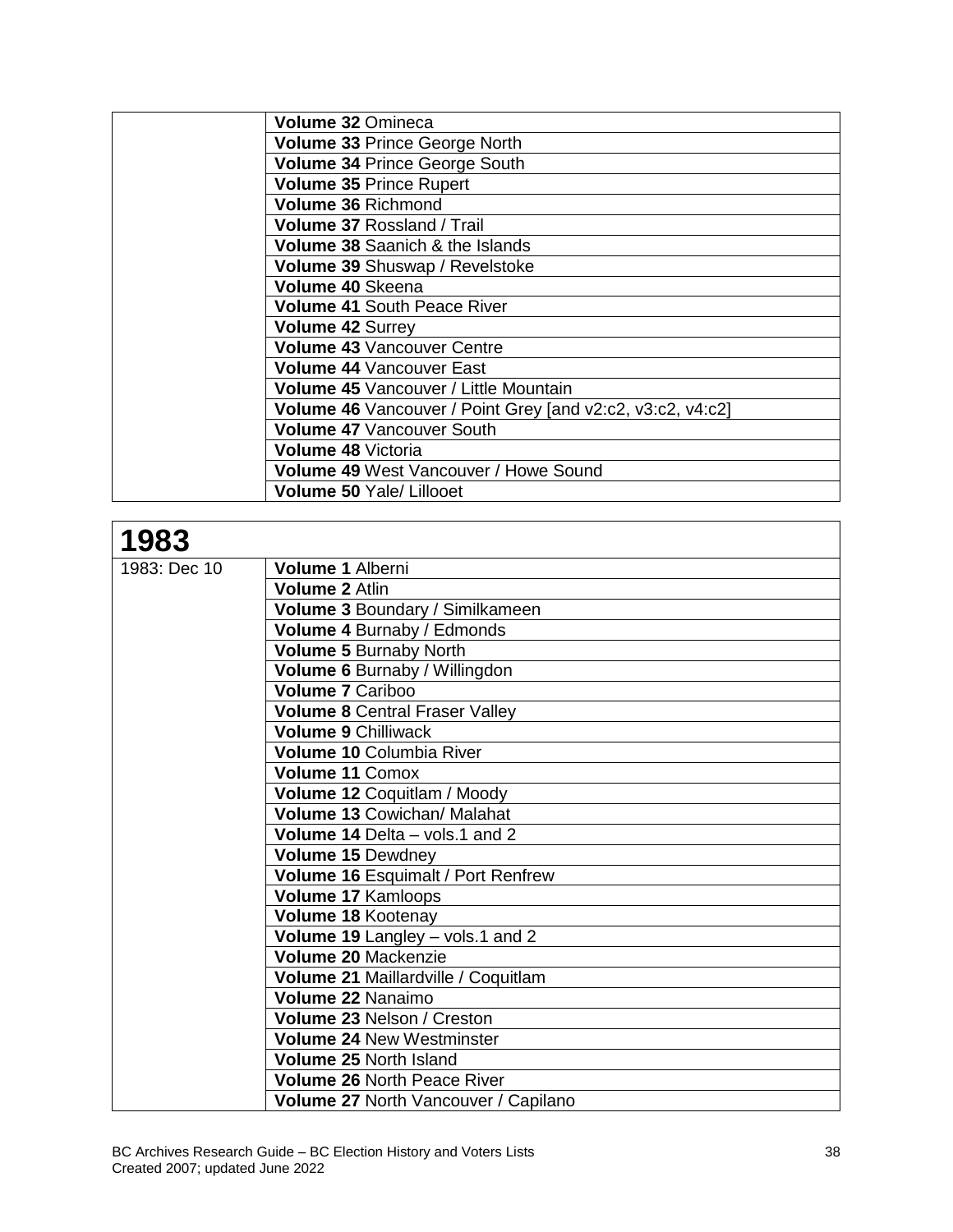| Volume 28 North Vancouver/ Seymour         |
|--------------------------------------------|
| Volume 29 Oak Bay / Gordon Head            |
| Volume 30 Okanagan North                   |
| Volume 31 Okanagan South                   |
| Volume 32 Omineca                          |
| Volume 33 Prince George North              |
| Volume 34 Prince George South              |
| <b>Volume 35 Prince Rupert</b>             |
| Volume 36 Richmond                         |
| Volume 37 Rossland / Trail                 |
| Volume 38 Saanich & the Islands            |
| Volume 39 Shuswap / Revelstoke             |
| Volume 40 Skeena                           |
| <b>Volume 41 South Peace River</b>         |
| Volume 42 Surrey $-$ vols.1 and 2          |
| Volume 43 Vancouver Centre - parts 1 and 2 |
| Volume 44 Vancouver East                   |
| Volume 45 Vancouver / Little Mountain      |
| <b>Volume 46</b> Vancouver / Point Grey    |
| <b>Volume 47 Vancouver South</b>           |
| <b>Volume 48 Victoria</b>                  |
| Volume 49 West Vancouver / Howe Sound      |
| <b>Volume 50 Yale / Lillooet</b>           |

1983: Dec 14 Dewdney

| 1 J J T      |                              |
|--------------|------------------------------|
| 1984: Jan 26 | <b>Central Fraser Valley</b> |
|              | Delta                        |
|              | Langley                      |
|              | Surrey                       |

| .            |             |
|--------------|-------------|
| Jul 4<br>. . | naimo<br>1. |
|              |             |

| 1984         |                |  |
|--------------|----------------|--|
| 1984: Oct 28 | Vancouver East |  |
|              |                |  |

| 1985         |                                |
|--------------|--------------------------------|
| 1985: Nov 21 | Alphabetical/geographical sort |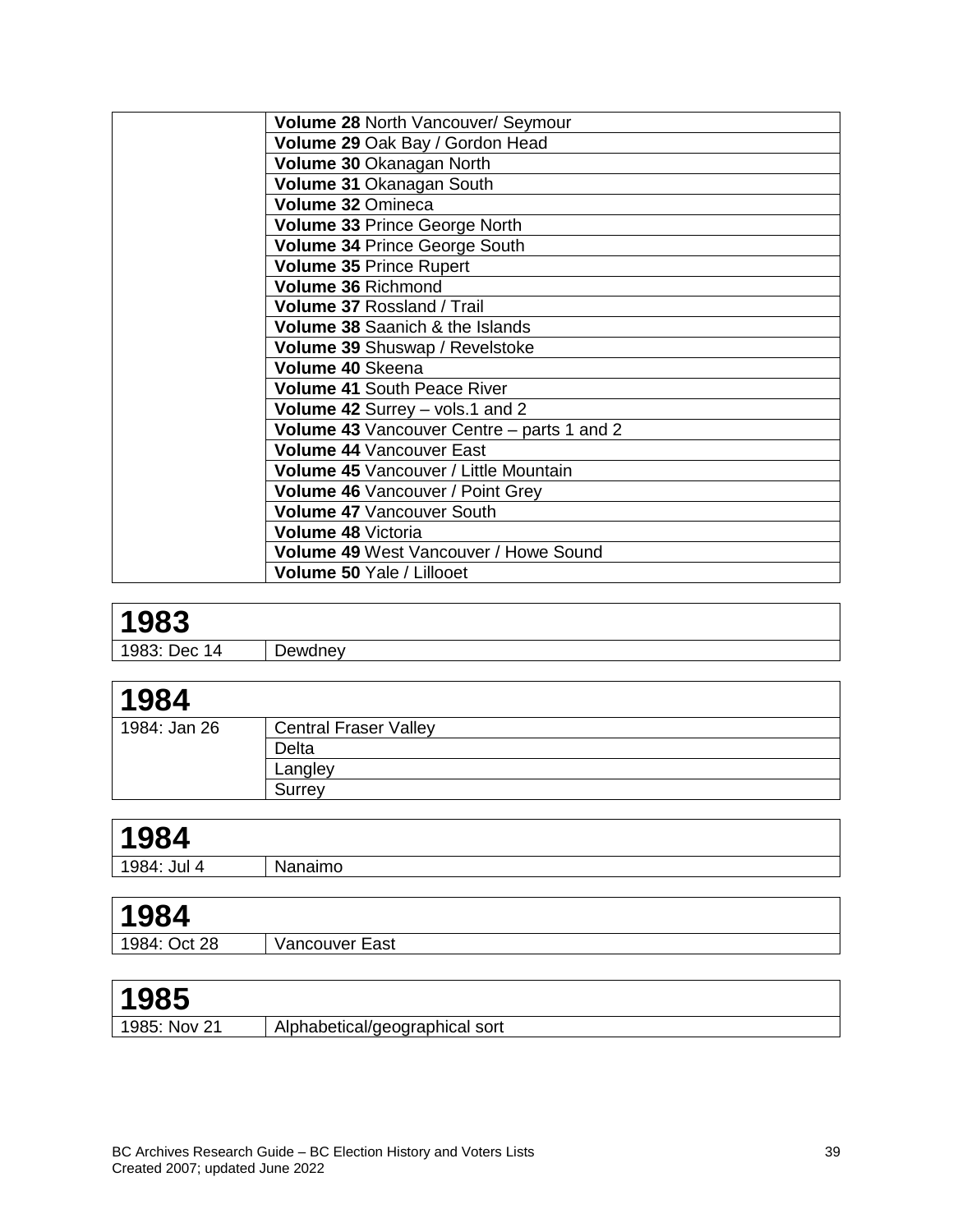| 1986         |                                         |
|--------------|-----------------------------------------|
| 1986: Apr 15 | Alphabetical/geographical sort          |
|              |                                         |
| 1986         |                                         |
| 1986: Apr 16 | Provincial, alphabetical condensed sort |
|              |                                         |
| 1986         |                                         |
| 1986: Sep 16 | Alphabetical/geographical sort          |
|              |                                         |
| 100C         |                                         |

**1986**<br>1986: Sep 18 Provincial, alphabetical condensed sort

| ---          |                                 |
|--------------|---------------------------------|
| 1986: Oct 22 | Alberni                         |
|              | Atlin                           |
|              | Boundary / Similkameen          |
|              | Burnaby / Edmonds               |
|              | <b>Burnaby North</b>            |
|              | Burnaby / Willingdon            |
|              | Cariboo                         |
|              | <b>Central Fraser Valley</b>    |
|              | Chilliwack                      |
|              | Columbia River                  |
|              | Comox                           |
|              | Coquitlam / Moody               |
|              | Cowichan / Malahat              |
|              | <b>Delta</b>                    |
|              | Dewdney                         |
|              | <b>Esquimalt / Port Renfrew</b> |
|              | Kamloops                        |
|              | Kootenay                        |
|              | Langley                         |
|              | Mackenzie                       |
|              | Maillardville / Coquitlam       |
|              | Nanaimo                         |
|              | Nelson / Creston                |
|              | <b>New Westminster</b>          |
|              | North Island                    |
|              | North Peace River               |
|              | North Vancouver / Capilano      |
|              | North Vancouver / Seymour       |
|              | Oak Bay/ Gordon Head            |
|              | Okanagan North                  |
|              | Okanagan South                  |
|              | Omineca                         |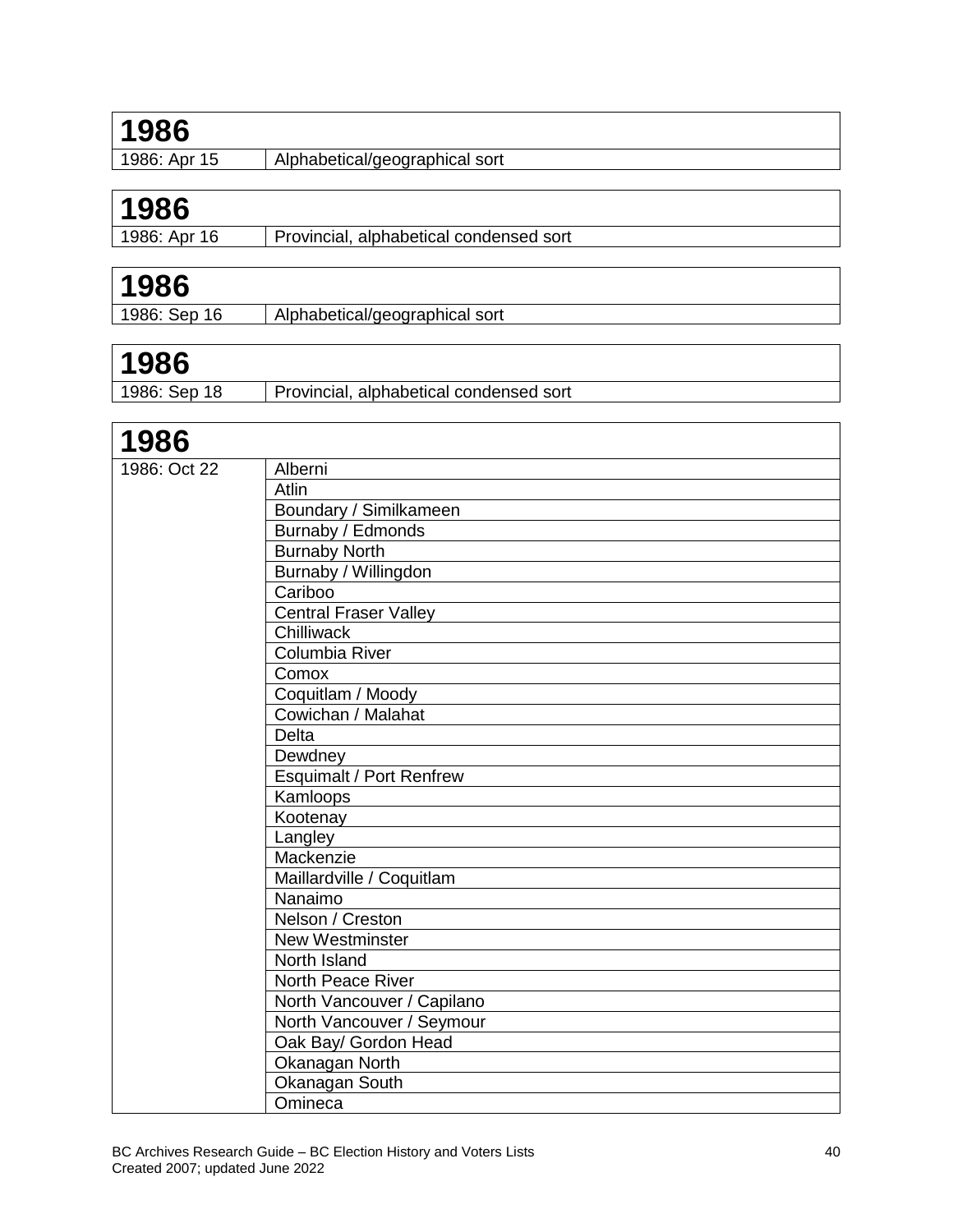| <b>Prince George North</b>       |
|----------------------------------|
| <b>Prince George South</b>       |
| <b>Prince Rupert</b>             |
| <b>Richmond</b>                  |
| Rossland / Trail                 |
| Saanich & the Islands            |
| Shuswap / Revelstoke             |
| Skeena                           |
| South Peace River                |
| Surrey / Guildford / Whalley     |
| Surrey / Newton                  |
| Surrey / White Rock / Cloverdale |
| <b>Vancouver Centre</b>          |
| Vancouver East                   |
| Vancouver / Little Mountain      |
| Vancouver / Point Grey           |
| Vancouver South                  |
| Victoria                         |
| West Vancouver / Howe Sound      |
| Yale / Lillooet                  |

# **1986**<br><sup>1986: Dec 16</sup>

Provincial, alphabetical condensed sort

# **1987**<br>1987: Jun 29

Provincial, alphabetical condensed sort

| 1989: Jul 29 | Alberni                         |
|--------------|---------------------------------|
|              | Atlin                           |
|              | Boundary / Similkameen          |
|              | Burnaby / Edmonds               |
|              | <b>Burnaby North</b>            |
|              | Burnaby / Willingdon            |
|              | Cariboo                         |
|              | <b>Central Fraser Valley</b>    |
|              | Chilliwack                      |
|              | Columbia River                  |
|              | Comox                           |
|              | Coquitlam / Moody               |
|              | Cowichan / Malahat              |
|              | Delta                           |
|              | Dewdney                         |
|              | <b>Esquimalt / Port Renfrew</b> |
|              | Kamloops                        |
|              | Kootenay                        |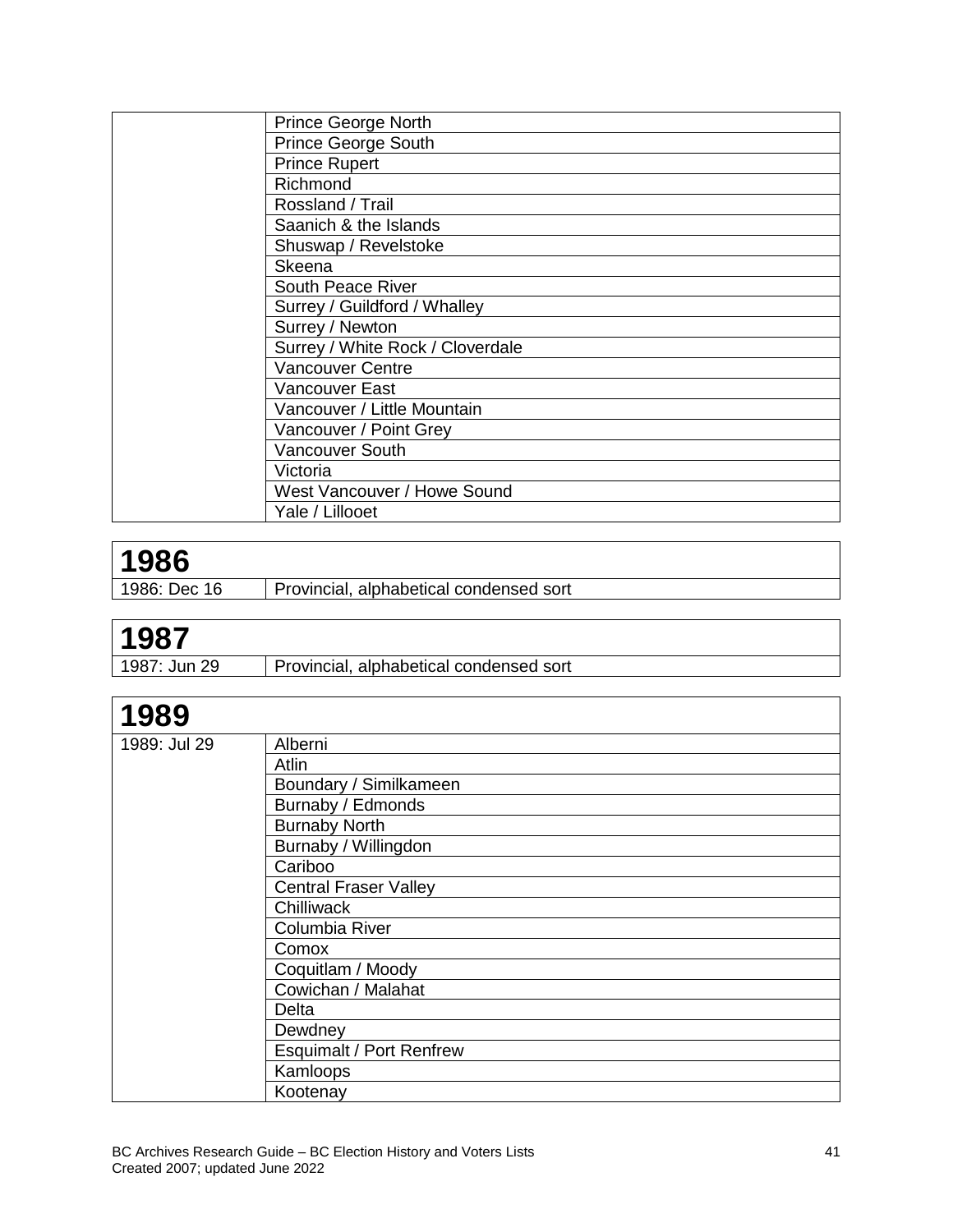| Langley                          |
|----------------------------------|
| Mackenzie                        |
| Maillardville / Coquitlam        |
| Nanaimo                          |
| Nelson / Creston                 |
| <b>New Westminster</b>           |
| North Island                     |
| <b>North Peace River</b>         |
| North Vancouver / Capilano       |
| North Vancouver / Seymour        |
| Oak Bay / Gordon Head            |
| Okanagan North                   |
| Okanagan South                   |
| Omineca                          |
| <b>Prince George North</b>       |
| <b>Prince George South</b>       |
| <b>Prince Rupert</b>             |
| Richmond                         |
| Rossland / Trail                 |
| Saanich & the Islands            |
| Shuswap / Revelstoke             |
| <b>Skeena</b>                    |
| South Peace River                |
| Surrey / Guildford / Whalley     |
| Surrey / Newton                  |
| Surrey / White Rock / Cloverdale |
| <b>Vancouver Centre</b>          |
| <b>Vancouver East</b>            |
| Vancouver / Little Mountain      |
| Vancouver / Point Grey           |
| Vancouver South                  |
| Victoria                         |
| West Vancouver / Howe Sound      |
| Yale / Lillooet                  |

| 1989 | <b>By-Elections</b>    |            |
|------|------------------------|------------|
|      | Alberni                | 1989:11.19 |
|      | Cariboo                | 1989:09.20 |
|      | Nanaimo                | 1989:03.15 |
|      | Oak Bay - Gordon Head  | 1989:12.13 |
|      | Vancouver - Point Grey | 1989:03.15 |

| 1990         |                             |
|--------------|-----------------------------|
| 1990: Mar 30 | Alphabetical condensed sort |
|              |                             |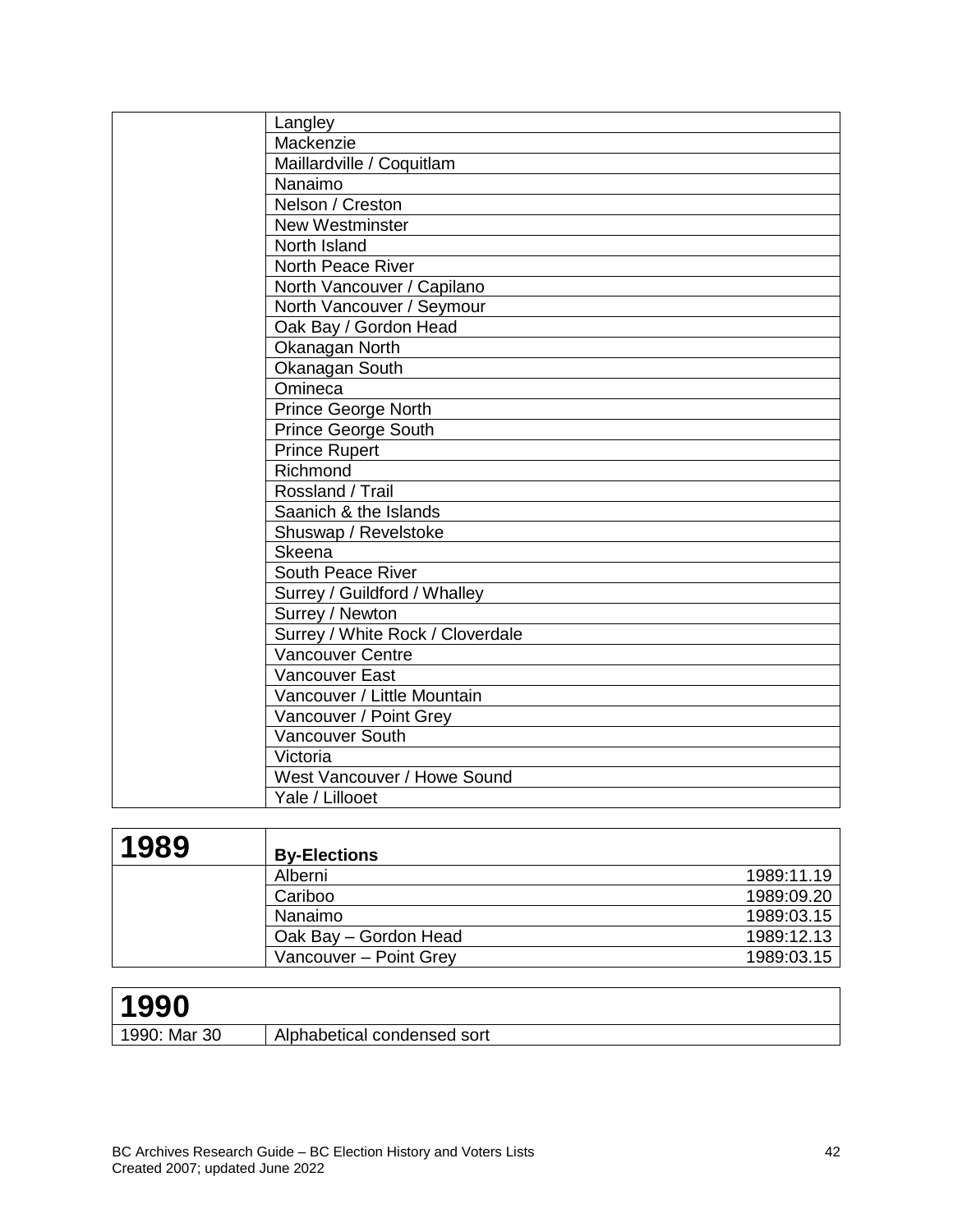| 1991                                        |                                                                                                                                               |
|---------------------------------------------|-----------------------------------------------------------------------------------------------------------------------------------------------|
| 1991: Oct 16<br>[processed 1992:<br>May 07] | Provincial Voters' List - Alphabetical condensed record listing each<br>resident of British Columbia in one continuous alphabetical sequence. |
|                                             |                                                                                                                                               |
| 1992                                        |                                                                                                                                               |
| 1992: May 07                                | Abbotsford                                                                                                                                    |
|                                             | Alberni                                                                                                                                       |
|                                             | <b>Bulkley Valley / Stikine</b>                                                                                                               |
|                                             | Burnaby / Edmonds                                                                                                                             |
|                                             | <b>Burnaby North</b>                                                                                                                          |
|                                             | Burnaby / Willingdon<br>Cariboo North                                                                                                         |
|                                             | Cariboo South                                                                                                                                 |
|                                             | Chilliwack                                                                                                                                    |
|                                             | Columbia River / Revelstoke                                                                                                                   |
|                                             | <b>Comox Valley</b>                                                                                                                           |
|                                             | Coquitlam / Maillardville                                                                                                                     |
|                                             | Cowichan / Ladysmith                                                                                                                          |
|                                             | Delta North                                                                                                                                   |
|                                             | Delta South                                                                                                                                   |
|                                             | Esquimalt / Metchosin                                                                                                                         |
|                                             | Fort Langley / Aldergrove                                                                                                                     |
|                                             | Kamloops                                                                                                                                      |
|                                             | Kamloops / North Thompson                                                                                                                     |
|                                             | Kootenay<br>Langley                                                                                                                           |
|                                             | Malahat / Juan de Fuca                                                                                                                        |
|                                             | Maple Ridge / Pitt Meadows                                                                                                                    |
|                                             | Matsqui                                                                                                                                       |
|                                             | Mission / Kent                                                                                                                                |
|                                             | Nanaimo                                                                                                                                       |
|                                             | Nelson / Creston                                                                                                                              |
|                                             | New Westminster                                                                                                                               |
|                                             | <b>North Coast</b>                                                                                                                            |
|                                             | North Island                                                                                                                                  |
|                                             | North Vancouver / Lonsdale                                                                                                                    |
|                                             | North Vancouver / Seymour                                                                                                                     |
|                                             | Oak Bay / Gordon Head                                                                                                                         |
|                                             | Okanagan / Boundary                                                                                                                           |
|                                             | Okanagan East                                                                                                                                 |
|                                             | Okanagan / Penticton<br>Okanagan / Vernon                                                                                                     |
|                                             | Okanagan West                                                                                                                                 |
|                                             | Parksville / Qualicum                                                                                                                         |
|                                             | <b>Peace River North</b>                                                                                                                      |
|                                             |                                                                                                                                               |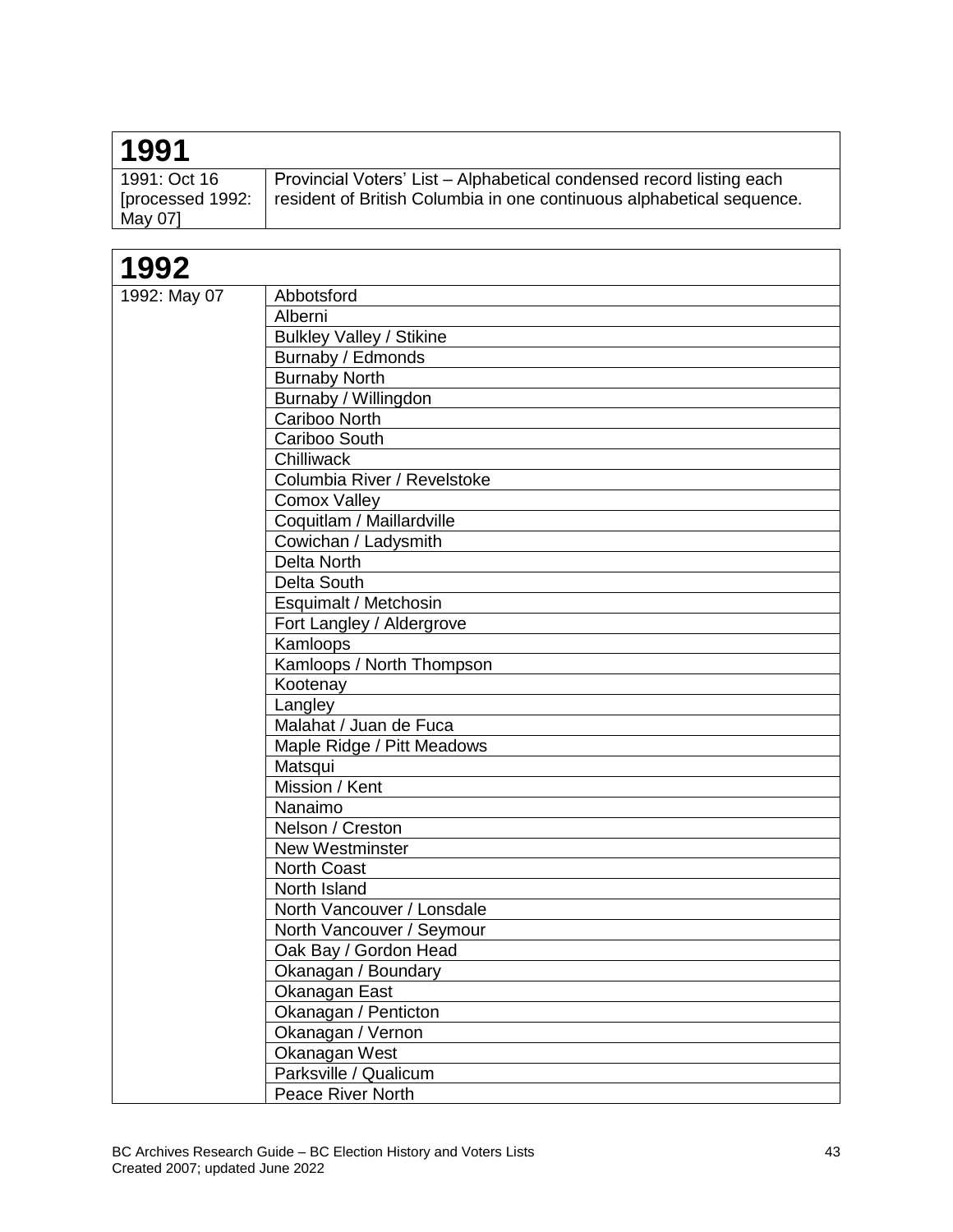| <b>Peace River South</b>            |
|-------------------------------------|
| Port Coquitlam                      |
| Port Moody / Burnaby Mountain       |
| <b>Powell River/ Sunshine Coast</b> |
| Prince George / Mt Robson           |
| <b>Prince George North</b>          |
| Prince George / Omineca             |
| <b>Richmond Centre</b>              |
| <b>Richmond East</b>                |
| Richmond / Steveston                |
| Rossland / Trail                    |
| Saanich North & the Islands         |
| Saanich South                       |
| Shuswap                             |
| Skeena                              |
| Surrey / Cloverdale                 |
| Surrey / Green Timbers              |
| Surrey / Newton                     |
| Surrey / Whalley                    |
| Surrey / White Rock                 |
| Vancouver / Burrard                 |
| Vancouver / Fraserview              |
| Vancouver / Hastings                |
| Vancouver / Kensington              |
| Vancouver / Kingsway                |
| Vancouver / Langara                 |
| Vancouver / Little Mountain         |
| Vancouver / Mt Pleasant             |
| Vancouver / Point Grey              |
| Vancouver / Quilchena               |
| Victoria / Beacon Hill              |
| Victoria / Hillside                 |
| West Vancouver / Capilano           |
| West Vancouver / Garibaldi          |
| Yale / Lillooet                     |

| 1993         | <b>Publication 1 – January 21</b> |
|--------------|-----------------------------------|
| 1993: Jan 21 | Abbotsford                        |
|              | Alberni                           |
|              | <b>Bulkley Valley / Stikine</b>   |
|              | Burnaby / Edmonds                 |
|              | <b>Burnaby North</b>              |
|              | Burnaby / Willingdon              |
|              | Cariboo North                     |
|              | Cariboo South                     |
|              | Chilliwack                        |
|              | Columbia River / Revelstoke       |
|              | Comox Valley                      |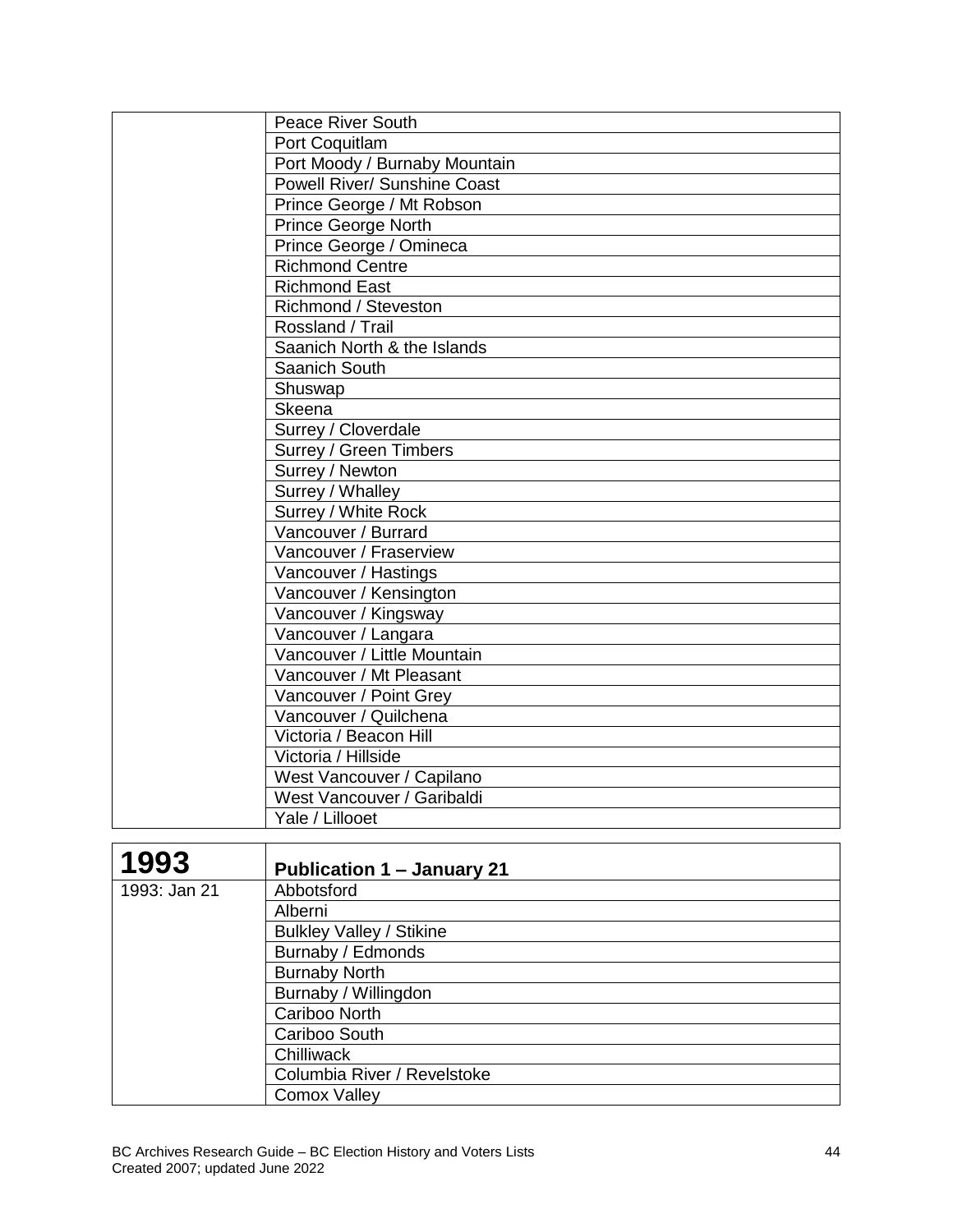| Coquitlam / Maillardville     |
|-------------------------------|
| Cowichan / Ladysmith          |
| Delta North                   |
| Delta South                   |
| Esquimalt / Metchosin         |
| Fort Langley / Aldergrove     |
| Kamloops                      |
| Kamloops / North Thompson     |
| Kootenay                      |
| Langley                       |
| Malahat / Juan de Fuca        |
| Maple Ridge / Pitt Meadows    |
| Matsqui                       |
| Mission / Kent                |
| Nanaimo                       |
| Nelson / Creston              |
| <b>New Westminster</b>        |
| <b>North Coast</b>            |
| North Island                  |
| North Vancouver / Lonsdale    |
| North Vancouver / Seymour     |
| Oak Bay / Gordon Head         |
| Okanagan / Boundary           |
| Okanagan East                 |
| Okanagan / Penticton          |
| Okanagan / Vernon             |
| Okanagan West                 |
| Parksville / Qualicum         |
| <b>Peace River North</b>      |
| Peace River South             |
| Port Coquitlam                |
| Port Moody / Burnaby Mountain |
| Powell River / Sunshine Coast |
| Prince George / Mt Robson     |
| Prince George North           |
| Prince George / Omineca       |
| <b>Richmond Centre</b>        |
| <b>Richmond East</b>          |
| Richmond / Steveston          |
| Rossland / Trail              |
| Saanich North & the Islands   |
| Saanich South                 |
| Shuswap                       |
| Skeena                        |
| Surrey / Cloverdale           |
| Surrey / Green Timbers        |
| Surrey / Newton               |
| Surrey / Whalley              |
| Surrey / White Rock           |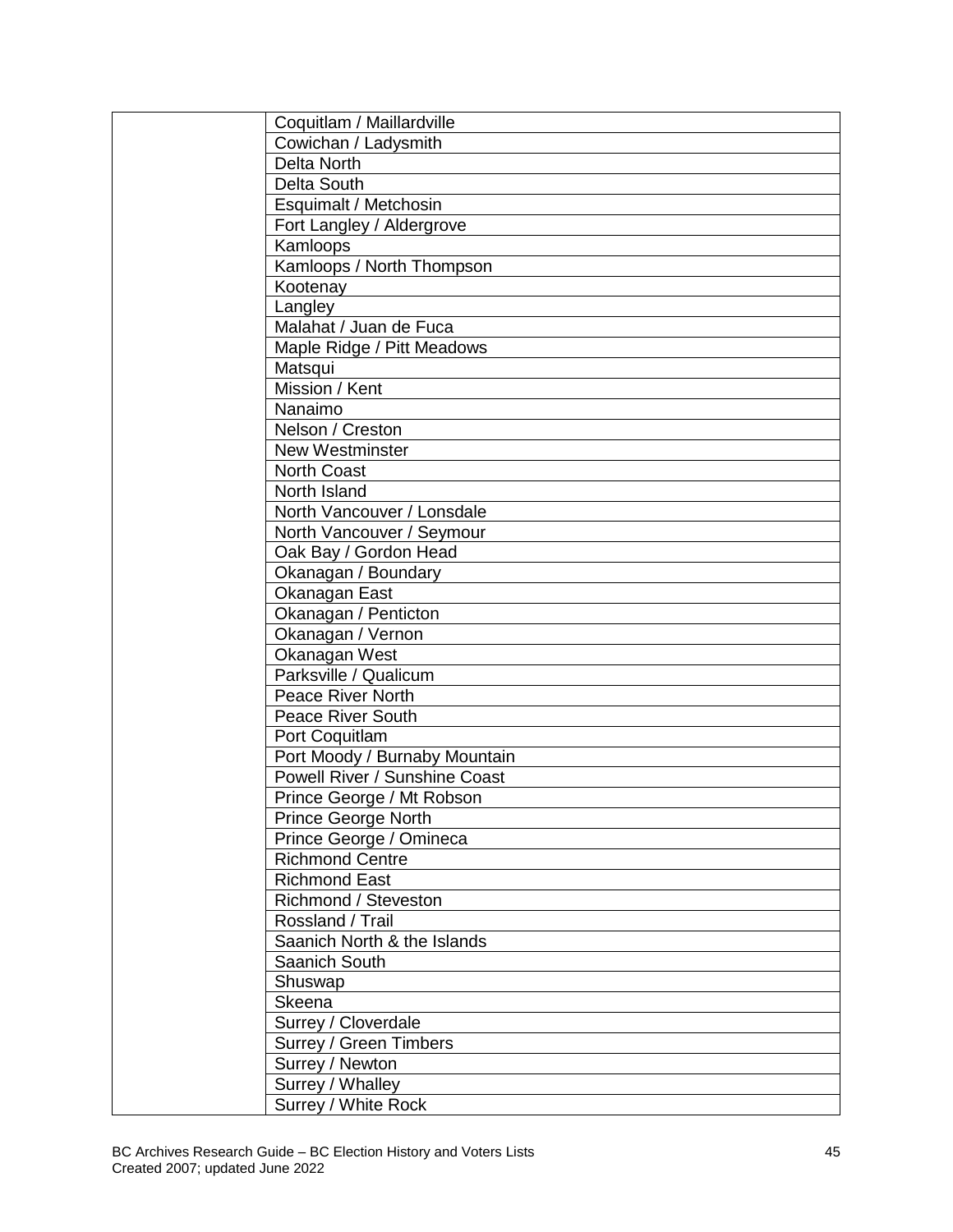| Vancouver / Burrard         |
|-----------------------------|
| Vancouver / Fraserview      |
| Vancouver / Hastings        |
| Vancouver / Kensington      |
| Vancouver / Kingsway        |
| Vancouver / Langara         |
| Vancouver / Little Mountain |
| Vancouver / Mt Pleasant     |
| Vancouver / Point Grey      |
| Vancouver / Quilchena       |
| Victoria / Beacon Hill      |
| Victoria / Hillside         |
| West Vancouver / Capilano   |
| West Vancouver / Garibaldi  |
| Yale / Lillooet             |

| 1993         | <b>Publication 2 - July 22</b>  |
|--------------|---------------------------------|
| 1993: Jul 22 | Abbotsford                      |
|              | Alberni                         |
|              | <b>Bulkley Valley / Stikine</b> |
|              | Burnaby / Edmonds               |
|              | <b>Burnaby North</b>            |
|              | Burnaby / Willingdon            |
|              | Cariboo North                   |
|              | Cariboo South                   |
|              | Chilliwack                      |
|              | Columbia River / Revelstoke     |
|              | <b>Comox Valley</b>             |
|              | Coquitlam / Maillardville       |
|              | Cowichan / Ladysmith            |
|              | Delta North                     |
|              | Delta South                     |
|              | Esquimalt / Metchosin           |
|              | Fort Langley / Aldergrove       |
|              | Kamloops                        |
|              | Kamloops / North Thompson       |
|              | Kootenay                        |
|              | Langley                         |
|              | Malahat / Juan de Fuca          |
|              | Maple Ridge / Pitt Meadows      |
|              | Matsqui                         |
|              | Mission/Kent                    |
|              | Nanaimo                         |
|              | Nelson / Creston                |
|              | <b>New Westminster</b>          |
|              | <b>North Coast</b>              |
|              | North Island                    |
|              | North Vancouver / Lonsdale      |